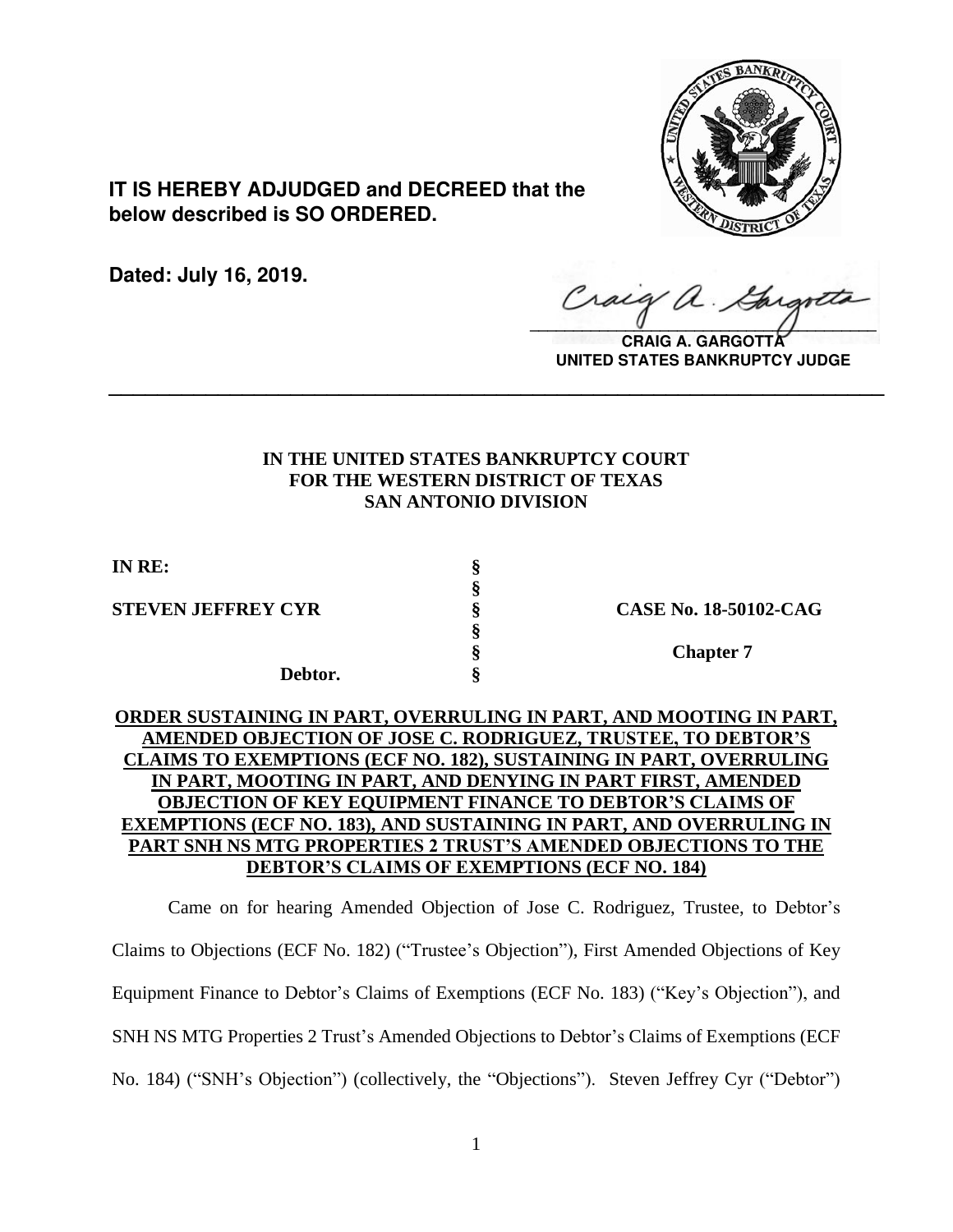filed Debtor's Response to Objections to Debtor's Exemptions (ECF No. 194) ("Debtor's Response") and LeAnn Cyr, individually and as the wife of Debtor, ("LeAnn") and as Trustee of the Steven and LeAnn Cyr Living Trust filed her Omnibus Response to Objections to Debtor's Exemptions (ECF No. 193) ("LeAnn Cyr's Response"). The Court set the Objections for hearing, the Parties each appeared through counsel and presented argument, and the Court took the matters under advisement. After considering the evidence, arguments made and the briefing of counsel, as well as the file and record in the case, the Court finds that the Trustee's Objection is SUSTAINED IN PART, OVERRULED IN PART, and MOOTED IN PART, Key's Objection is SUSTAINED IN PART, OVERRULED IN PART, MOOTED IN PART, and DENIED IN PART, and SNH's Objection is SUSTAINED IN PART, and OVERRULED IN PART.

#### **JURISDICTION**

This Court has jurisdiction over the Objections pursuant to 28 U.S.C. §§ 1334(b) and 157(b)(2)(A) (administration of the estate) and (B) (allowance or disallowance of claims of exemptions from property of the estate). Venue in this district is proper under 28 U.S.C. §§ 1408 and 1409.

#### **PROCEDURAL BACKGROUND**

On January 20, 2018 (the "Petition Date"), Debtor filed bankruptcy under chapter 7 of the Bankruptcy Code (ECF No. 1). The Chapter 7 Trustee appointed in this case is Jose C. Rodriguez. Debtor's § 341 meeting was held and concluded on February 15, 2018. On March 5, 2018, Debtor amended his Schedule A/B and Statement of Financial Affairs ("SOFA") (ECF No. 18). On February 7, 2019, Debtor again amended his Schedules A/B and C and his SOFA (ECF No. 185). On the eve of the hearing, February 12, 2019, Debtor amended his Schedules A/B and C and his SOFA for a third time (ECF NO. 195).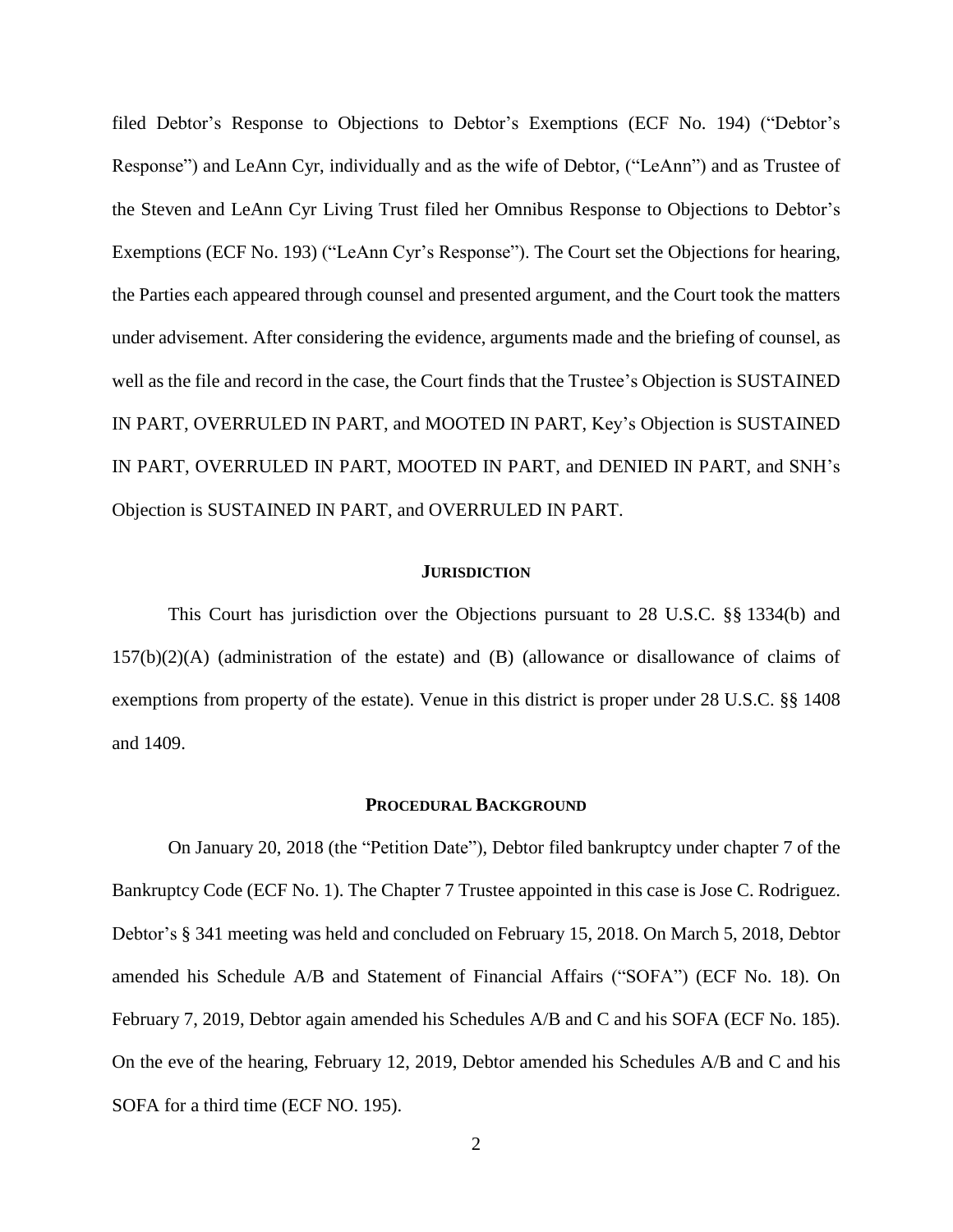Key noticed the examination of Debtor pursuant to Federal Rule of Bankruptcy Procedure 2004 by Amended Notice dated April 5, 2018. Likewise, Key noticed the examination of LeAnn in her capacity of the Trustee of the Bergerud Heritage Trust ("BHT")<sup>1</sup> by subpoena dated April 5, 2019. The Rule 2004 Examinations of Debtor and LeAnn were conducted pursuant to Court Order over a three-day period—January 29, 2019 through January 31, 2019. In anticipation of the 2004 Examination, on January 28, 2019, Debtor and LeAnn delivered to the Court a privilege log containing a number of emails and files asking the Court to determine whether such communications were protected by attorney-client privilege. On January 30, 2019, the Court evaluated the communications and entered its *Sua Sponte* Order Regarding Communications and Documents Provided for In-Camera Inspection (ECF No. 180). In its Order, the Court identified which communications and it deemed privileged, and ordered Debtor and LeAnn to produce the communications not identified in the Order. Key contends, and neither Debtor nor LeAnn dispute, that despite this Court's Order, no party-in-interest in attendance at the 2004 examinations was permitted to examine either Debtor or LeAnn regarding the unprivileged communications thatsuch communications were withheld until after the conclusion of the 2004 examinations. (ECF No. 183).

### **TRIAL AND EXHIBITS**

The Court conducted a four-day bench trial on the Objections before taking the matter under advisement. Trial concluded on March 7, 2019, and the Court permitted the Parties to submit written closing arguments by April 1, 2019. The Court admitted Joint Exhibits 1–35,<sup>2</sup> 36–39, 41–

 $\overline{a}$ 

<sup>&</sup>lt;sup>1</sup> The BHT is a spendthrift trust created on November 2, 2009. The BHT and various transfers made to the BHT are the subject of adversary proceeding number 18-05227.

<sup>2</sup> Joint Exhibit 35 was admitted only as to authenticity.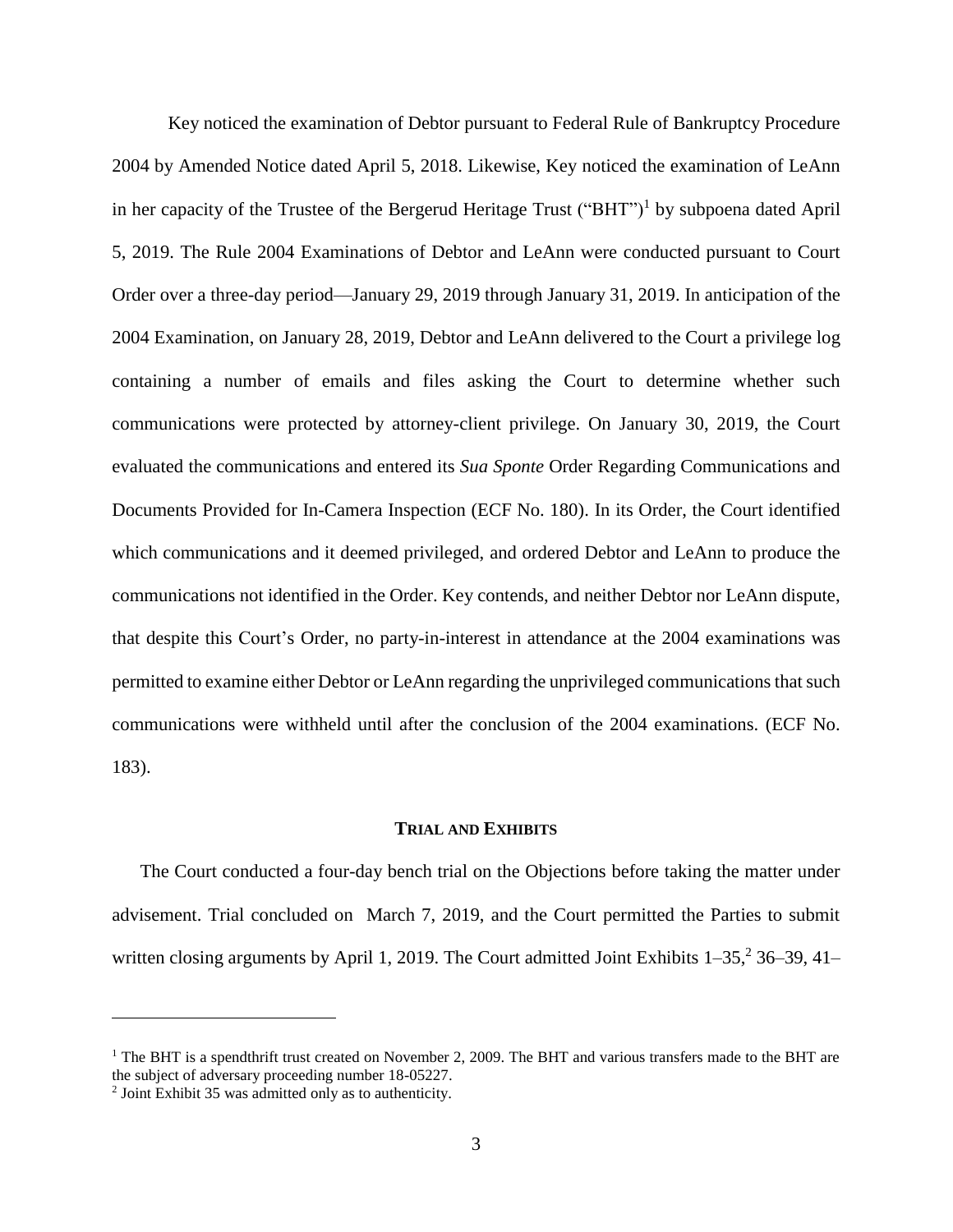43, 72–75, 77, 79, 91, 93, 94, and 96 by stipulation of the Parties. The Court also admitted the following exhibits: Joint Exhibits 44, 45, 46, 49, 50, 56, 58, 60, 64, 66, 68, 69, 70, 71, 78, 80, 84, and 88; Key Exhibits 100, 101, 102, 103, 104, 105, 114, 115, 119, 122, 123, 124; SNH Exhibits 97, 98, 116, and 120; Trustee Exhibits 99, 111, 112, and 113; and Cyr Exhibits 108, 109, 118, and 125.

#### **WITNESSES AND CREDIBILITY**

# **1. Dr. Steven J. Cyr, Debtor**

Debtor testified regarding his background. Debtor's father was in the military and, having moved five or six times, he grew up in multiple locations. Debtor lived in San Antonio from the age of six to the age of ten. His father was reassigned to the Philippines where Debtor attended middle school and most of high school on an Air Force base. During his senior year of high school (1988), Debtor's father retired from the United States Air Force (the "Air Force") and Debtor and his family moved back to San Antonio.

Debtor graduated from high school in San Antonio and attended Southwest Texas State University on an academic scholarship. In 1992, Debtor received early acceptance to medical school at the University of Texas Health Science Center, San Antonio and graduated in 1996. Debtor attended medical school on an Air Force scholarship, and upon graduation from medical school, Debtor entered active duty service as a captain and spent fourteen years in the Air Force.

While in the Air Force, Debtor was stationed in San Antonio. Debtor was a flight surgeon for two years. After completion of his orthopedic residency training at Wilford Hall in San Antonio, Debtor became the sole spine surgery commander for the Air Force until he separated from the Air Force in 2010. During his time in the Air Force, Debtor served two tours of duty in Iraq—the first in 2006 and the second in 2009. Debtor served as a professor of orthopedic surgery and spine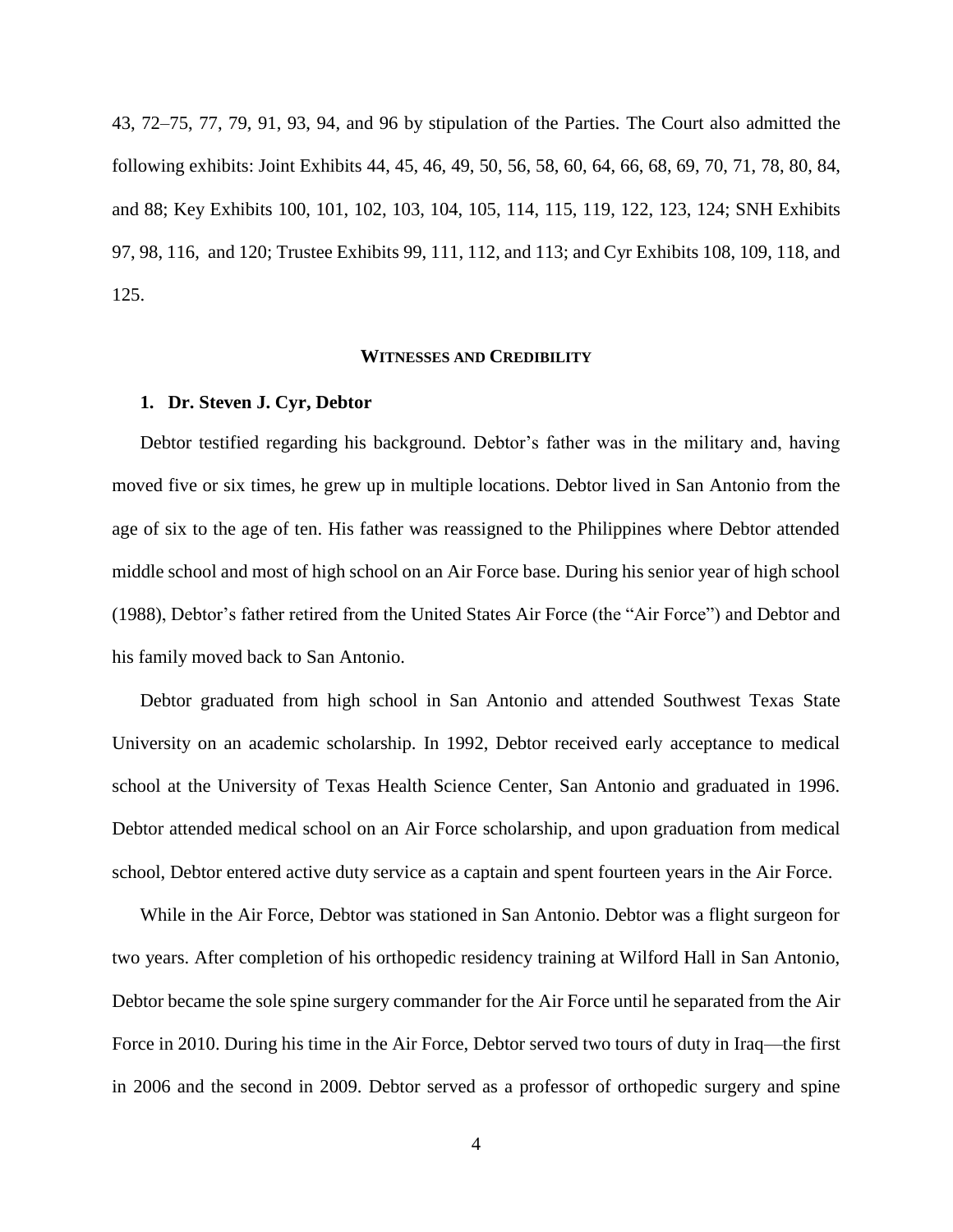surgery and a commander of that department. Debtor was a consultant to the Surgeon General and the Pentagon for spine surgery. Debtor also trained residents and medical students from the medical school in Bethesda, Maryland. Beginning in 2004, Debtor worked off base to maintain and build proficiency of his spine training. In early 2006, Debtor began seeing patients. Between the years of 2004 to 2010, Debtor maintained multiple jobs at the same time—his active duty job in the Air Force, consulting work where he helped design implants, medical work for the Worker's Compensation Commission, and work in private practice. Debtor was discharged from the Air Force in 2010 and separated with the rank of Lieutenant Colonel. Debtor and LeAnn were married in 1999. Together, they have four children— a 16-year-old daughter, 13-year-old son, 8-year-old son, and a 3-year old daughter.

Debtor testified regarding involvement in his family's finances. He also testified about what property he included and did not include on his schedules, and why he filed multiple amendments to his schedules. Debtor testified about his connections to San Antonio and his intent to claim 15 Esquire, San Antonio, Texas ("15 Esquire") as his homestead. Debtor testified regarding communications with a real estate agent related to 15 Esquire and his intentions regarding whether to list 15 Esquire for sale. Debtor also testified regarding the reasons for purchasing 30 Post Shadow, Spring, Texas ("30 Post Shadow") various communications with individuals regarding the purchase of 30 Post Shadow and his plans to practice in Houston. He also testified about various school applications made for his children to attend schools in Houston. Debtor explained why he wanted to practice in Houston and described the difference between the Houston market and San Antonio market as it relates to his profession. Debtor testified as to his monthly income and expenses. He testified about Orthopedic Spine Institute, LLC ("OSI") and SASpine, LLC ("SASpine") and his role in the two entities. Debtor testified about various insurance policies he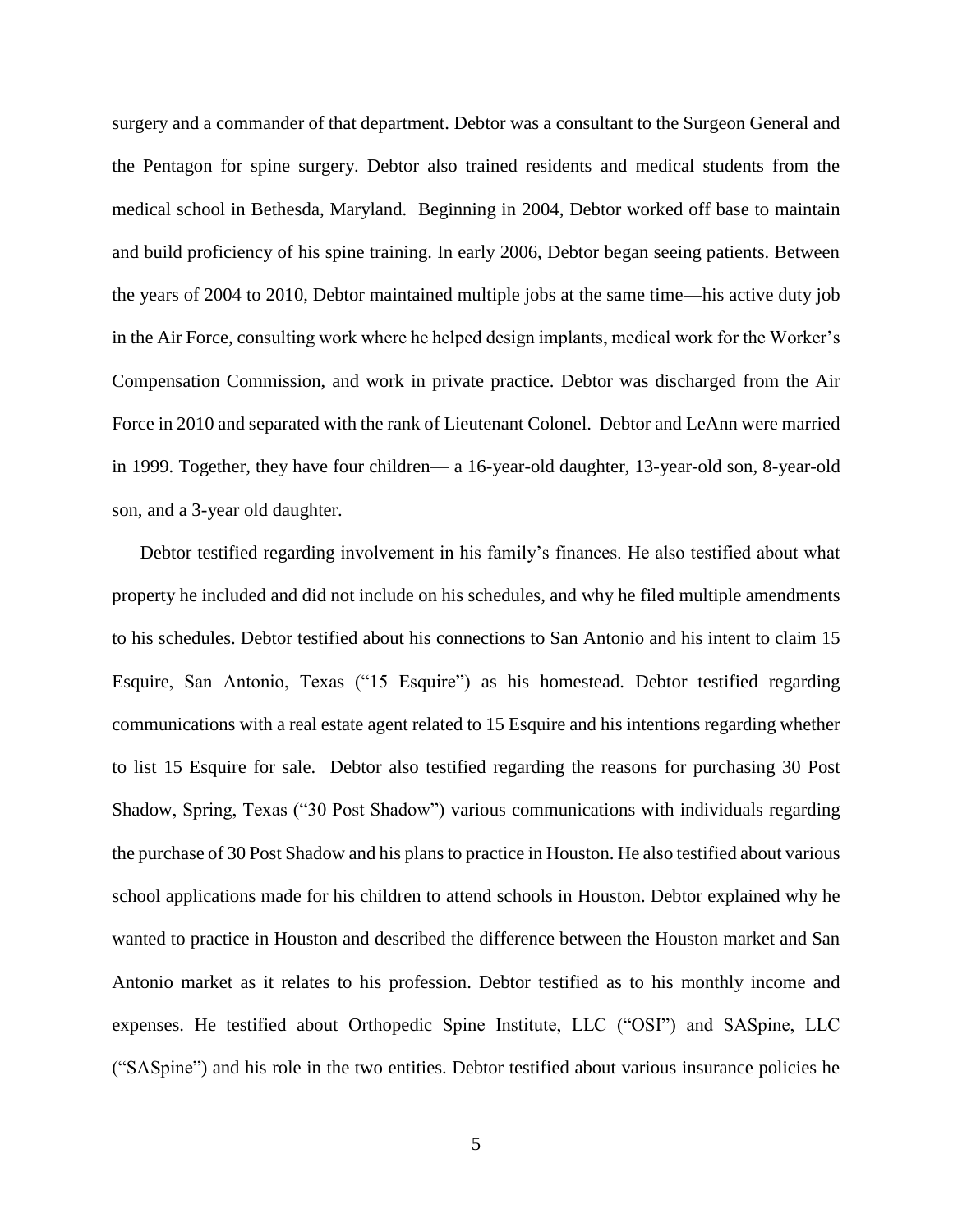claimed as exempt. Debtor testified about his personal property, the monetary values he ascribed to such property, and his involvement in the appraisal of his personal property. Debtor also testified regarding his 401(k) and receipt of the 401(k) proceeds. Debtor also testified regarding the Steven & LeAnn Cyr Living Trust (the "Living Trust") and his previous role as a trustee of the Living Trust.

Pending in this Court are three adversary proceedings filed in Debtor's bankruptcy case: (1) *Rodriguez v. Bergerud Heritage Trust et al*, adversary proceeding number 18-50227 (complaint to avoid transfers); (2) *Key Equipment Finance, a division of KeyBank Nation v. Cyr et al*, adversary proceeding number 19-05008 (complaint to avoid transfers under Texas Uniform Fraudulent Transfer Act, determine dischargeability of a particular debt under 11 U.S.C. §§  $523(a)(2)(A)$  and  $(a)(2)(B)$ ,<sup>3</sup> deny Debtor's discharge pursuant to § 727(a)(2)(A), and render judgment for the amount of the liquidated prepetition debt); and (3) *SNH NS MTG Properties 2 Trust v. Cyr.* adversary proceeding number 19-05009 (complaint to deny Debtor's discharge pursuant to §§ 727(a)(2) and (a)(4)). The litigation in these adversaries is in their early stages. Based on the nature of the complaints, the Court anticipates that credibility will be a significant factor in determining the merits of the adversary proceedings. Moreover, the issues presented in the Objections can be determined as a matter of law without considering Debtor's credibility. Therefore, the Court abstains from making a credibility determination of Debtor at this time.

## **2. LeAnn Cyr**

 $\overline{a}$ 

LeAnn is Debtor's wife. LeAnn testified regarding her educational and professional background, including her role at OSI and SASpine. LeAnn confirmed that she does not have a

<sup>3</sup> All references to U.S.C. refer to 11 U.S.C. *et. seq.* unless otherwise specified herein.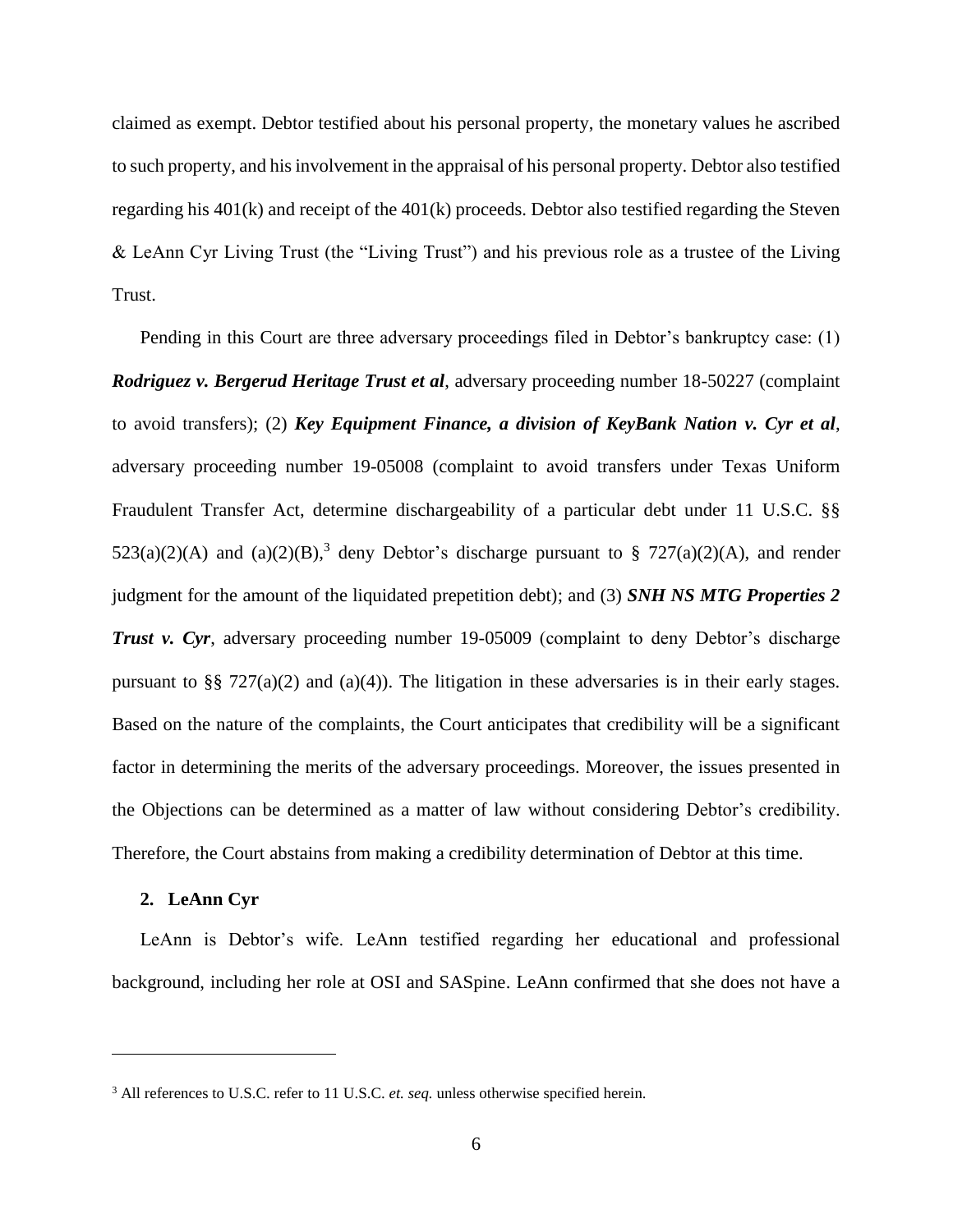law degree. LeAnn testified regarding the Living Trust and why Debtor resigned as a trustee. She also testified regarding her involvement in the completion of Debtor's bankruptcy schedules. She testified regarding the reasons for the purchase of 30 Post Shadow and various communications related to its purchase. LeAnn testified regarding Debtor's 401(k) plan and receipt of the 401(k) proceeds. LeAnn testified about communications with a real estate agent related to 15 Esquire and her intentions regarding whether to list 15 Esquire for sale. LeAnn testified about various personal financial statements she and Debtor completed during the years of 2014 through 2017. She testified regarding the mortgage on 15 Esquire and the payment of monthly expenses for the Cyr family. She testified regarding her connections to San Antonio and intentions to stay in San Antonio. LeAnn testified regarding her involvement in the appraisal of the personal property located at 15 Esquire.

As previously mentioned, pending in this Court are three adversary proceedings filed in Debtor's bankruptcy case, two of which LeAnn is a named defendant. Based on the nature of the complaints, the Court anticipates that credibility will be a significant factor in determining the merits of the adversary proceedings. Moreover, the issues presented in the Objections can be determined as a matter of law without considering LeAnn's credibility. Therefore, the Court abstains from making a credibility determination of LeAnn at this time.

## **3. Anthony Vitullo**

 $\overline{a}$ 

Anthony Vitullo represented Debtor and LeAnn<sup>4</sup> in a lawsuit against certain investors (the "Hillman Litigation"). Vitullo testified regarding how he came to know the Cyrs, his representation of the Cyrs in the Hillman Lawsuit, strategic decisions he made during his representation, and the

<sup>4</sup> Whether or not Vitullo represented persons other than Debtor and LeAnn is not before the Court and at this time, the Court takes no position on the issue.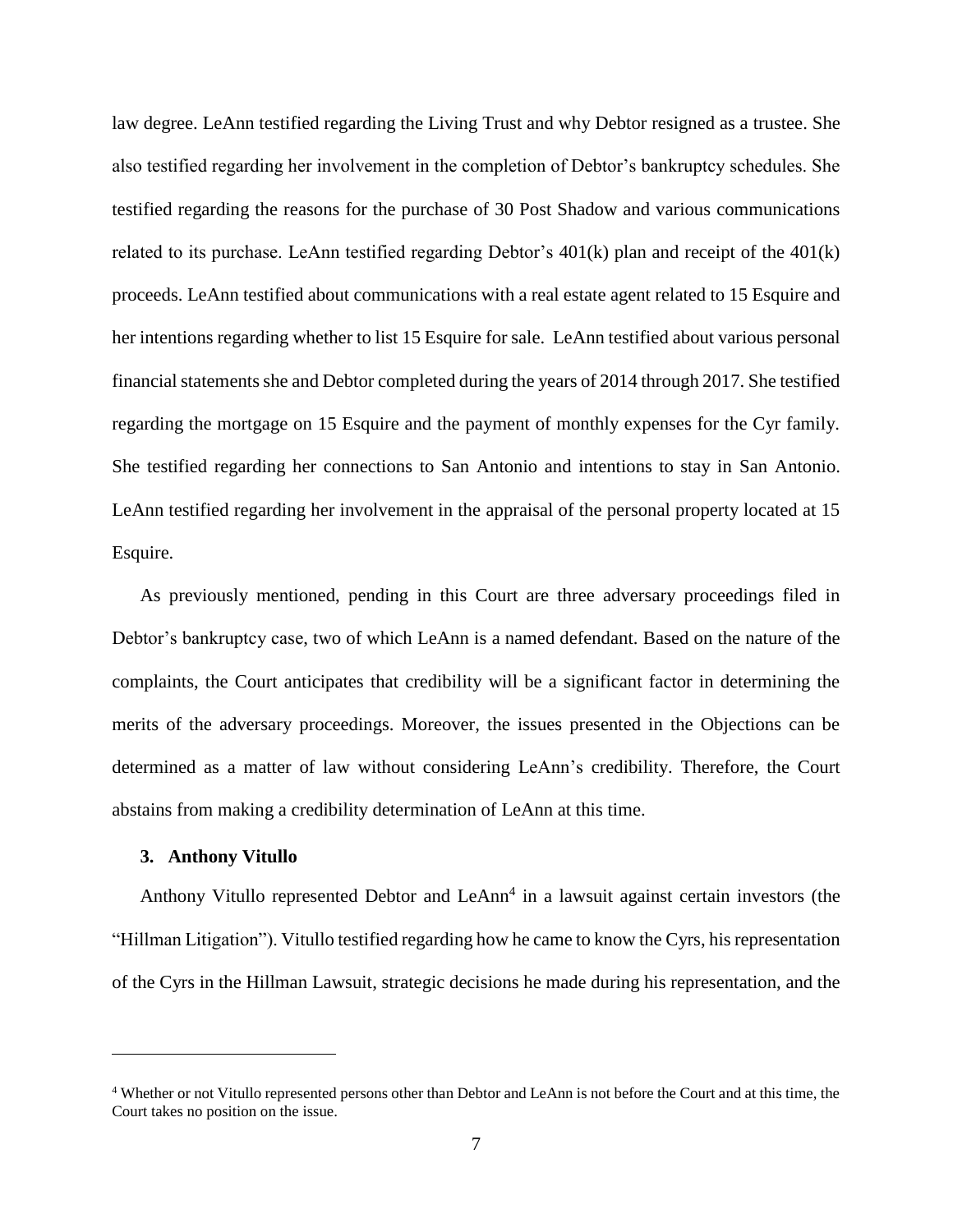ultimate settlement reached. The Court finds Vitullo to be a credible witness.

### **4. Norbert Gonzalez**

Norbert Gonzalez ("Gonzalez") is the Cyrs' CPA and at times, serves as their attorney regarding corporate matters. Gonzalez also serves as the Trust Advisor for the BHT. Gonzalez testified regarding the formation of OSI and SASpine. Gonzalez also testified regarding his understanding for the reasons that Debtor resigned as trustee of the BHT. The Court finds Gonzalez to be a credible witness.

#### **5. Lillian Putman**

Lillian Putman ("Putman") performed an appraisal on Debtor's personal property that Debtor ultimately adopted and used for purposes of assigning values to his personal property exemptions (the "Putman Appraisal"). Putman holds a certified general Texas Appraiser's License. Putman testified regarding her experience at the Cyrs' home when she conducted the appraisal, the process she employed to appraise Debtor's personal property, and the strengths and weaknesses of her appraisal. The Court finds Putman to be a credible witness.

## **DISCUSSION**

### **I. Legal Analysis**

#### **A. Property of the Estate and Exemptions Generally**

Under § 541(a), the commencement of a bankruptcy case creates a bankruptcy estate comprising of, among other things, "all legal or equitable interests of the debtor in property as of the commencement of the case." "The debtor may then remove certain types of property from the estate by electing to take advantage of exemptions described in federal or state law." *Hawk v. Engelhart (In re Hawk)*, 871 F.3d 287, 290 (5th Cir. 2017) (citing 11 U.S.C. § 522(b) (West 2012)). "An exemption is an interest withdrawn from the estate (and hence from the creditors) for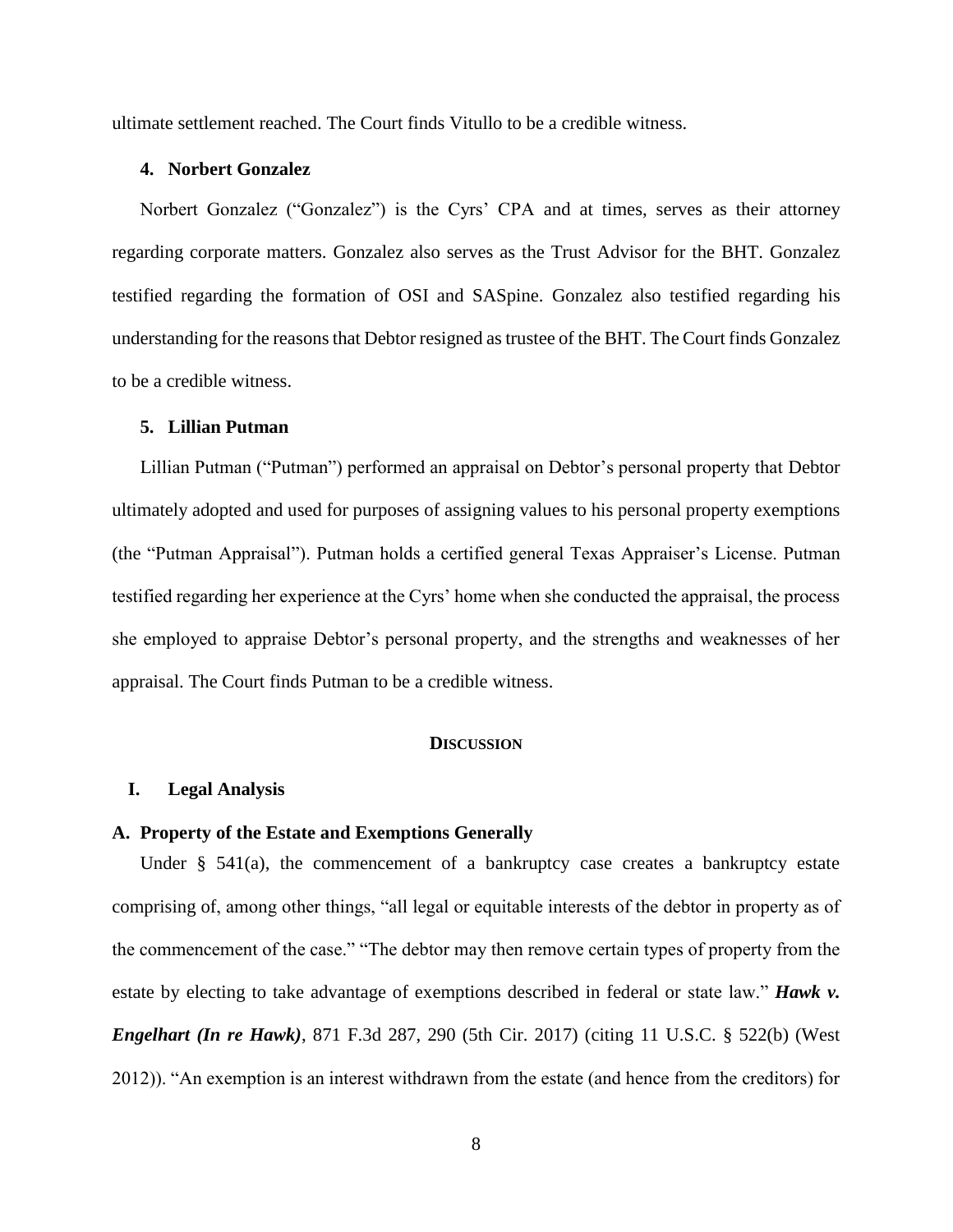the benefit of the debtor. *Id.* (quoting *Owen v. Owen*, 500 U.S. 305, 208 (1991)).

## **B. Burden of Proof**

A debtor must file a list of property claimed as exempt on the debtor's schedule of assets. Fed. R. Bankr. P. 4003(a). "A party in interest may file an objection to the list of property claimed as exempt within 30 days after the meeting of creditors . . . is concluded or within 30 days after any amendment to the list or supplemental schedules is filed, whichever is later. *Id.* 4003(b). "Unless a party in interest objects, the property claimed as exempt . . . is exempt" and as a result, the property claimed as exempt is not part of the bankruptcy estate. 11 U.S.C. § 522(*l*); *In re Hawk*, 871 F.3d at 290.

In any hearing on an objection to a claim of exemption, "the objecting party has the burden of proving that the exemptions are not properly claimed." Fed. R. Bankr. P. 4003(c). "Such burden is by a preponderance of the evidence." *In re Shurley*, 163 B.R. 286, 291 (Bankr. W.D. Tex. 1993) (citing *Grogan v. Garner,* 498 U.S. 279 (1991)). "If the evidence is such that a decision on point cannot be made one way or the other, the party with the burden of proof loses." *Id.* (citation omitted).

#### **C. Snap-shot Rule**

In determining whether property is exempt, courts consider the law and facts as they existed on the date a debtor filed for bankruptcy. *White v. Stump*, 266 U.S. 310, 313 (1924). "Generally, in a chapter 7 bankruptcy case, the status of a debtor's exemption is not altered by a debtor's postpetition conduct. *See Myers v. Matley*, 318 U.S. 622, 628 (1943) (citing *Stump*, 266 U.S. at 313) (stating that a "bankrupt's right to a homestead exemption becomes fixed at the date of the filing of the petition in bankruptcy and cannot thereafter be enlarged or altered by anything the bankrupt may do"); *see also Lowe v. DeBerry (In re DeBerry)*, 884 F.3d 526, 529, 530 (5th Cir. 2018) (concluding that a homestead owned on the date of bankruptcy filing, but sold post-petition, is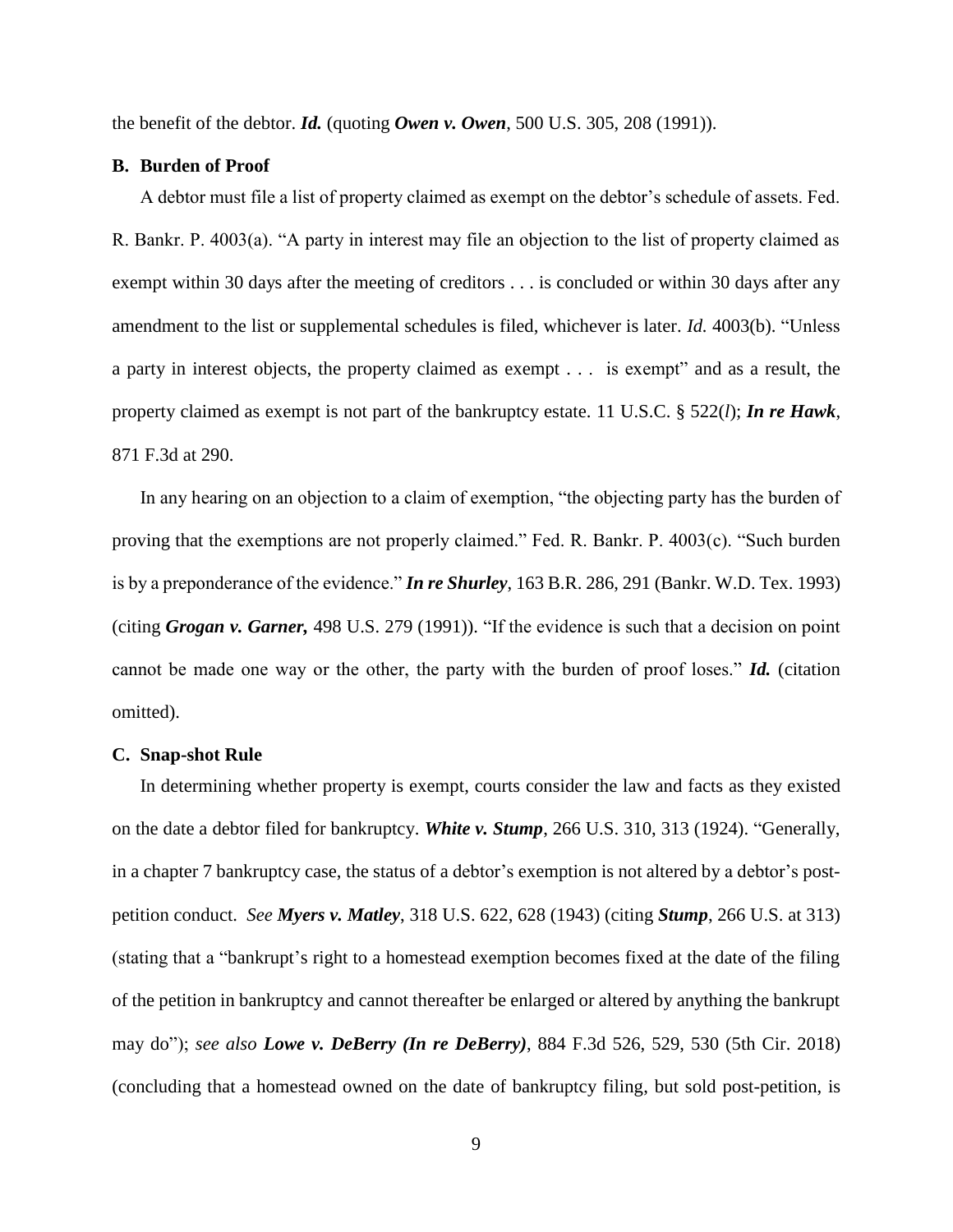"subject to an unconditional exemption under Texas law" )

### **D. Debtor's Homestead Exemption**

**1. Debtor did not abandon 15 Esquire because as of the Petition Date, Debtor still resided at 15 Esquire.**

### **a. Factual Findings**

 $\overline{a}$ 

On November 12, 2007, Debtor and LeAnn purchased 15 Esquire in their individual capacities. Also on November 12, 2007, Debtor and LeAnn executed a deed of trust in favor of Compass Bank to secure a mortgage loan and promissory note in the principal amount of \$2,171,085.00, the proceeds of which were utilized to purchase 15 Esquire (the "15 Esquire Mortgage"). In December 2017, 30 Post Shadow was purchased.

In November 2017, LeAnn submitted three different enrollment applications to Houston schools for the Cyrs' school-aged children. Around the same time, LeAnn also submitted enrollment applications to schools in San Antonio. Debtor testified that enrollment applications were submitted for schools in both cities because a decision had not yet been made about temporarily moving his family, but not him, to Houston. As of the Petition Date, Debtor, LeAnn and their children lived at 15 Esquire and did so until at least April 20, 2018. Debtor has never moved out of 15 Esquire.

A real estate agent, Adam Rivera ("Rivera") created a brochure, Le Grande Maison Brochure, and an online tour of 15 Esquire and its adjoining property, 8 Villers St. Paul, San Antonio, Texas ("8 Villers"). <sup>5</sup> Debtor and LeAnn testified that neither the brochure nor video were created in anticipation of the sale of the two properties. Debtor testified that the brochure and video were created so that Rivera could show the Cyrs an example of his work product in the event they

<sup>5</sup> Debtor does not claim 8 Villers as part of his homestead. 8 Villers was transferred to the BHT on or about October 5, 2012. The transfer of 8 Villers to the BHT is the subject of adversary proceeding 18-05227.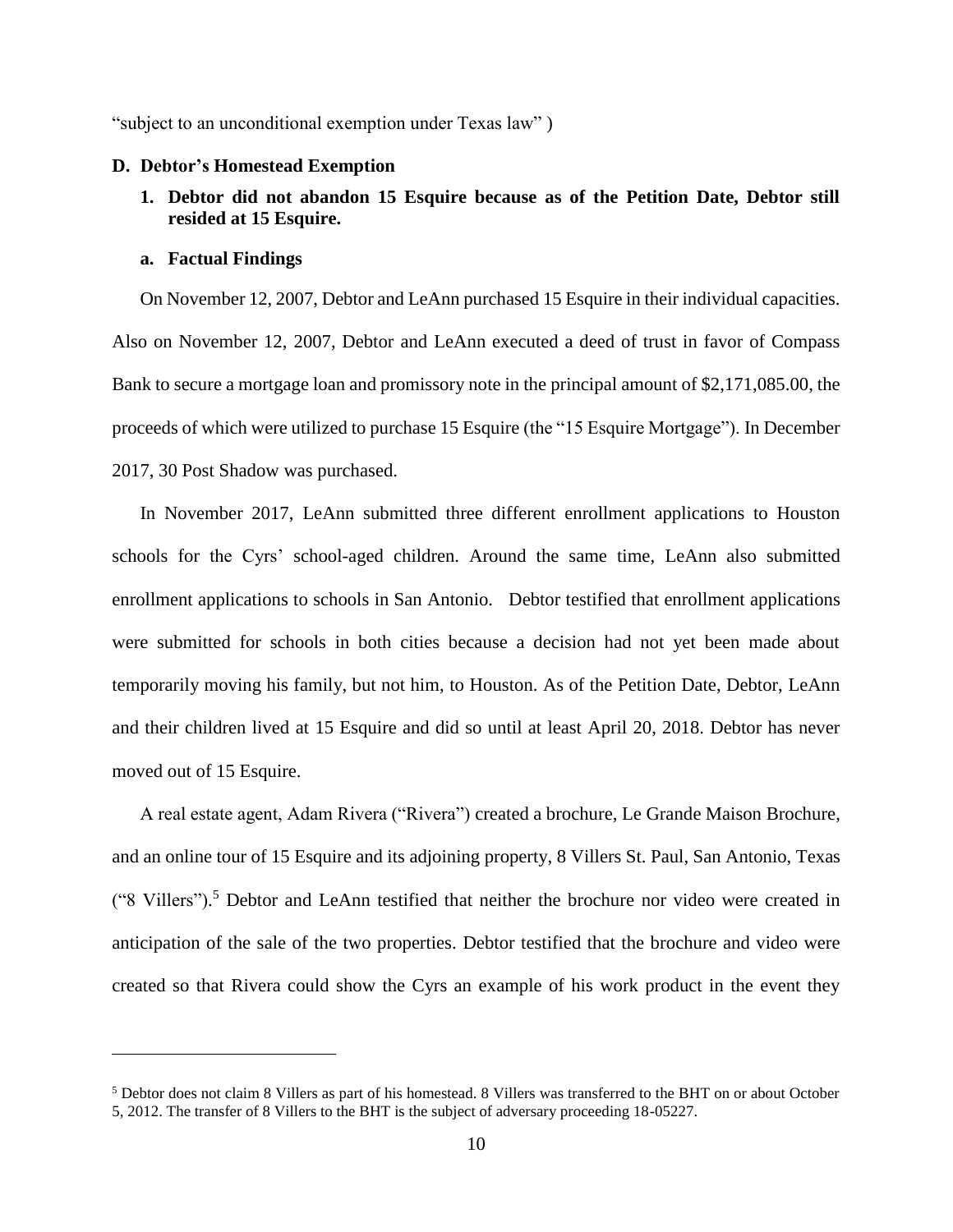wanted to sell 15 Esquire at a later date. LeAnn testified that the purpose of the brochure and video was so that Rivera could use the products as part of his professional portfolio.

### **b. Parties' Contentions**

The Trustee and Key object to Debtor's claim of exemption to 15 Esquire as Debtor's homestead on the grounds that 15 Esquire was abandoned. The Cyrs argue that their continued overt use and occupancy of 15 Esquire on the Petition Date precludes a conclusion that 15 Esquire was abandoned. The Court concludes that, as of the Petition Date, Debtor did not abandon 15 Esquire.

#### **c. Legal Standard**

"[H]omesteads are favorites of the law, [and] we must give a liberal construction to the constitutional and statutory provisions that protect homestead exemptions." *Bradley v. Pac. Sw. Bank, FSB (In re Bradley*), 960 F.2d 502, 507 (5th Cir. 1992) (citation omitted). "Indeed, we must uphold and enforce the Texas homestead laws even though in so doing we might unwittingly assist a dishonest debtor in wrongfully defeating his creditor." *Id.* (citation omitted). "It is well settled in Texas that an individual who seeks homestead protection has the initial burden to establish the homestead character of her property." *Id.* To satisfy this burden, "the claimant must have a possessory interest in the homestead he or she is claiming." *In re Saldana*, 531 B.R. 141, 156 (Bankr. N.D. Tex. 2015) (citation omitted). Mere ownership or possessory interest, however, is not of itself sufficient to establish a homestead. *Id.* (citation omitted). "A claimant must show both (i) overt acts of homestead usage and (ii) the intention on [his] part . . . to claim the land as a homestead." *Id.* (alteration in original) (citation omitted). Once a claimant has established the homestead character of property, "[h]omestead rights may only be lost through death, abandonment, or alienation." *Perry v. Dearing et al. (In re Perry)*, 345 F.3d 303, 310 (5th Cir. 2003).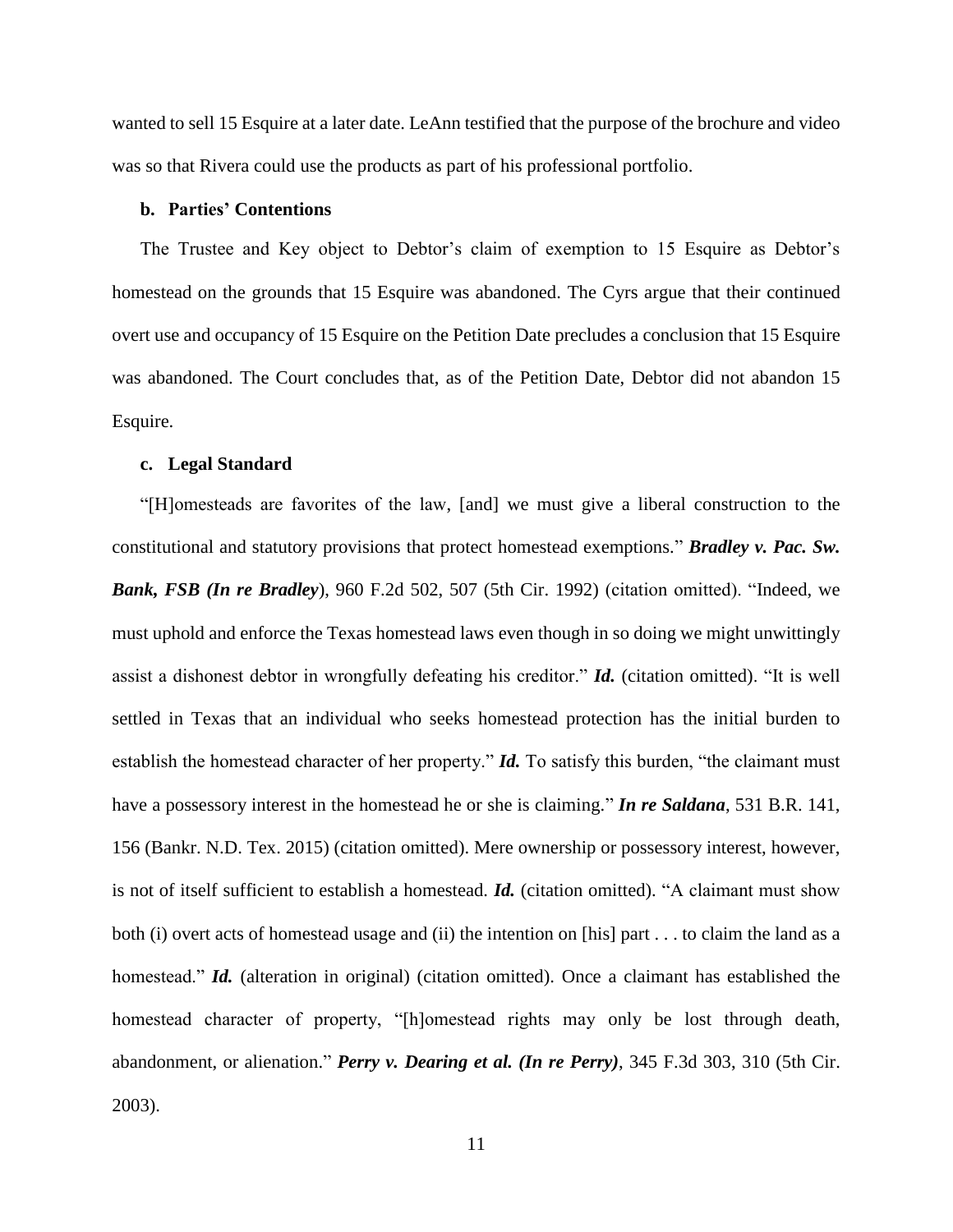"To abandon a homestead, the owner of the property must evince a 'present, definite[,] and permanent intent to cease use of the property for homestead purposes.'" *In re Bradley*, 960 F.2d at 508 n.11 (citing *West Tex. St. Bank v. Helms*, 326 S.W.2d 47, 49 (Tex. Civ. App.—Eastland 1959, no writ.)). Specifically, abandonment constitutes (1) cessation or discontinuance of use of the property as a homestead and (2) an intent to permanently abandon the homestead. *Montague v. Nat'l Loan Inv., L.P.*, 70 S.W.3d 242, 248 (Tex. App.—San Antonio 2001, no pet.). Stated differently, abandonment of a homestead requires proof of discontinued use and intent never to return. *Drake Interiors, Inc. v. Thomas*, 544 S.W.3d 449, 452 (Tex. App.—Houston [14th Dist.] 2018, no pet.). Courts have held that abandonment of a residential homestead is best evidenced by the establishment of a new and permanent home has been acquired and occupied. *King Louie Mining, LLC v. Comu (In re Comu)*, 542 B.R. 371, 386, 386 n.82 (Bankr. N.D. Tex. 2015) (citing *Coury v. Prot*, 85 F.3d 244, 254 (5th Cir. 1996) ("By way of example, [establishment of a new and permanent home] could include the acquisition of another home, removal of the family from one dwelling to another, its occupancy and use as a homestead, and an absence of acts evidencing an intention to return to the former home." (citing *Kendall Builders, Inc. v. Chesson*, 149 S.W.3d 796, 809 (Tex.App.—Austin, 2004, pet. denied)). Moreover, where a homestead claimant is married, a homestead cannot be abandoned without the consent of the claimant's spouse. Tex. Prop. Code Ann. § 41.004 (West 2019).

Finally, under the snap-shot rule, the Petition Date is the operative date in determining whether a homestead is exempt, and a homestead owned on the date of bankruptcy filing is "subject to an unconditional exemption under Texas law." *In re DeBerry*, 884 F.3d at 529, 530. Therefore, postpetition conduct by the Cyrs is irrelevant for purposes of determining whether 15 Esquire was abandoned.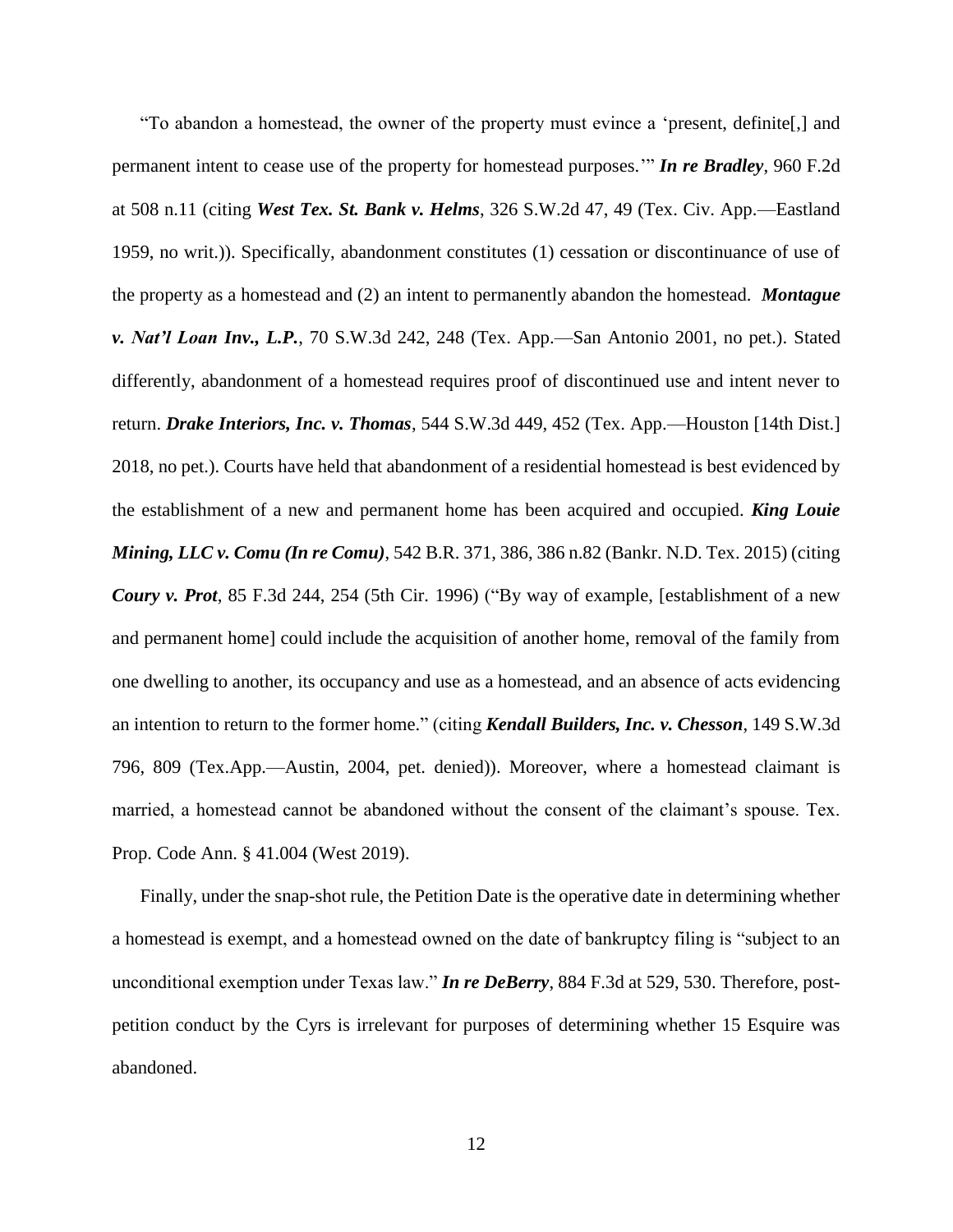## **d. Discussion**

The Parties do not dispute that 15 Esquire was at one-point Debtor's homestead. Thus, the issue before the Court is whether Debtor abandoned 15 Esquire. As previously mentioned, Key and the Trustee have the burden of proving that Debtor and LeAnn discontinued the use of 15 Esquire and manifested an intent to permanently abandon 15 Esquire. Key directs the Court to evidence that Debtor manifested an intent to permanently abandon 15 Esquire,<sup>6</sup> but Key did not prove that as of the Petition Date, Debtor discontinued the use of 15 Esquire. To the contrary, the undisputed evidence is that on the Petition Date, Debtor and his family resided at 15 Esquire. Therefore, even if Debtor manifested an intent to permanently abandon 15 Esquire, such a showing alone is not sufficient for this Court to conclude that Debtor abandoned 15 Esquire.

Additionally, the purchase of 30 Post Shadow did not constitute abandonment of 15 Esquire. In December 2017, 30 Post Shadow was purchased. LeAnn and the Cyrs' children, however, did not move to 30 Post Shadow until April of 2018—approximately three months after the Petition Date. Therefore, abandonment of 15 Esquire cannot be evidenced by the purchase of 30 Post Shadow because as of the Petition Date, 30 Post Shadow had been purchased, but not occupied.

# **2. When Debtor transferred 15 Esquire to the Living Trust, 15 Esquire lost its exemption status.**

## **a. Factual Findings**

 $\overline{a}$ 

On September 12, 2014, Debtor and LeAnn created the Living Trust which named Debtor and

<sup>6</sup> Key argues that Debtor's and LeAnn's intention to abandon 15 Esquire as their homestead is manifested by a series of overt acts by Debtor and LeAnn in connection with (1) the transition of SASpine operations to Houston; (2) the shopping for and ultimate purchase of 30 Post Shadow; (3) the preparation and posting on the Internet by Rivera of the online video of 15 Esquire and 8 Villers, which was approved by LeAnn coupled with the preparation and approval of the Le Grande Maison Brochure; and (4) the submission of applications for admissions to at least three Houstonarea private schools for the Cyrs' children as well as the eventual enrollment and attendance of those children for the 2018–2019 school year.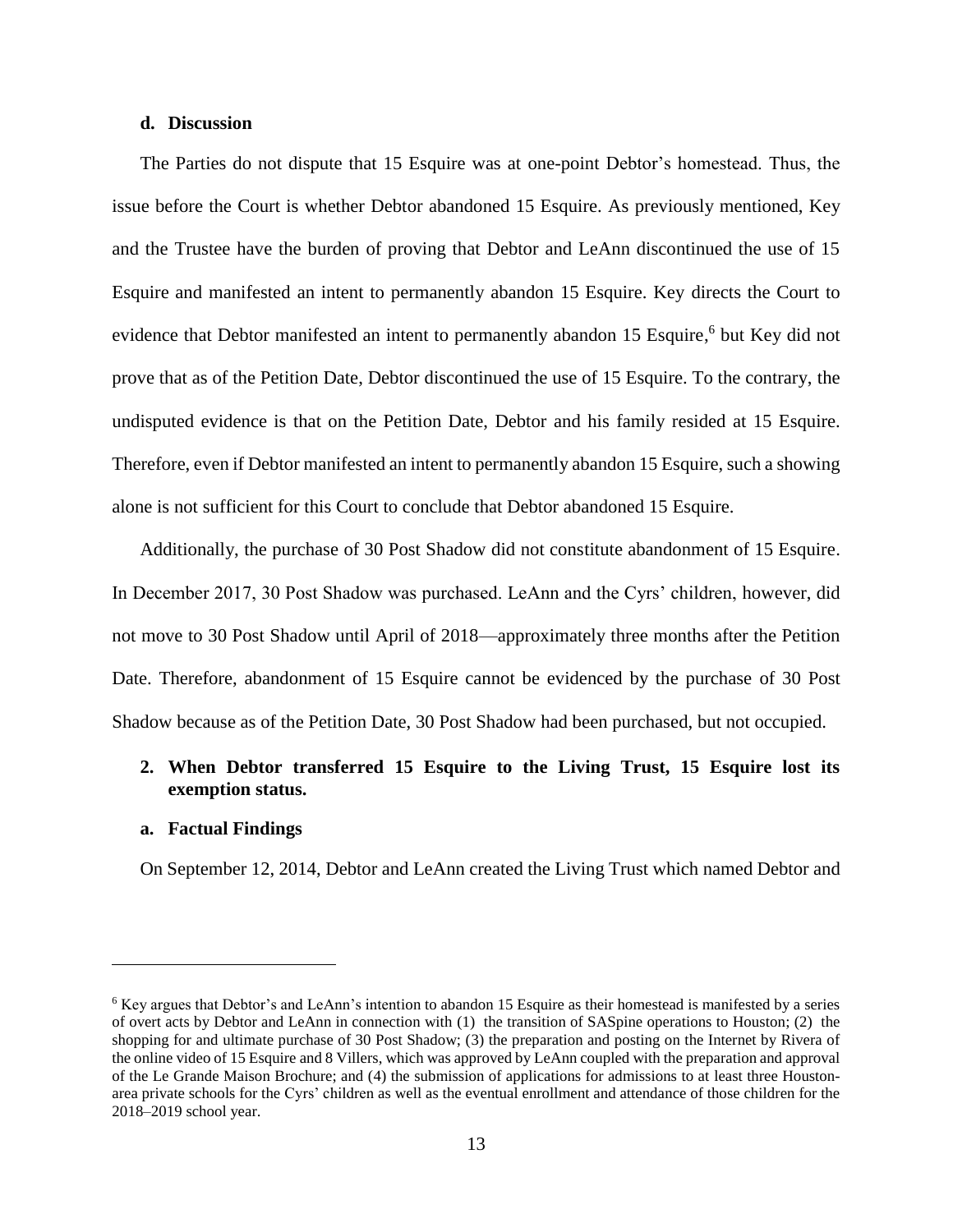LeAnn as Trustmakers, $7$  trustees, and beneficiaries of the Living Trust. Also, on September 12, 2014, Debtor and LeAnn transferred 15 Esquire to the Living Trust by warranty deed. The Living Trust has no other assets other than 15 Esquire, no source of income, nor does it hold a bank account. Debtor resigned as trustee of the Living Trust effective January 1, 2018 thereby leaving LeAnn as the only remaining trustee for the Living Trust. $8$ 

Debtor and LeAnn in their individual capacities are solely liable for the monthly payments on the 15 Esquire Mortgage.<sup>9</sup> Up until 2014, LeAnn and Debtor were making the payments on the 15 Esquire Mortgage. Nonetheless, since on or about the time the Living Trust was created and 15 Esquire was transferred to the Living Trust, the BHT has been making the monthly payments on the 15 Esquire Mortgage.<sup>10</sup> The Living Trust does not charge the Cyrs for living in and using 15 Esquire, nor is there an agreement between the Cyrs and the Living Trust that requires the Cyrs to pay any expenses related to living at 15 Esquire. Additionally, there is no written agreement between the BHT and the Living Trust to pay the 15 Esquire Mortgage, and there is no agreement for any other person to pay the mortgage at 15 Esquire.

The Living Trust was created as part of the Cyrs' estate tax planning. As such, the Living Trust

 $\overline{a}$ 

<sup>&</sup>lt;sup>7</sup> "Trustmaker" is a defined term in the Living Trust. Under the terms of the Living Trust, Debtor and LeAnn as Trustmakers are also settlors. (Exhibit 3,  $\S$  17.07(u)) ("Trustmaker has the same legal meaning as Grantor, Settlor, Trustor, or any other term referring to the maker of a trust").

<sup>8</sup> Debtor filed his voluntary petition for relief on January 20, 2018. Debtor is not sure why he resigned from the Living Trust nineteen days prior to the Petition Date. Debtor testified that the letter tendering his resignation as trustee to the Living Trust was given to him and he felt it was trustworthy, so he signed it. Debtor did not recall whether he resigned on the advice of counsel. Debtor testified that if someone hands him a form like the resignation letter to him and he trusts that person, he tends to sign it. Debtor testified that he was not aware of any effects his resignation as trustee to the Living Trust would have. Debtor testified that he believes his wife handed him the resignation letter to sign. LeAnn testified that she believes Debtor resigned as trustee on the advice of counsel.

<sup>&</sup>lt;sup>9</sup> LeAnn and Debtor, in their individual capacities, are the borrowers under the 15 Esquire Mortgage. The Living Trust is not a borrower on that mortgage, nor is the Living Trust a guarantor.

 $10$  Debtor testified that if the BHT stopped paying the mortgage, he thinks there would be a default on the mortgage. Debtor also testified that if the BHT stopped paying the mortgage on 15 Esquire, he is not sure whether he and LeAnn would be able to make the monthly mortgage payment as LeAnn is "pretty resourceful." On cross-examination, Debtor testified that if for some reason the mortgage could not be paid, he would pay it by getting another job.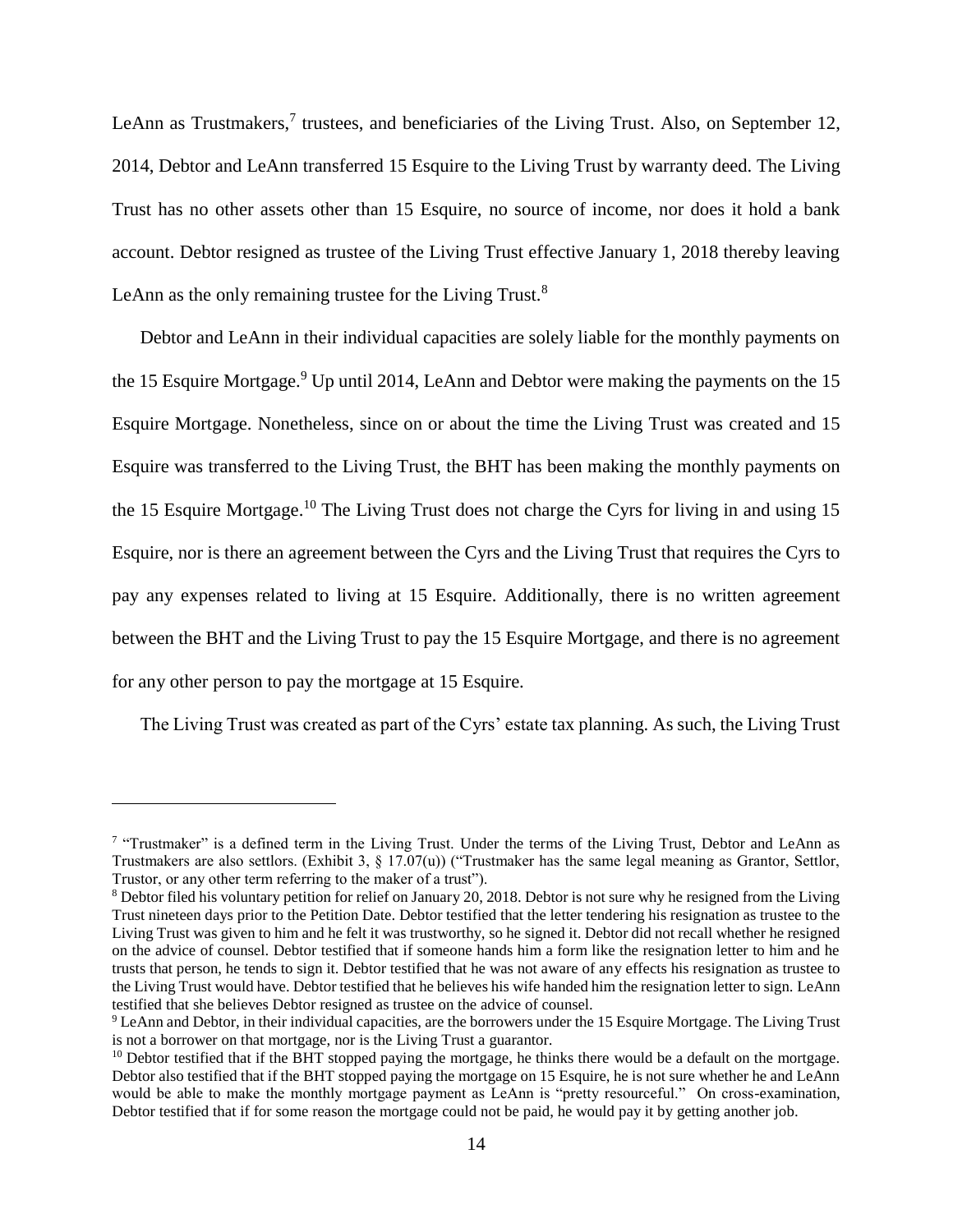makes several references to the Internal Revenue Code and Treasury Regulations. The Living Trust makes no references to the Texas Property Code.

### **b. Parties' Contentions**

SNH argues that Debtor lost his homestead exemption under the Texas Property Code when the Cyrs transferred 15 Esquire to the Living Trust because the Living Trust does not constitute a "qualifying trust" under subsections  $41.0021(a)(1)$  of the Texas Property Code (the "Qualifying") Trust Provision"). Debtor contends that the Living Trust does satisfy the requirements under the Qualifying Trust Provision and therefore 15 Esquire remains exempt from the claims of creditors.

## **c. Discussion**

Prior to the enactment of the section 41.0021 of the Texas Property Code, an individual lost his or her homestead protection when a person transferred a homestead to a living trust by warranty deed because the transfer of the homestead constituted a transfer of legal title. Bill Analysis, Tex. H.B. 3767, 81st Leg., R.S. (2009). Section 41.0021 of the Texas Property Code was enacted to counter that result by allowing a trustee to transfer, by warranty deed, real property designated as a homestead into a "qualifying trust" without affecting the homestead designation of the property. *Id.* Specifically, section 42.001 of the Texas Property Code provides that "[p]roperty that a settlor or beneficiary occupies and uses in a manner described by this subchapter and in which the settlor or beneficiary owns a beneficial interest through a *qualifying trust* is considered the homestead of the settlor or beneficiary under Section 50, Article XVI, Texas Constitution, and Section 41.001." Tex. Prop. Code § 41.0021(b) (emphasis added). A "qualifying trust"

means an express trust:

(1) in which the instrument or court order creating the trust provides that a settlor or beneficiary of the trust has the right to:

(A)revoke the trust without the consent of another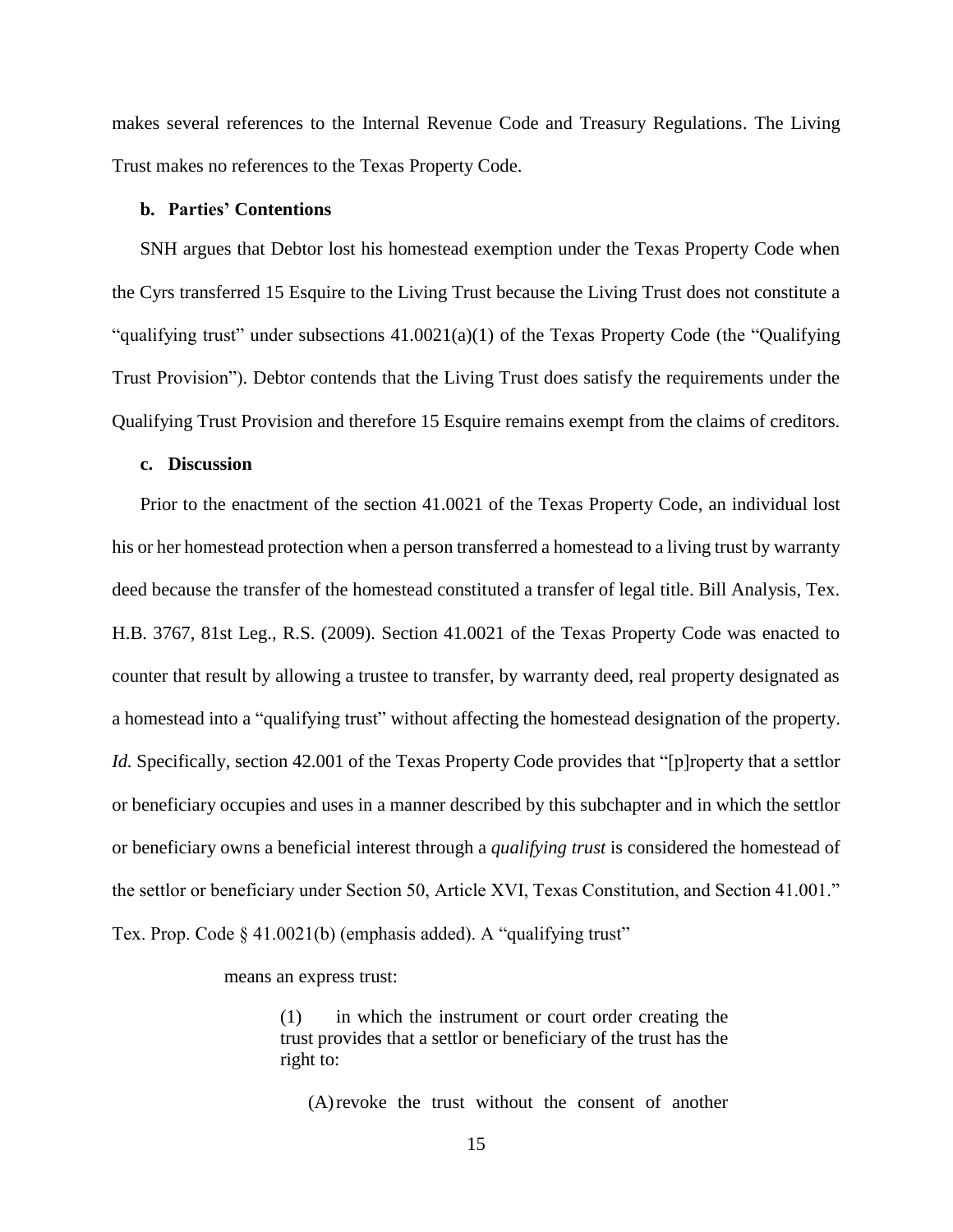person [the "Revocation Provision"];

(B) exercise an inter vivos general power of appointment over the property that qualifies for the homestead exemption[the "Power of Appointment Provision"]; or

(C) use and occupy the residential property as the settlor's or beneficiary's principal residence at no cost to the settlor or beneficiary, other than payment of taxes and other costs and expenses specified in the instrument or court order:

- (i) for the life of the settlor or beneficiary;
- (ii) for the shorter of the life of the settlor or beneficiary or a term of years specified in the instrument or court order; or
- (iii) until the date the trust is revoked or terminated by an instrument or court order recorded in the real property records of the county in which the property is located and that describes the property with sufficient certainty to identify the property [the "No Cost Provision"]; and

(2) the trustee of which acquires the property in an instrument of title or under a court order that:

(A)describes the property with sufficient certainty to identify the property and the interest acquired; and

(B) is recorded in the real property records of the county in which the property is located.

*Id.* at 41.0021(a). Therefore, when a homestead is transferred to a living trust, that homestead does not lose its exempt status and remains protected from the claims of creditors if the homestead is transferred to a qualifying trust. As Debtor and LeAnn point out, the Qualifying Trust Provision is written in the disjunctive; therefore, only one of the three requirements identified in the Qualifying Trust Provision must be satisfied for the Living Trust to constitute a "qualifying trust" under the Texas Property Code.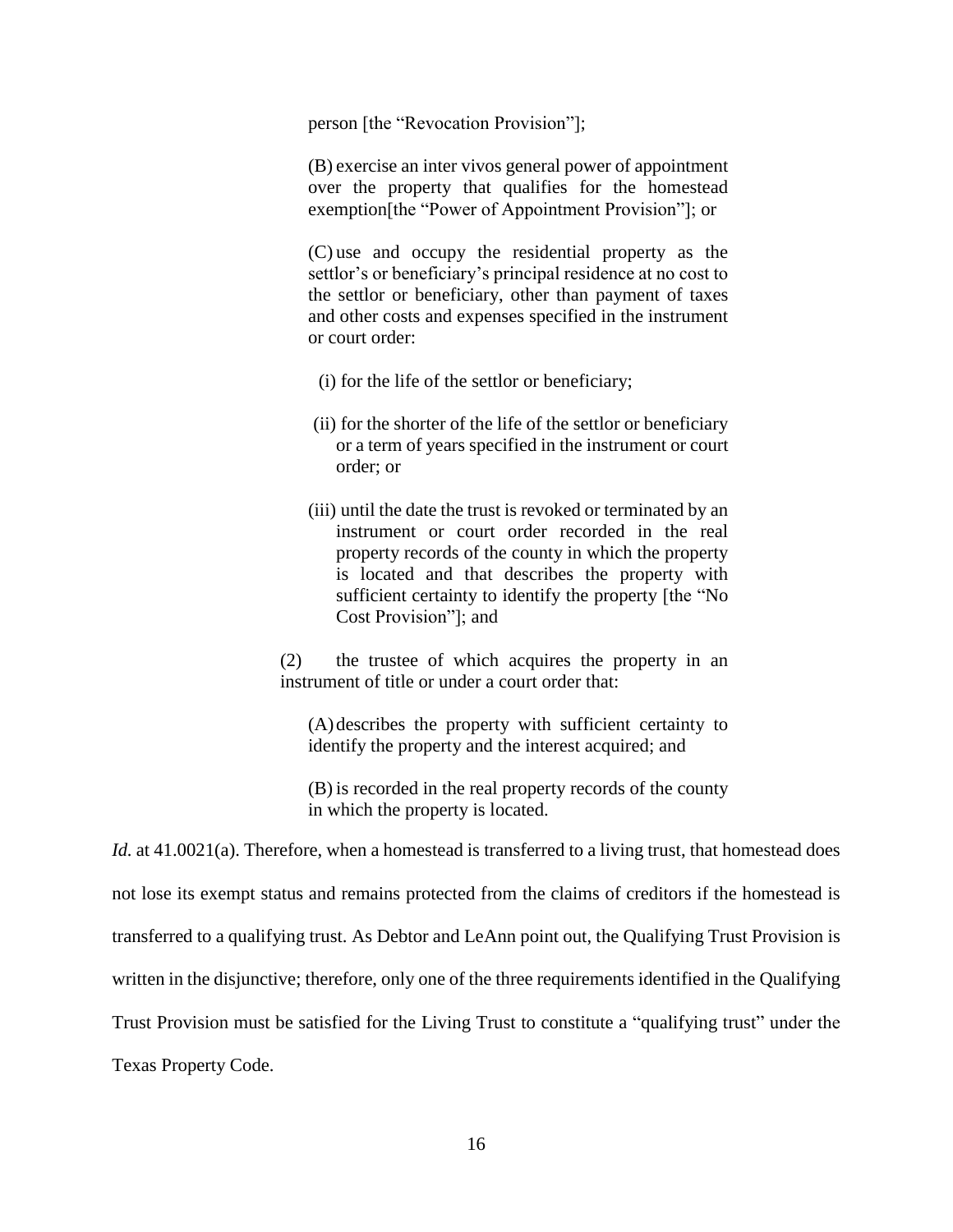# **i. The Cyrs do not have the right to revoke the Living Trust without the consent of another person because the Living Trust authorizes the Cyrs to revoke the Living Trust only when the Cyrs act jointly.**

SNH first contends that the Living Trust is not a qualifying trust because the Living Trust does not allow either LeAnn or Debtor the right to revoke the Living Trust without the consent of the other. Stated differently, SNH contends that the Revocation requires that a settlor or beneficiary of the trust be able to revoke the trust without the consent of any other person, including the consent of a co-settlor or co-beneficiary. Conversely, Debtor argues that the Living Trust satisfies the Revocation Provision because as settlors of the Living Trust, LeAnn and Debtor have the ability to revoke the Living Trust without any other person's consent. The Court concludes that the Living Trust does not allow either Debtor or LeAnn to revoke the Living Trust without the consent of another person.

When construing Texas statutes, courts must "ascertain and give effect to the [Texas] Legislature's intent as expressed by the statute's language." *Presido Indep. Sch. Dist. v. Scott*, 309 S.W.3d 927, 930 (Tex. 2008). "Where the text is clear, it is determinative of that intent, and we give meaning to the language consistent with other provisions in the statute[.]" *Id.* (citation omitted). The Texas Supreme Court's practice "when construing a statute is to recognize that 'the words [the Legislature] chooses should be the surest guide to legislative intent." *Id.* (alteration in original) (citation omitted). Therefore, this Court must "construe the text according to its plain and common meaning unless a contrary intention is apparent from the context or unless such a construction leads to absurd results." *Id.* (citation omitted). This Court "also presume[s] that the Legislature intended a just and reasonable result by enacting the statute." *Id***.**; *see also* Tex. Gov't Code Ann. § 311.021(3).

Section 41 of the Texas Property Code does not define "person." Chapter 311 of the Government Code (the "Code Construction Act"), however, broadly defines "person" to include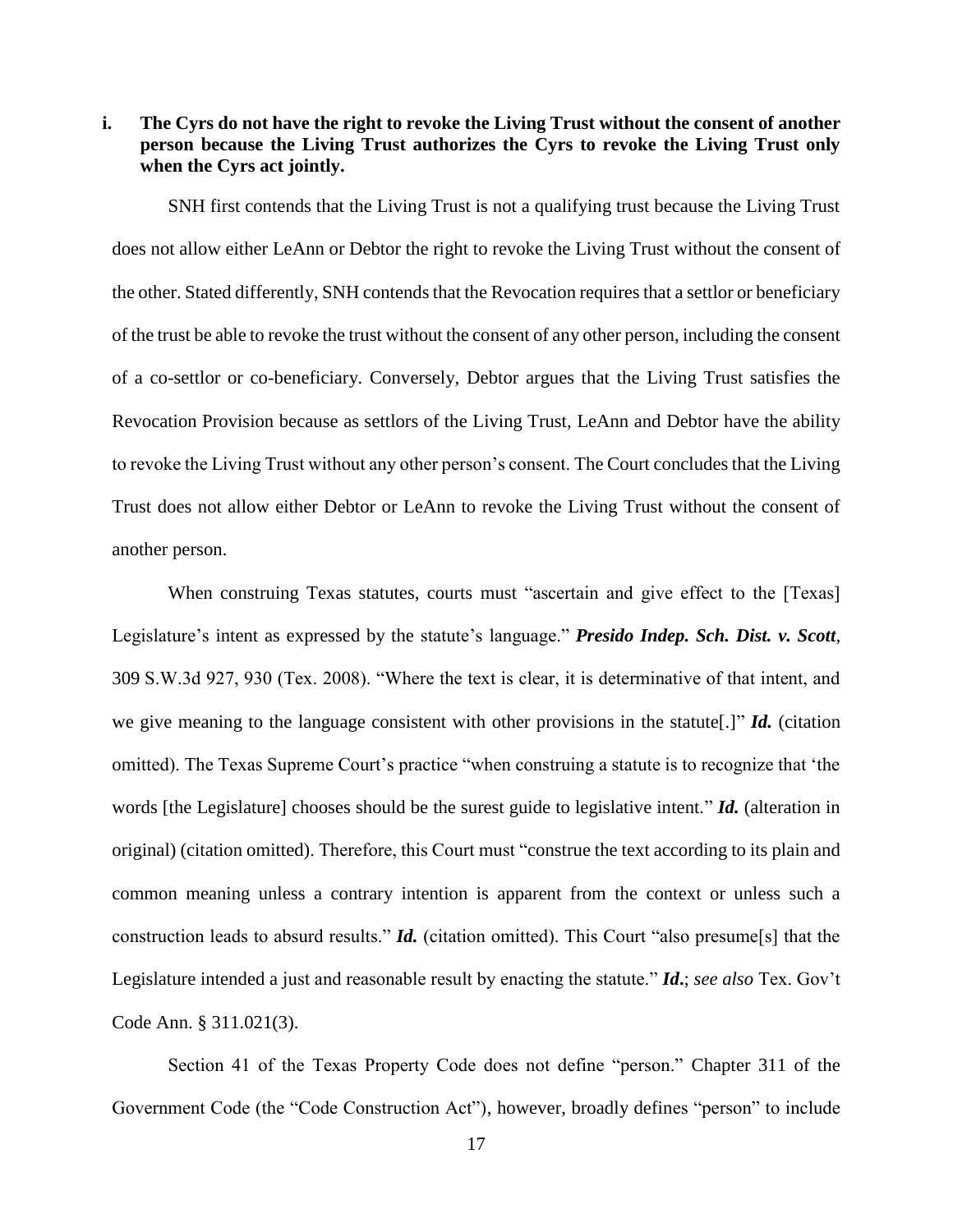"corporation[s], organization[s], government[s] or governmental subdivision[s] or [agencies], business trust[s], estate[s], trust, partnership[s], association[s], and any other legal [entities]." Tex. Gov't Code § 311.005(2).<sup>11</sup> This definition does not concretely define "person" but rather provides examples of what constitutes a "person." *Id.* at § 311.005(13) (instructing that the use of the term "including" is a term of "enlargement and not of limitation or exclusive enumeration, and the use of the term[] does not create a presumption that components not expressed are excluded"). Because the Court has no other statutory definition of "person" to apply, the Court must construe the term according to its plain and common meaning. "Person" is defined as "a human being" and is also termed "natural person." *Person,* BLACK'S LAW DICTIONARY (11th ed. 2019). "So far as legal theory is concerned, a person is any being whom the law regards as capable of rights or duties." *Id.* (citing JOHN SALMOND, JURISPRUDENCE 318 (Glanville L. Williams ed., 10<sup>th</sup> ed. 1947)). As such, the term "person" is broad, and encompasses all the entities identified in the Code Construction Act as well as beings with rights and duties.

The Revocation Provision begins by identifying which persons the trust instrument must expressly provide rights to—the settlor or beneficiary—and then states that the trust instrument must provide that a settlor or beneficiary of the trust instrument has the right to revoke the trust instrument without the consent of another person. Unless otherwise indicated, general words, such as the term "person," should be afforded their "full and fair scope[,] . . . . and should not be arbitrarily limited." ANTONIN SCALIA & BRYAN A. GARNER, READING LAW: THE INTERPRETATION OF LEGAL TEXAS 101 (2012). "[T]he presumed point of using general words is to produce general coverage—not to leave room for courts to recognize ad hoc exceptions." *Id.* "It is true that a literal

 $\overline{a}$ 

<sup>&</sup>lt;sup>11</sup> The Texas Property Code adopts the conventions of statutory construction provided in the Code Construction Act unless the Texas Property Code expressly provides otherwise. Tex. Prop. Code § 1.002.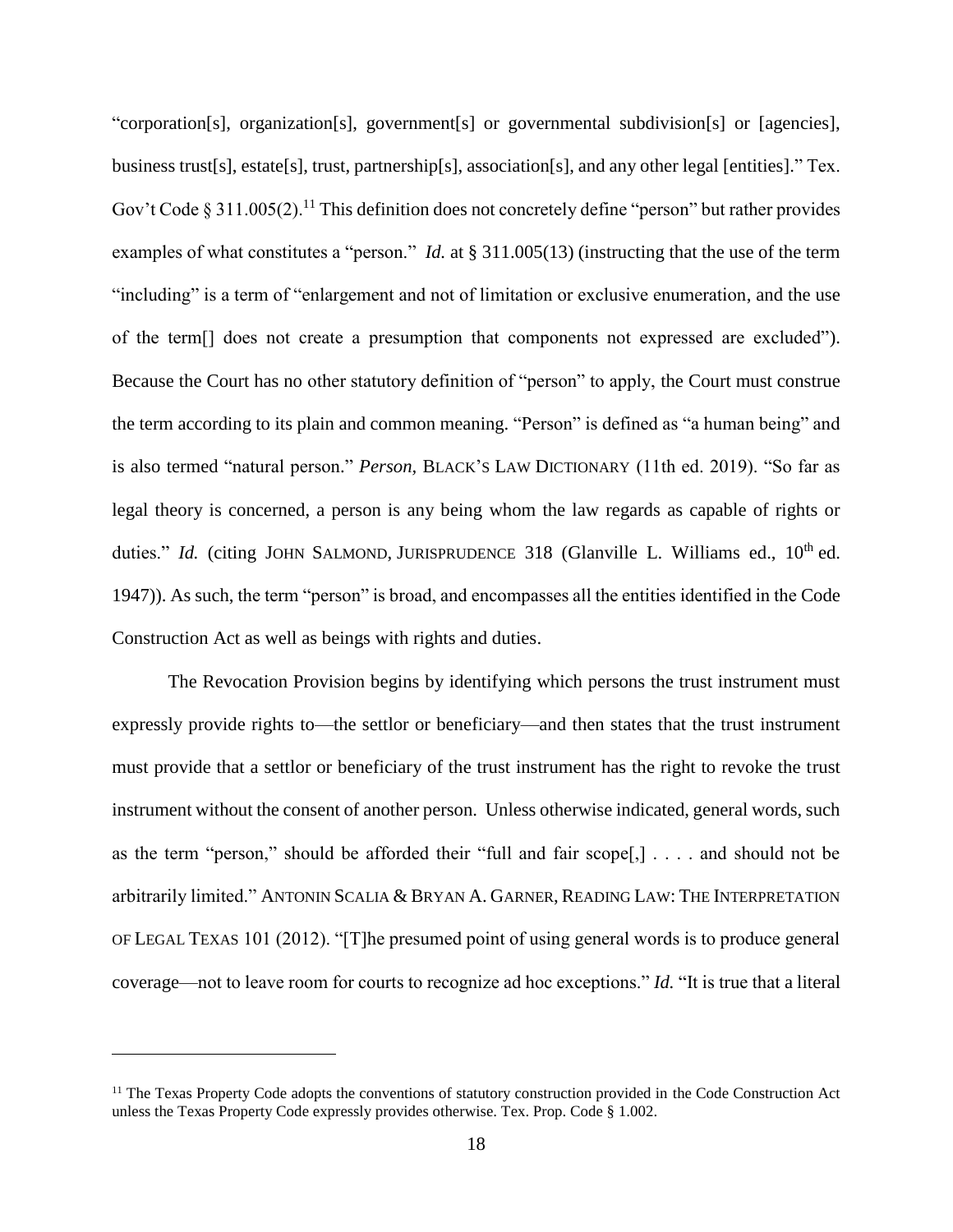meaning is more readily discernable when the provisions are concrete and specific than when they are abstract and general, and one is right to hesitate and ponder before deciding that a specific factual situation falls within the coverage of a general provision." *Id.* "But in the end, general words are general words and they must be given general effect." *Id.* 

"Person" is a general term, and according to its applicable statutory definition and plain and common meaning, the term is broad. There are no circumstances or conditions indicating that the Court should not afford the term its full and fair scope. Moreover, the specific use of the terms "settlor" and "beneficiary" immediately before the use of the term "person" further suggests to the Court that the term "person" should be treated generally and not arbitrarily limited to all other persons except for co-settlors and co-beneficiaries. *See id.* at 170 ("[W]here a document has used one term in one place and a materially different term in another, the presumption is that the different term denotes a different idea. If it says *land* in one place and *real estate* later, the second provision presumably includes improvements as well as raw land." (emphasis in original)). Logically, it follows that for purposes of the Revocation Provision, "person" includes all human beings with rights and duties, including other settlors or beneficiaries of the same trust instrument.

Here, §1.04(b) of the Living Trust provides in relevant part:

. . .

 $\overline{a}$ 

As *Trustmakers*,[ <sup>12</sup>] we retain the powers set forth in this Section in addition to any powers that we reserve in other provisions of this instrument.

(b) Amendment, Restatement, or Revocation

*Acting jointly,* we may amend, restate, or *revoke this instrument, in whole or in part, for any purpose.* Acting jointly, we retain the absolute right to amend, restate, or revoke any term or provision of this trust in whole or in

<sup>&</sup>lt;sup>12</sup> Under the terms of the Living Trust, Debtor and LeAnn as Trustmakers are also settlors. (Exhibit 3, § 17.07(u)) ("Trustmaker has the same legal meaning as Grantor, Settlor, Trustor, or any other term referring to the maker of a trust").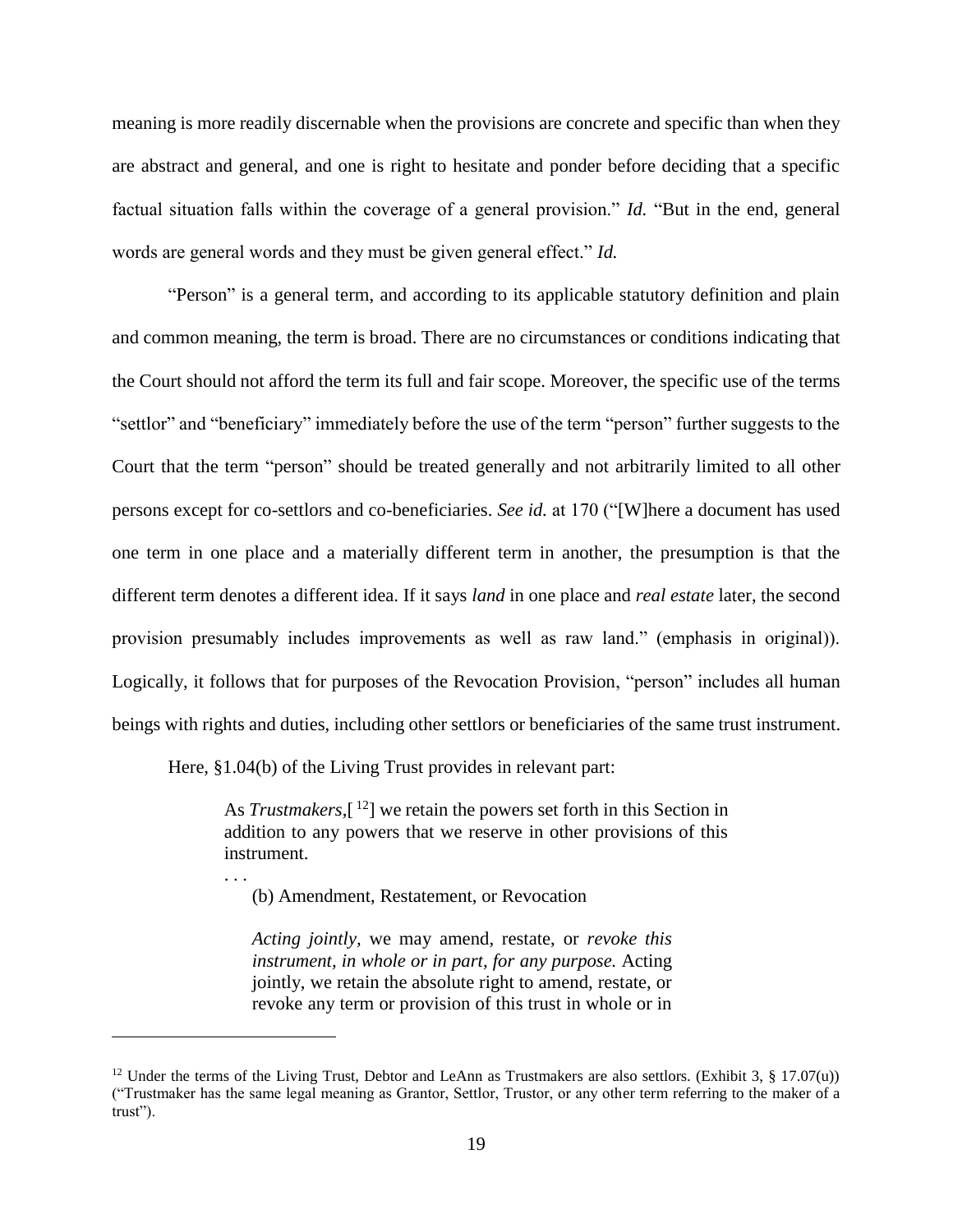part. Each of us individually retains the right to revoke any term or provision of this trust in whole or in part as to each of our separate property.

(Joint Exhibit 3, § 1.04(b)). The Living Trust authorizes Debtor and LeAnn to revoke the Living Trust, but only when acting jointly. In other words, neither Debtor nor LeAnn are authorized revoke the Living Trust individually and can only do so with each other's consent. Because the Revocation Provision requires that the Living Trust expressly provide either Debtor or LeAnn with the right to revoke the Living trust without the consent of any other person, including each other as co-settlors and co-beneficiaries, and the Living Trust only permits Debtor and LeAnn to revoke the trust when acting jointly, the Living Trust does not satisfy the Revocation Provision.

The Texas Trust Code (the "Trust Code") is a title under the Property Code and serves as the governing authority for the Living Trust; therefore, the Court must consider the Revocation Provision in relation to the Trust Code. *See TGS–NOPEC Geophysical Co. v. Combs*, 340 S.W. 3d 432, 439 (Tex. 2011) (directing courts to consider specific statutory language while looking to the statute as a whole, rather than as isolated provisions). The Trust Code defines "person" to mean a number of subjects, including "an individual" and "two or more persons having a joint or common interest.]" Prop. Code  $\S$  111.004(1)(A) and (J). Were the Court to substitute the term "person" under the Revocation Provision with the definition of "person" under the Trust Code, the result would does not change. Neither LeAnn nor Debtor have the right revoke the Living Trust without the consent of another individual because the Living Trust requires joint consent between Debtor and LeAnn to revoke the Living Trust. Likewise, the Cyrs do not have the right to revoke the Living Trust without the consent of "persons having a joint or common interest." As co-settlors and co-beneficiaries, Debtor and LeAnn have a common interest in the Living Trust. To satisfy the Revocation Provision using this language, the Living Trust would have to state that either Debtor and LeAnn have the right to revoke the trust without the consent of each other. The Living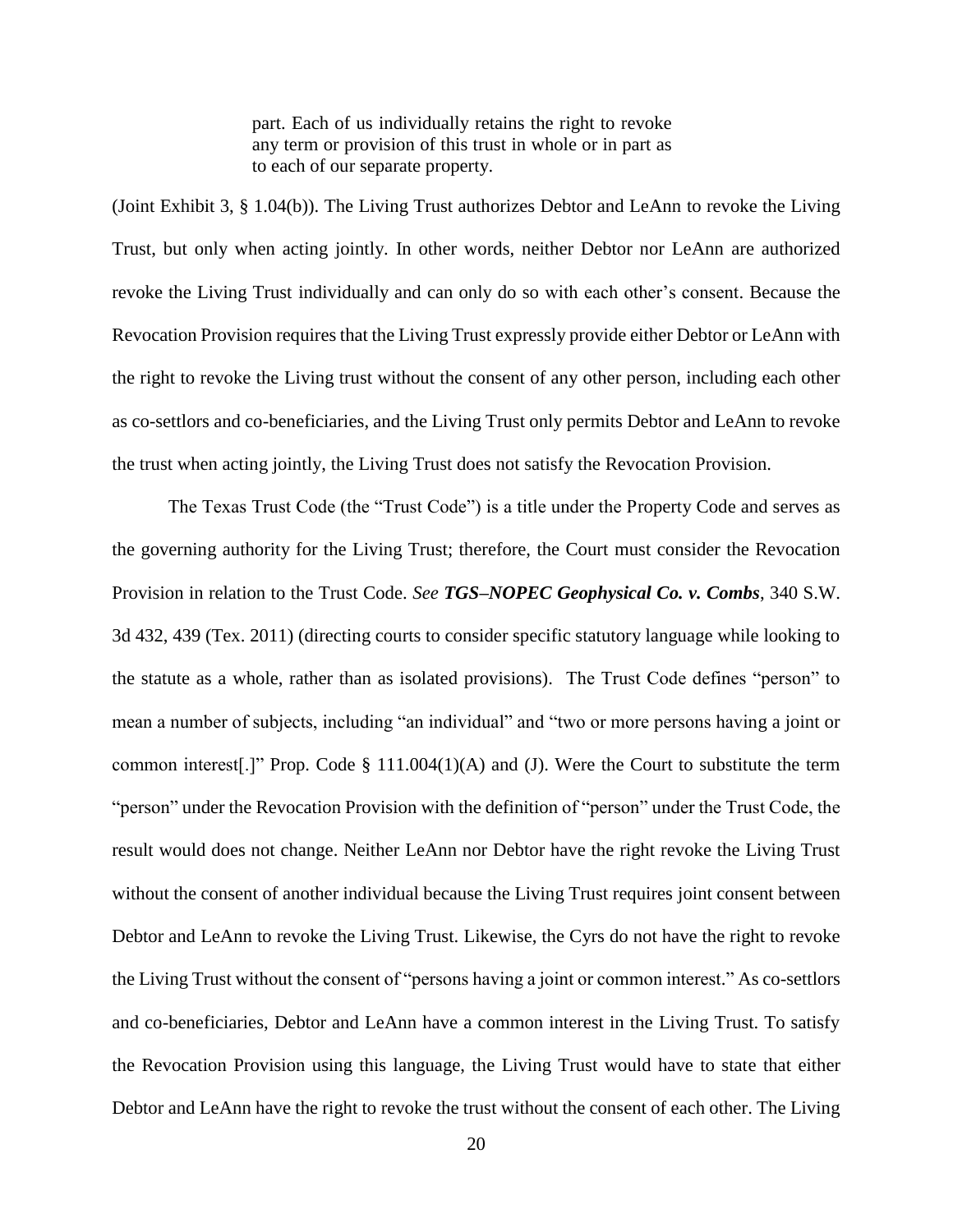Trust states the exact opposite requiring joint consent to revoke the Living Trust. Therefore, even construing the Revocation Provision in light of the Trust Code, the Living Trust does not grant either Debtor or LeAnn the right to revoke the Living Trust without the consent of another person.

The Cyrs argue that the Texas Property Code does not require that there be only one settlor that has the right to revoke the trust without the consent of another person nor does it provide that a trust may have only one settlor. The Cyrs are effectively advocating that an exception should be made to the Revocation Provision for trusts containing multiple settlors. The Court cannot ignore the plain language of the statute and it is not this Court's function or within this Court's power to improve or change the law. SCALIA & GARNER, *supra* at 93. Nor should this Court add "unprovided-for exceptions to a text." *Id.* "[I]f the Congress [had] intended to provide additional exceptions, it would have done so in clear language. *Id.* (citing *Petteys v. Butler*, 367 F.2d 528, 538 (8th Cir. 1966) (Blackmun, J. dissenting)).

Debtor submits that he executed a durable, general, power of attorney in favor of LeAnn to allow her to act for him, as his representative, and therefore LeAnn individually can revoke the Living Trust. This evidence, however, is irrelevant to the Court's analysis as the Qualifying Trust Provision only contemplates what the trust instrument states. Prop. Code § 42.001(b) (defining "qualifying trust" according to what the trust instrument provides). Here, the Living Trust expressly requires that the Cyrs have the right to revoke the Living Trust only when acting jointly. Moreover, the Debtor does not direct the Court to any provision in the Living Trust, and the Court cannot locate such a provision, which incorporates or references the durable, general power of attorney referenced by Debtor.

Finally, Debtor contends that if the Court adopts SNH's position, the Court's holding would effectively mean that if there are multiple settlors of a revocable trust, then such a trust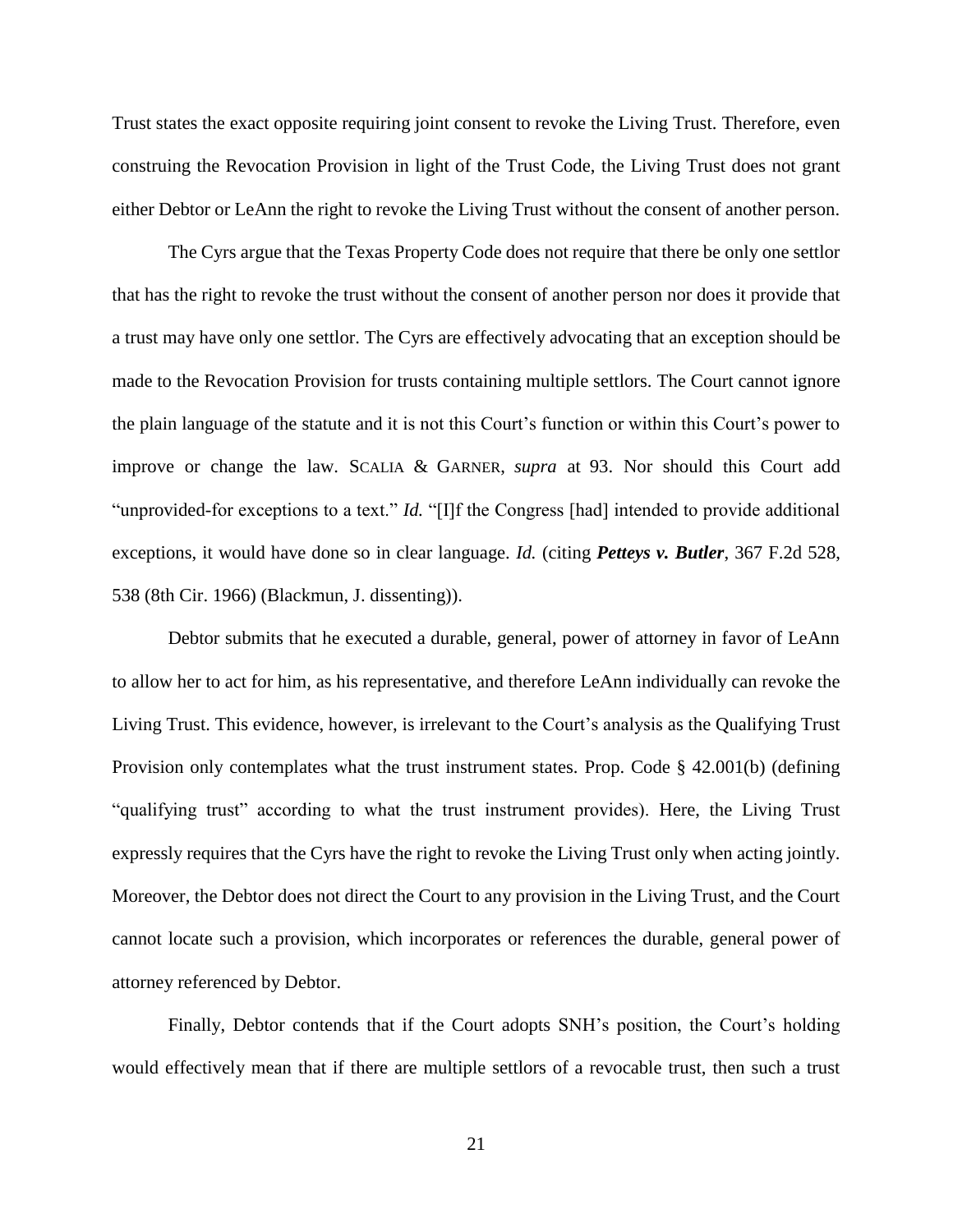cannot be a "qualifying trust" under the Qualifying Trust Provision and that such a theory does not provide the proper liberal construction required for Texas homestead laws. The Court disagrees. As Debtor points out, the Qualifying Trust Provision is written in the disjunctive; therefore, a trust instrument need only satisfy one of three requirements to constitute a qualifying trust. Therefore, a trust can be irrevocable and still constitute a qualifying trust if either the other two requirements are satisfied.

The Court is aware that "[b]ecause homesteads are favorites of [Texas] law, we must give a liberal construction to the constitutional and statutory provisions that protect homestead exemptions." *In re Bradley*, 960 F.2d 502, 507 (5th Cir. 1992)*.* While Texas homestead protections are to be liberally construed, Texas homestead protections are not limitless—as evidenced by the Qualifying Trust Provision. Moreover, a liberal statutory construction does not mandate that this Court render an interpretation that is inconsistent with the language of the statute.

# **ii. The Living Trust does not provide that Debtor or LeAnn, as settlors or beneficiaries of the Living Trust, have the right to the right to exercise an inter vivos general power of appointment over 15 Esquire.**

SNH submits that no provision in the the Living Trust grants either Debtor or LeAnn the right to exercise an inter vivos general power of appointment over 15 Esquire. The Cyrs contend that LeAnn has the power of appointment over 15 Esquire under § 1.04(c) of the Living Trust. The Court concludes § 1.04(c) of the Living Trust does not grant such general power of appointment.

Section 1.04(c) provides:

. . .

As Trustmakers, we retain the powers set forth in this Section in addition to any powers that we reserve in other provisions of this instrument.

(c) Addition or Removal of Trust Property

Either of us may add property to our trust. Both of us, acting jointly may remove property from our trust. Each of us, acting alone, may remove our own separate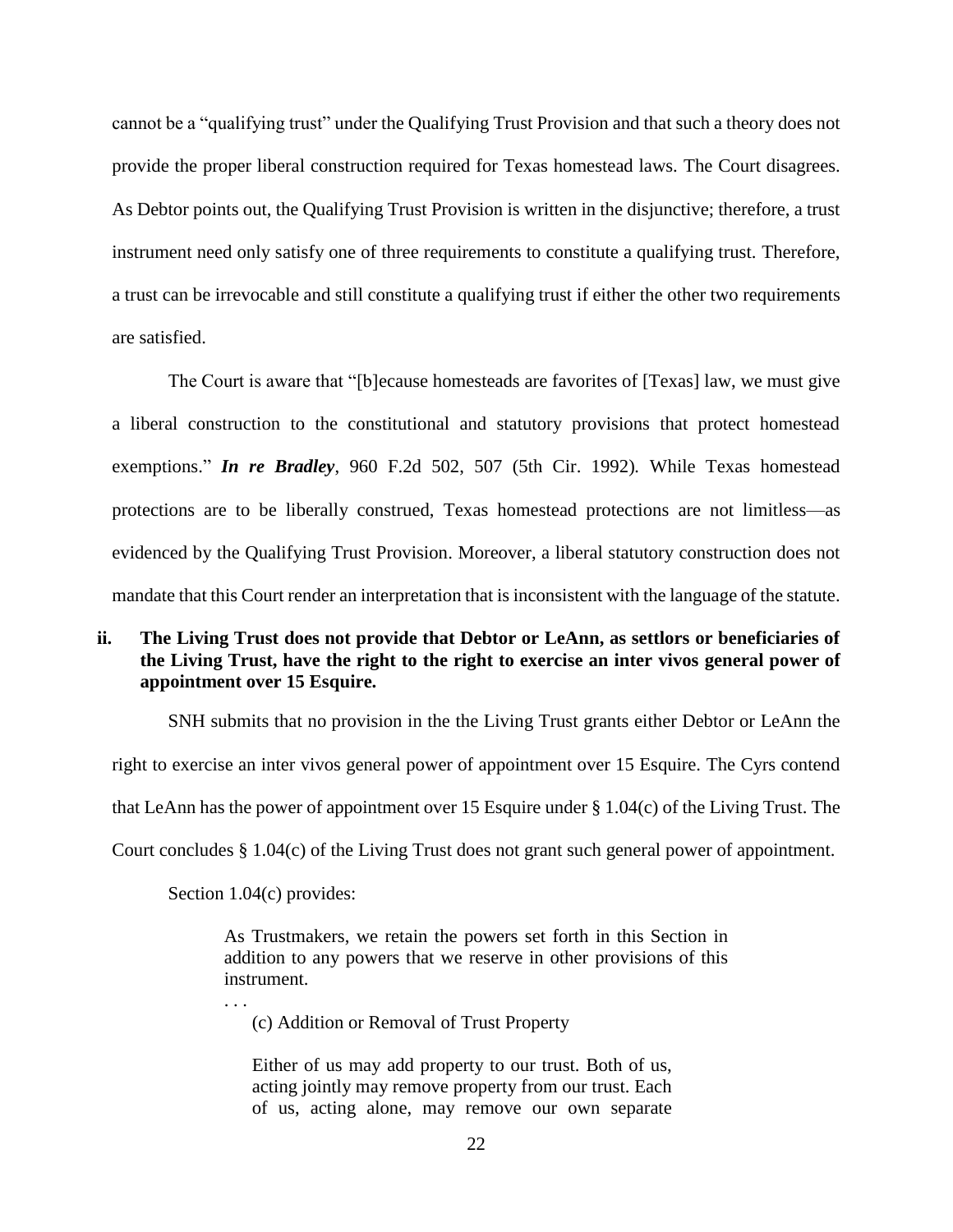property from our trust. Community property removed from our trust will retain its character as community property.

(Exhibit 3, § 1.04(c)). Section 1.04(c) of the Living Trust addresses addition and removal of trust property, allowing Debtor and LeAnn to act individually with regards to the addition of property and jointly with regards to the removal of community property. Section 1.04(c) also allows Debtor and LeAnn to act individually with respect to separate property. The Parties do not dispute that 15 Esquire is community property.

A power of appointment is "the authority to appoint or designate the recipient of property, to invade or consume property, to alter, amend, or revoke an instrument under which an estate or trust is created or held, and to terminate a right or interest under an estate or trust, and any authority remaining after a partial release of a power." Tex. Prop. Code § 181.001(2); In other words, "[a] power of appointment is a power of disposition given to a person over property not his own, by someone who directs the mode in which that power shall be exercised by a particular instrument." *Bank of Dallas v. Fredericks*, 283 S.W.2d 39, 47 (Tex. 1955) (citation omitted). "It is an authority to do an act which the owner granting the power might himself lawfully perform." *Id.* "This power enables the donee to designate, within such limits as the donor may prescribe, the transferees of the property." *Id.* "If the donor of the power of appointment, the person who creates it, restricts the persons to whom an appointment can be made, and the group of permissible appointees does not include the person who is to exercise the power, the donee, the power is commonly designated 'special.'" *G.A.C. Halff Found. v. Calvert*, 287 S.W.2d 178, 182 n.2 (Tex. Civ. App.—San Antonio 1955, writ. ref'd n.r.e.) (citation omitted). Conversely, if "the donor has so drawn the power that the donee can appoint to himself or to his estate, the power is 'general.'" *Id.* (citation omitted). The Restatement First illustrates an example of a general power of appointment: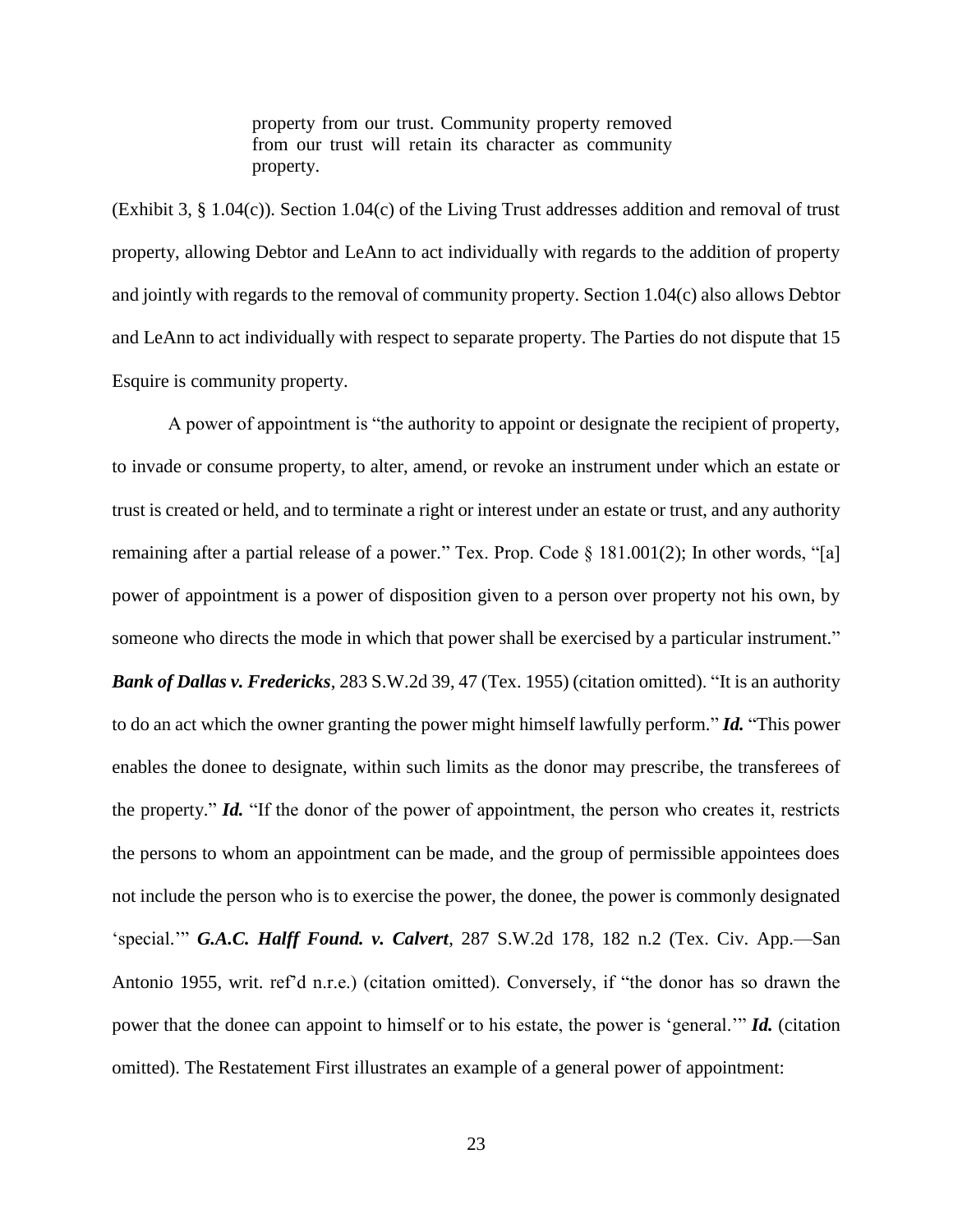A, owner of Blackacre in fee simple absolute, by will transfers Blackacre to B for life, remainder to such person or persons as B shall appoint, and in default of appointment to C. B has a power of appointment.

RESTATEMENT (FIRST) OF PROPERTY § 318 illus. 1 (AM. LAW INST. 1940).

The Cyrs contend that  $\S 1.04(c)$  constitutes a general power of appointment because it grants the Cyrs the right to remove 15 Esquire from the Living Trust thereby giving them unrestricted authority over what happens to 15 Esquire. A power of appointment dictates the disposition of certain property and creates interests in appointees. *Moore v. Wardlaw*, 522 S.W.2d 552, 558 (Tex. Civ. App.—Austin 1975 writ. ref'd n.r.e.) ((distinguishing between a power of appointment and a power of sale and concluding that a power of sale does not constitute a power of appointment (citing RESTATEMENT (FIRST) OF PROPERTY § 318 cmt. 2.); *see also* RESTATEMENT (FIRST) OF PROPERTY §§ 318(1), 319 cmt. f))*.* Section 1.04(c) merely allows the Cyrs to remove 15 Esquire from the Living Trust. It does not give the Cyrs, as donees, the right alter the disposition of 15 Esquire, nor does it create interests in 15 Esquire to any appointees. Moreover, unlike other powers of appointment contained in the Living Trust,  $^{13}$  § 1.04(c) contains no express reference to a power of appointment nor does it use other terms sufficient to infer the creation of a power of appointment. RESTATEMENT (FIRST) OF PROPERTY § 323 cmt. a ("In the great majority of cases powers are created by the use of the word "appoint." But other words, such as 'dispose' or 'devise,' are sufficient to create a power of appointment when, in their context, they indicate that the transferor so intended."). Finally, the Power of Appointment Provision requires that the Living

 $\overline{a}$ 

<sup>&</sup>lt;sup>13</sup> SNH correctly points out that the Living Trust contains other express powers of appointment. (Joint Exhibit 3, § 8.07 (General Power of Appointment regarding the Survivor's Trust); § 9.04 (General Power of Appointment over Stub Income); § 9.05 (Testamentary Limited Power of Appointment regarding the Marital Trust); § 10.05 (Testamentary Limited Power of Appointment regarding the Family Trust); § 11.04 (General Power of Appointment over Property Subject to Taxable Generation-Skipping Transfers); § 15.09 (Exercise of Testamentary Power of Appointment); and § 15.22 (Independent Trustee May Confer Testamentary Power of Appointment).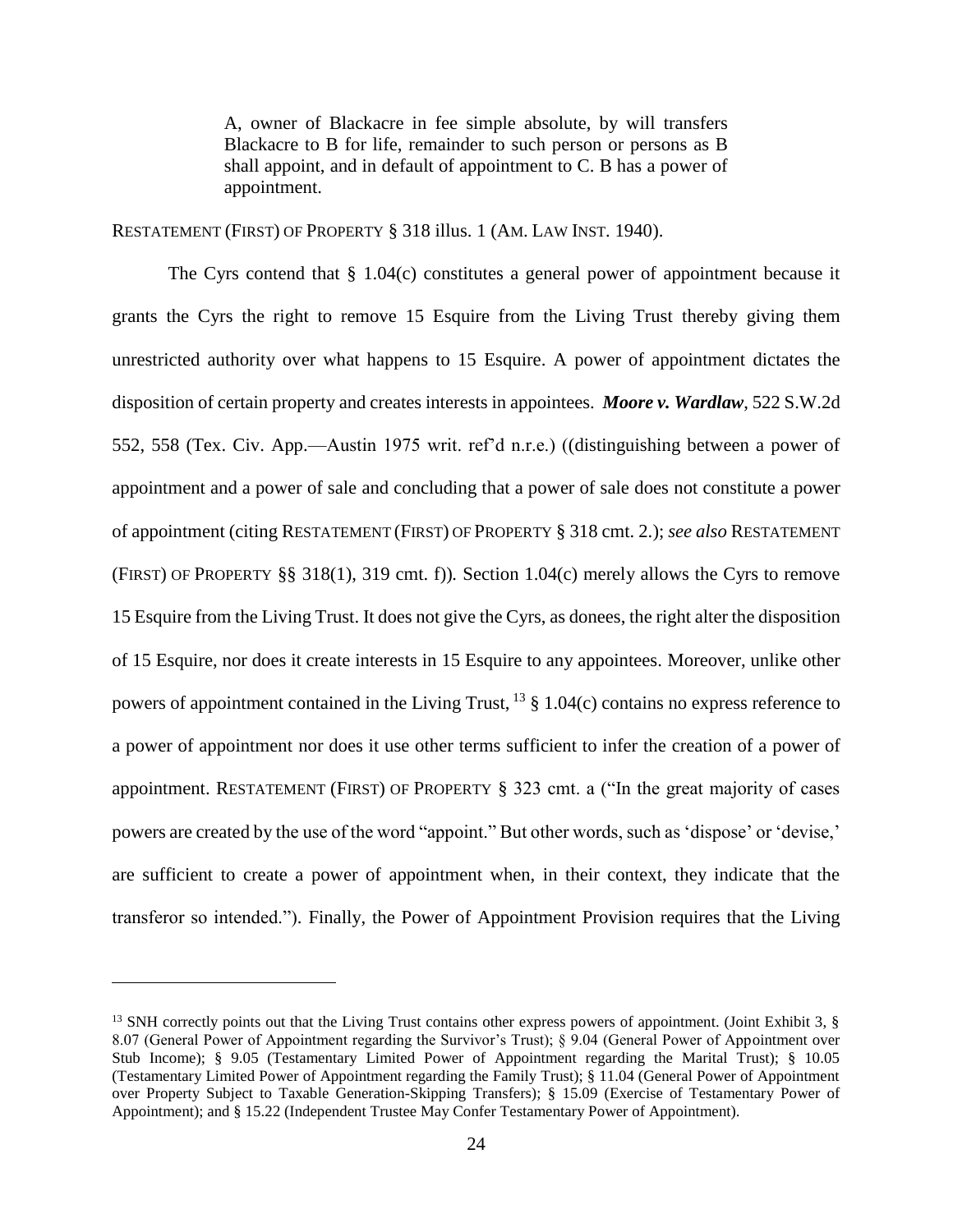Trust grant a settlor or beneficiary the right to exercise an *inter vivos* general power of appointment. Section 1.04(c) contains no reference to whether the Cyrs' rights are exercisable during their lifetime. Based on the foregoing, the Court concludes that § 1.04(c) does not satisfy the Power of Appointment Provision.

# **iii. The Living Trust does not provide that Debtor and LeAnn can live at 15 Esquire** *at no cost* **and therefore, does not constitute a qualifying trust on that basis.**

SNH argues that the Living Trust does not satisfy the No-Cost Provision because the language contained in the Living Trust grants LeAnn and Debtor the right to occupy 15 Esquire "rent free and without charge" as required by the Texas Tax Code (the "Tax Code") rather than "at no cost" as required by the No-Cost Provision. Debtor and LeAnn argue that the difference in terminology is a distinction without a difference and therefore the Living Trust satisfies the No-Cost Provision. The Court concludes that § 1.06 of the Living Trust does not satisfy the requirements of the No-Cost Provision.

The Tax Code exempts from taxation a residence homestead that an owner uses as his home, even where the home is "owned by one or more individuals, either directly or through a beneficial interest in a qualifying trust." Tex. Tax. Code Ann. § 11.13(a) and (j). For purposes of the Tax Code, a

> "qualifying trust" means a trust: in which the agreement, will, or court order creating the trust, an instrument transferring property to the trust, or any other agreement that is binding on the trustee provides that the trustor of the trust or a beneficiary of the trust has the right to use and occupy the trustor's or beneficiary's principal residence residential property *rent free and without charge* except for taxes and other costs and expenses specified in the instrument or court order . . . .

*Id.* at 11.13(j) (emphasis added). The Qualifying Trust Provision, however, exempts a homestead from being subject to the claims of creditors where the homestead is transferred to a "qualifying trust." Prop. Code  $\S$  41.0021(b). For purposes of the Property Code, a trust can qualify as a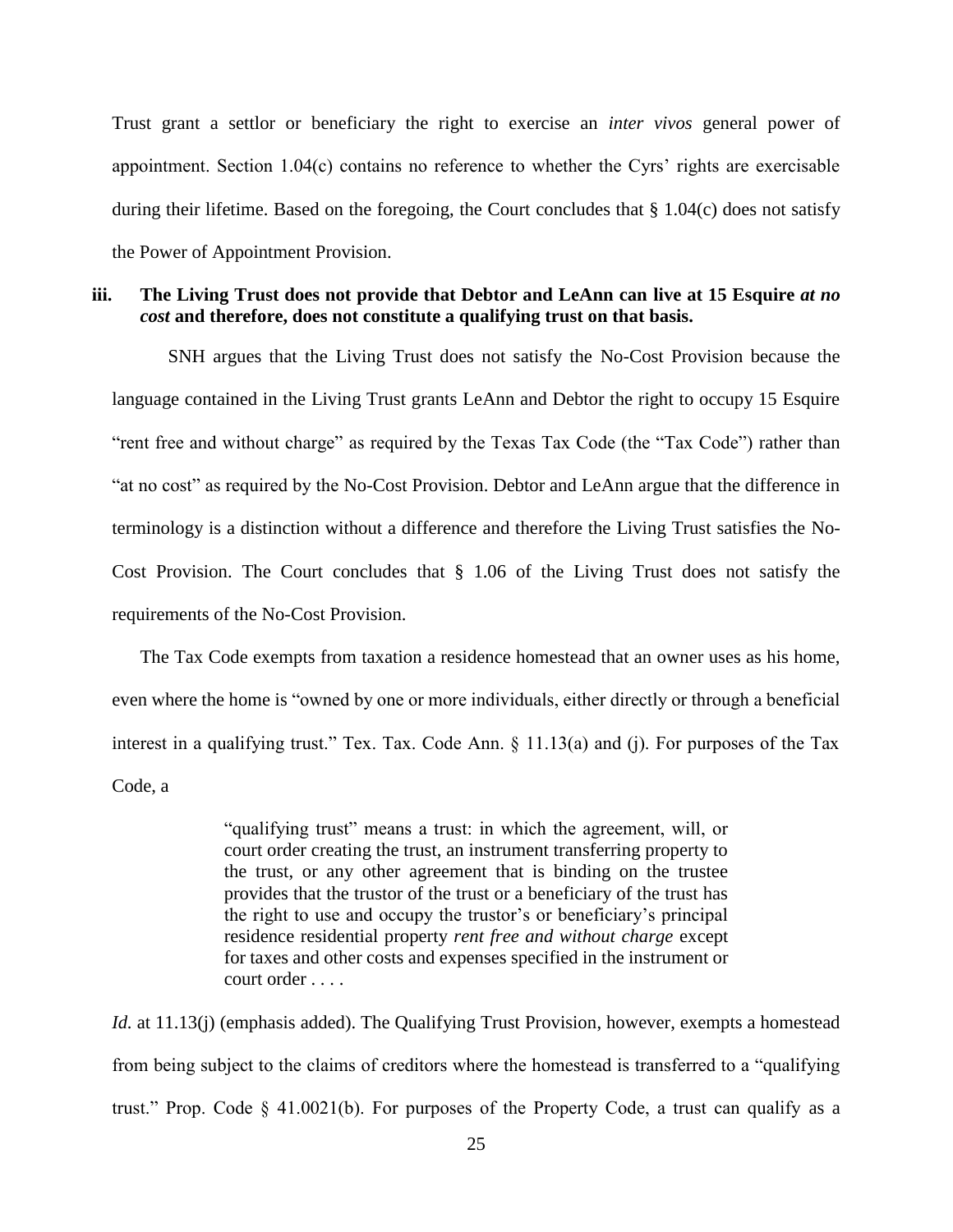qualifying trust in one of three ways, including when the trust instrument provides that a settlor or beneficiary of the trust has the right to "use and occupy the residential property as the settlor's or beneficiary's principal residence at *no cost* to the settlor or beneficiary, other than payment of taxes and other costs and expenses specified in the instrument or court order . . . ." *Id.* at 41.0021(a)(1)(C) (emphasis added). The Tax Code and the No-Cost Provision differ in that the Tax Code requires that the trust document allow a trustor or beneficiary to use and occupy the residence *rent free and without charge*, while the No-Cost Provision requires that the trust instrument allow a settlor or beneficiary use and occupy the residence at *no cost*. 14

At issue is whether the language in the Living Trust, which allows the Cyrs to use and occupy 15 Esquire "rent free and without charge," satisfies the No-Cost Provision of the Qualifying Trust Provision. The term "qualifying trust" in both the Tax Code and Property Code are statutorily defined terms and whether or not a particular trust instrument satisfies each statutory definition depends on the terms of the trust instrument. Tax Code § 11.13(j) (defining "qualifying

 $\overline{a}$ 

<sup>&</sup>lt;sup>14</sup> Also notable is that the protections given to homesteads under the Property Code and those protections given to homesteads under the Tax Code originate from different constitutional provisions. The homestead protections afforded by the Qualifying Trust Provision are provided by Article XVI, § 50(a) of the Texas Constitution which, with some exceptions, that prevents the forced sale of a homestead for the payment of general debts. On the other hand, the tax exemptions afforded to residence homesteads are a product of Article VIII, § 1-b of the Texas Constitution which permits in some instances, and requires in others, taxing units to grant residence-homestead exemptions from ad valorem property taxes." Tex. Att'y Gen. Op. No. JC-0415 (2001) (citing Tex. Const. art. VIII, § 1-b). Additionally, Article XVI, § 50(a) does not protect a homestead from forced sale for payment of property taxes that may be due on the homestead, and likewise, Article VIII, § 1-b does not protect a homestead from forced sale for payment of general debts. *Id*.; *see also Hutson v. Tri-County Props., LLC*, 240 S.W.3d 484, 488–89 (Tex. 2007) (distinguishing between the different constitutional protections afforded to residence homesteads under the Tax Code and homesteads under the Property Code.).

As previously recognized, "homesteads are favorites of Texas law requiring courts to liberally construe the constitutional and statutory provisions that protect homestead exemptions from seizure for general debts." *In re Bradley*, 960 F.2d at 507. Exemptions from taxation, however, are not favored by the law, and statutory exemptions from taxation are subject to strict construction because the exemptions undermine equality and uniformity by placing a greater burden on some taxpayers rather than all. *N. Alamo Water Supply Corp. v. Willacy Cty. Appraisal Dist.,* 804 S.W.2d 894, 899 (Tex. 1991). Therefore, an exemption [under the Tax Code] cannot be raised by implication, but must be affirmatively shown, resolving all doubts in favor of the taxing authority and against the claimant. *Bullock v. Nat'l Banchsares Corp*., 584 S.W.2d 286, 272 (Tex. 1979)*.*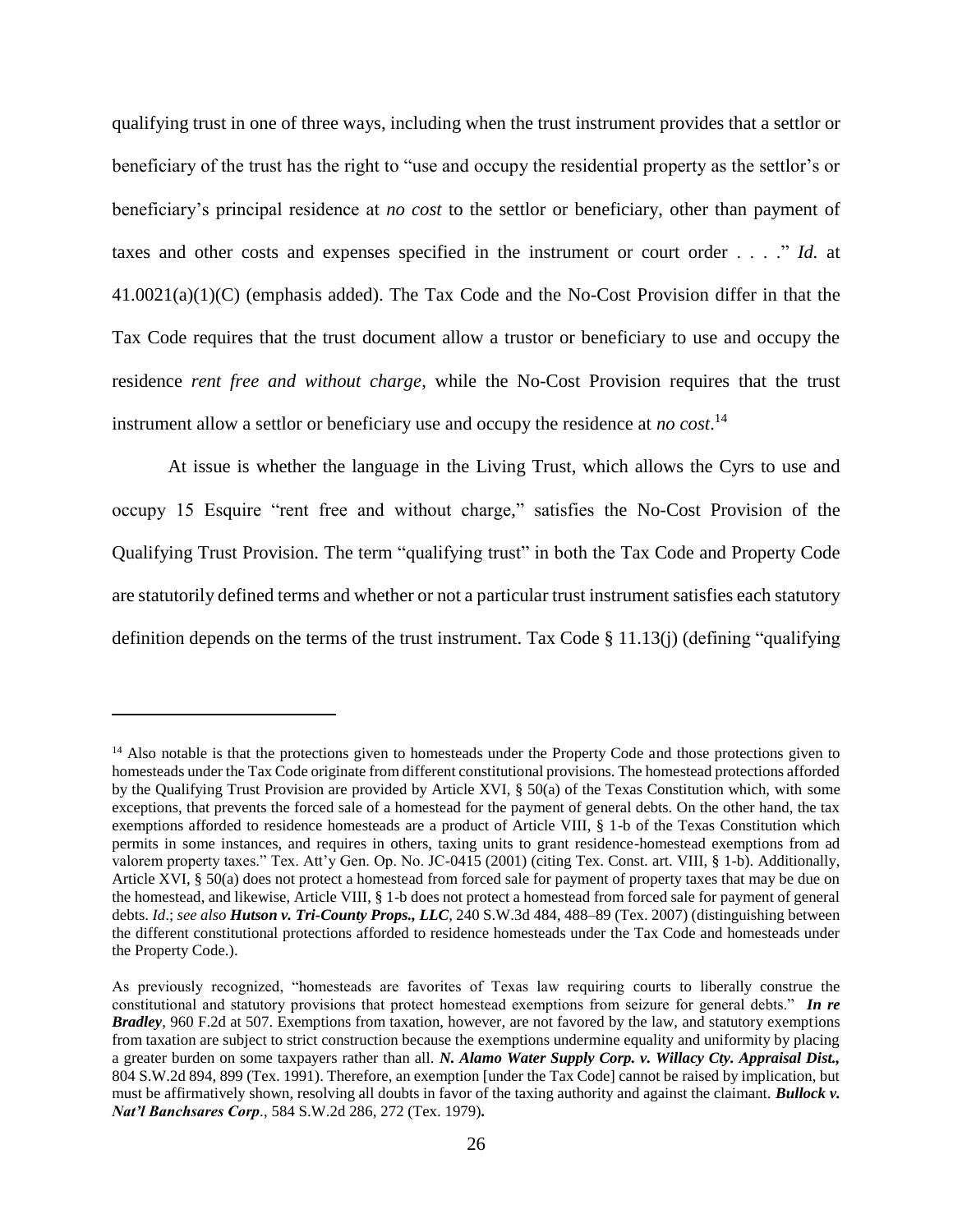trust" according to what the "agreement, will, or court order creating the trust, an instrument transferring property to the trust, or any other agreement that is binding on the trustee provides"); Prop. Code § 41.0021(a)(1) (defining "qualifying trust" according to the rights provided in "the instrument or court order creating the express trust"). Section 1.06 of the Living Trust provides in relevant part:

> The Trustmakers reserves the right to use or occupy the Trustmakers' principal residence *rent-free and without charge* after the property is placed in this trust.

(Joint Exhibit 3, § 1.06).

The phrases "rent-free and without charge" and "at no cost," are not statutorily defined, and indeed, should be construed according to the rules of grammar and common usage "unless a contrary intention is apparent from the context or unless such a construction leads to absurd results." *Scott*, 309 S.W.3d at 930. "Rent" is defined as "a usually fixed periodical return made by a tenant or occupant of property to the owner for the possession and use thereof[,] especially : an agreed sum paid at fixed intervals by a tenant to the landlord. *Rent*, MERRIAM-WEBSTER DICTIONARY (11th ed. 2003). "Charge" is defined as "expense, cost[,]" "the price demanded for something[,] and "a debit to an account." *Charge, Id.*

> The doctrine of construction—*noscitur a sociis*—teaches that "the meaning of particular terms in a statute may be ascertained by reference to words associated with them in the statute; and that where two or more words of analogous meaning are employed together in a statute, they are understood to be used in their cognate sense, to express the same relations and give color and expression to each other."

*City of Fort Worth v. Cornyn*, 86 S.W.3d 320, 326 (Tex. App.—Austin 2002, no pet.). In the Tax Code's definition of qualifying trust, the phrase "without charge" immediately proceeds the phrase "rent free" and the two phrases are linked by an "and" indicating that the definition of "charge" is related to the term "rent." Under *noscitur a sociis*, the term "charge" should be construed as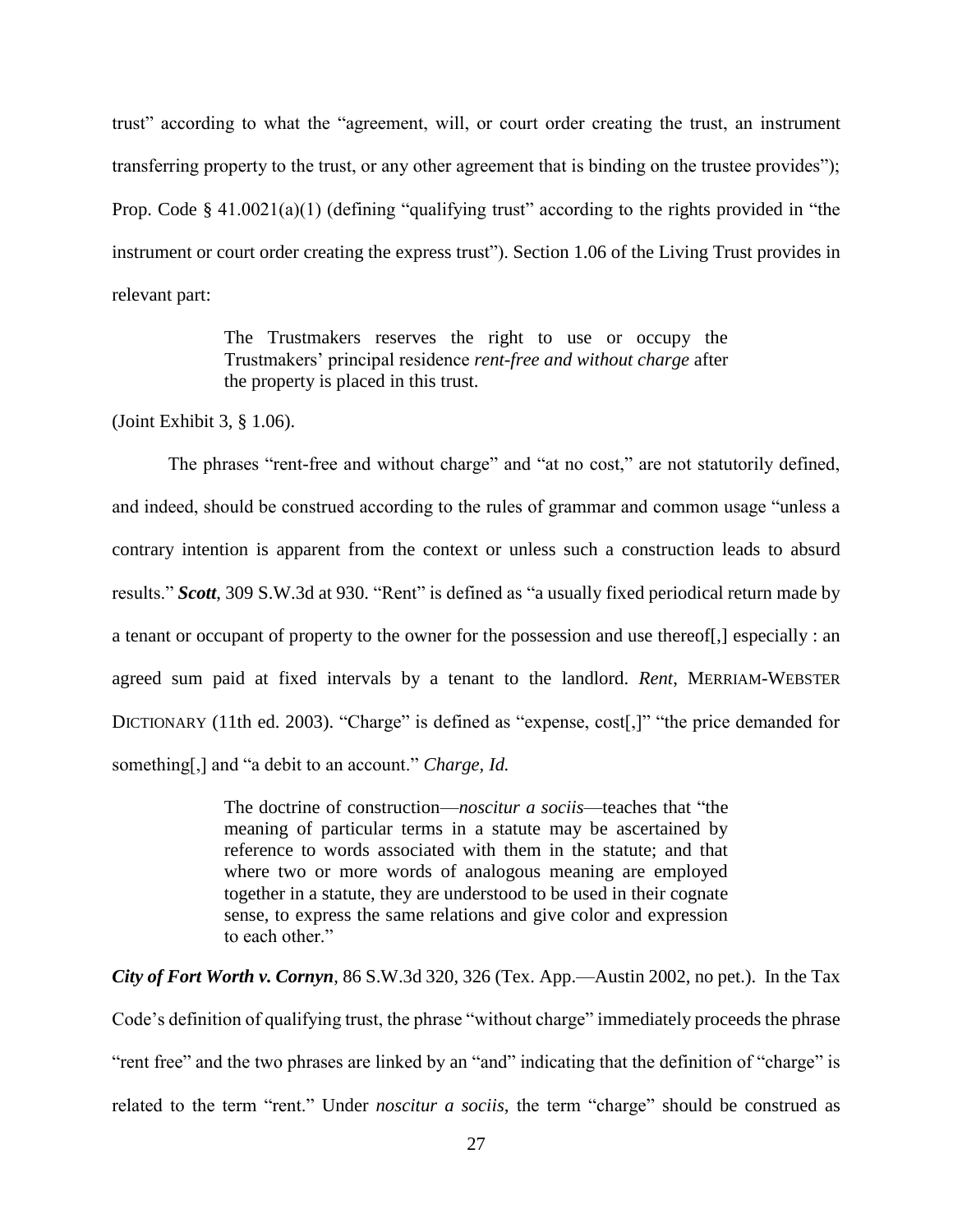expenses and costs relating to the payment of rent. Consequently, the phrase "rent-free and without charge" encompasses only rent and expenses and costs related to the payment of rent. Conversely, "cost" is defined as "the amount or equivalent paid or charged for something" and "the outlay or expenditure (as of effort or sacrifice) made to achieve an object." *Cost*, *Id.* The term "cost" under the No Cost Provision is not limited by any accompanying terms or phrases and should be construed according to its full and fair scope—an amount or equivalent paid or charged for something, regardless of the object being paid for. As such, the phrase "rent free and without charge" under the Tax Code carries a different meaning than the phrase "at no cost" under the Property Code.

Here, § 1.06 of the Living Trust permits Debtor and LeAnn the right to live at 15 Esquire "rent free and without charge." For a trust instrument to satisfy the No Cost Provision, the trust instrument must state that Debtor and LeAnn have the right to live at 15 Esquire "at no cost." As previously explained "at no cost" is broader than "rent free and without charge" and conceivably includes costs and expenses other than those related to rent. Therefore, while § 1.06 of the Living Trust may be sufficient to satisfy the requirements of a qualifying trust under the Tax Code, this language does not satisfy the No Cost Provision of the Property Code.

This holding also comports with the presumption that "[a]ll statutes are presumed to be enacted by the legislature with full knowledge of the existing condition of the law and with reference to it." *McBride v. Clayton*, 166 S.W.2d 125, 128 (Tex. 1942) "[Statutes] are therefore to be construed in connection and in harmony with the existing law, and as a part of a general and uniform system of jurisprudence, and their meaning and effect is to be determined in connection, not only with the common law and the constitution, but also with reference to other statutes and the decisions of the courts." *Id.* The Tax Code's definition of "qualifying trust" and its "rent free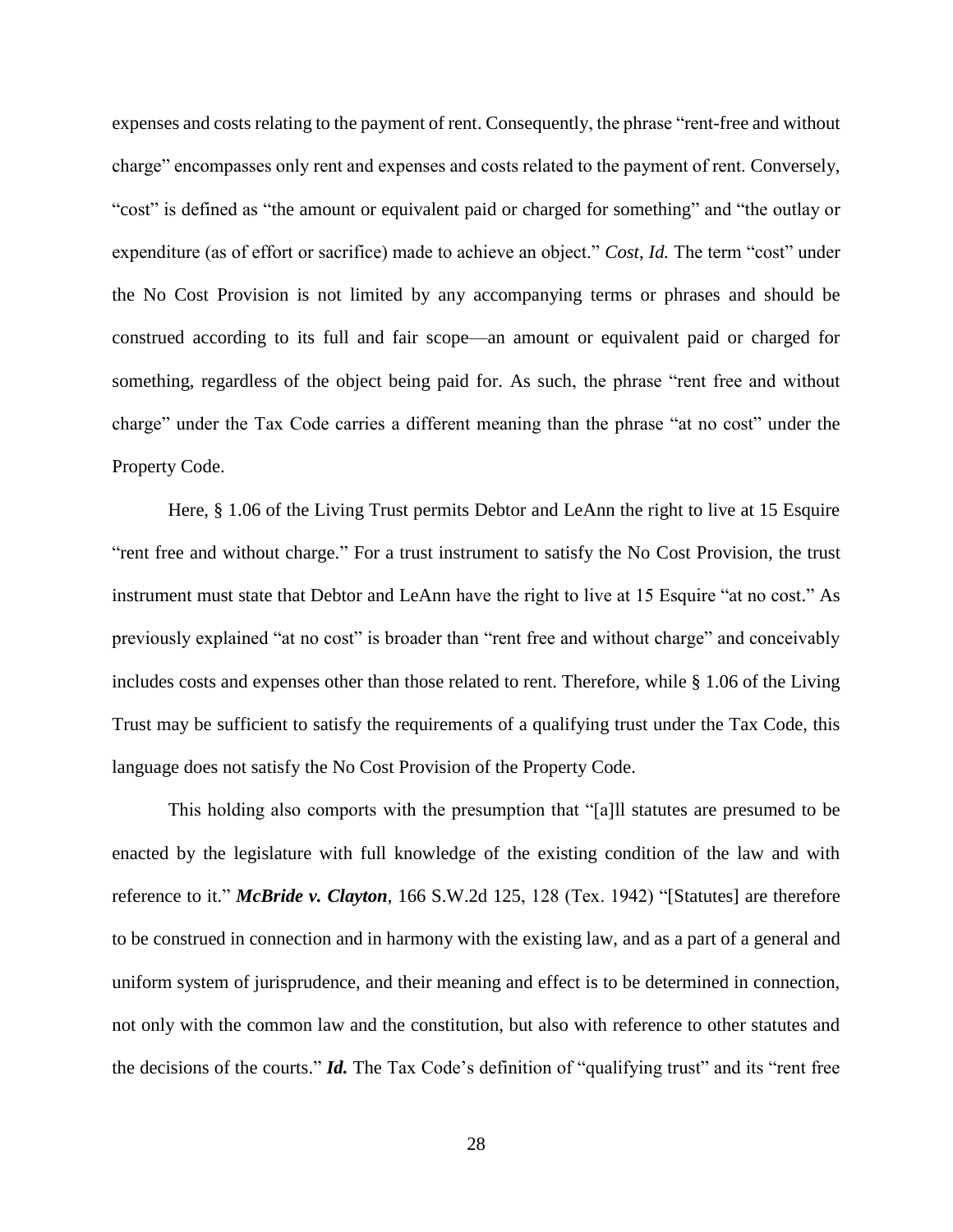and without charge" language was added to the homestead provisions of the Tax Code in 1993. Act of May 31, 1993 73d Leg. R.S. Ch. 854, H.B. 2813. The homestead protections afforded to individuals who transferred their homesteads to "qualifying trusts" under the Property Code and the accompanying definition of "qualifying trust" were added to the Texas Property Code in 2009. Act of June 19, 2009 81st Leg. R.S. Ch. 984, H.B. 3767. The definition of "qualifying trust" under the Tax Code had been in place for over fifteen years when the Texas Legislature enacted the Qualifying Trust Provision. The Texas Legislature, presumed to be armed with knowledge of the entire body of law, chose to define "qualifying trust" under the Property Code differently than it defined "qualifying trust" under the Tax Code. In fact, the Texas Legislature chose to materially vary the definition of "qualifying trust" in the Qualifying Trust Provision from that in the Tax Code by providing for additional means by which a trust could be deemed a qualifying trust. *See* Prop Code  $\S$  42.0021(b)(1)(A) and (B).

The plain language of the competing provisions is clear, and the Court has employed wellsettled doctrines of statutory construction to interpret the provisions. While the Court's holding may not be ideal to the Cyrs' present circumstances, it is certainly not absurd. Both definitions of "qualifying trust" were in effect in 2014 when the Cyrs created the Living Trust and transferred 15 Esquire to the Living Trust. This is not a situation where the Tax Code was in effect, but the Qualifying Trust Provision was not in effect at the time the Living Trust was created. Moreover, the evidence is clear that the Living Trust was created as part of the Cyrs' estate tax planning. These intentions are clearly manifested not only by LeAnn's testimony, but by the multiple references to the Internal Revenue Code and the Treasury Regulations in the Living Trust.

Based on the foregoing analysis, the Court concludes that the Living Trust does not satisfy any of the three requirements under the Qualifying Trust Provision. As such, SNH's Objection on this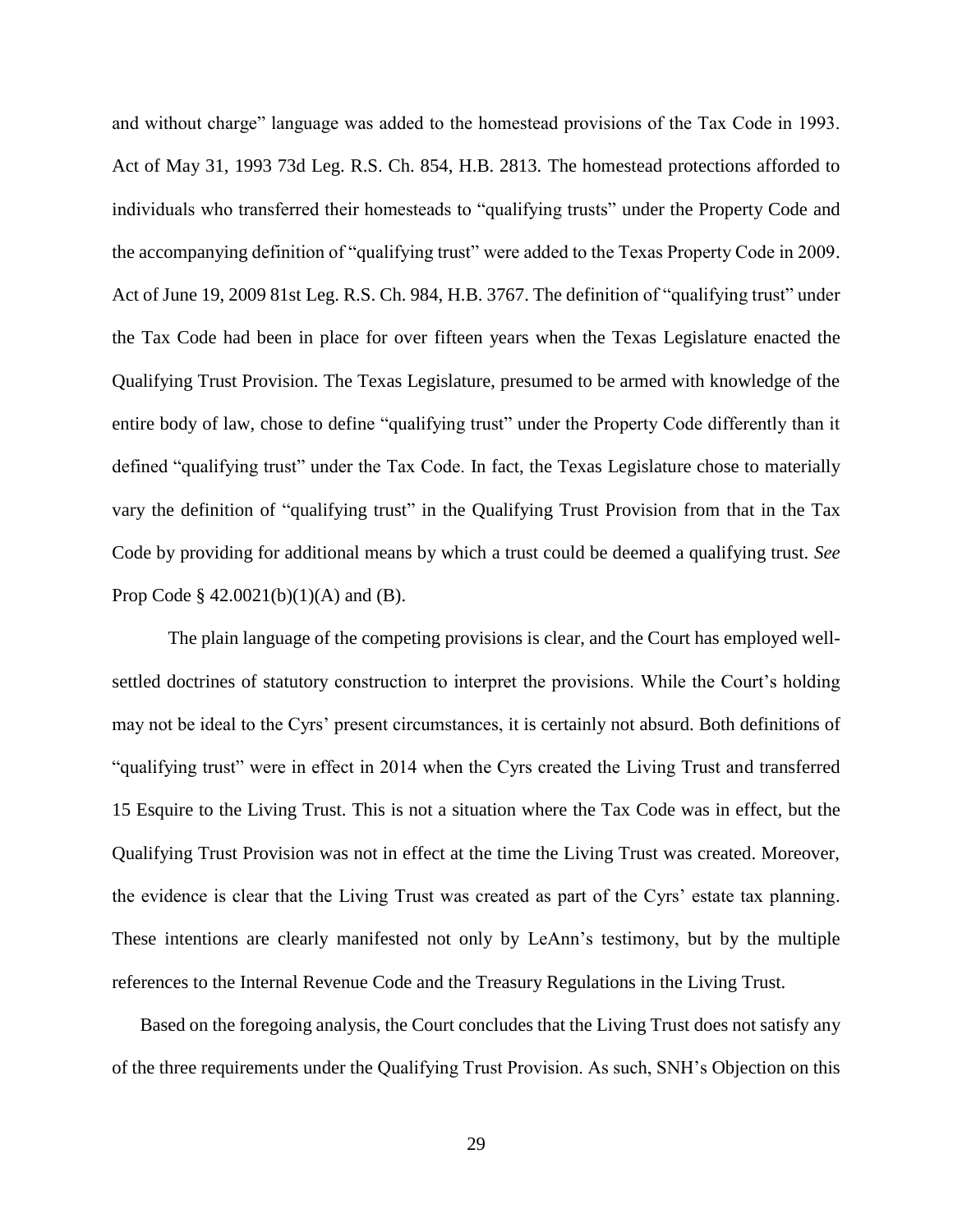basis is sustained.

## **E. Debtor's interest in the OSI 401(k) is exempt because on the Petition Date, Debtor had a right to assets held in or a right to receive payments from the OSI 401(k).**

### **1. Factual Findings**

OSI was the former entity that Debtor practiced under from 2005 through late 2017. OSI offered a  $401(k)$  plan to its employees. Debtor claimed an exemption as to his  $401(k)$  account with OSI (the "OSI  $401(k)$ ") in the amount of \$216,170.82.

On November 29, 2017, Debtor sent a letter to Retirement Plan Consultants requesting a "complete termination of  $[OSI's]$  401(k) plan currently held with Retirement Plan Consultants and the Plan Custodian TD Ameritrade Trust Company." (Joint Exhibit 8). The letter also stated "[t]he effective date of the plan termination and no further contributions will be made to the  $401(k)$  plan effective December 31, 2017[sic?]." On December 27, 2017, Elizabeth Knight, OSI's Practice Administrator, signed and returned a Plan Termination Authorization Form terminating the service agreements between OSI's 401(k) Plan and Retirement Plan Consultants (the "Termination Request"). On January 17, 2018, LeAnn submitted, with Debtor's authorization, a Distribution Request Form (1) requesting a 100% withdrawal from Debtor's interest in the OSI 401(k), (2) waiving the 30-day waiting period permitted to consider the election of his withdrawal, and (3) directing that income tax be withheld from his distribution (the "Withdrawal Request"). Debtor also testified he did not have an intent to invest the OSI 401(k) proceeds into another 401(k), IRA, or other tax-exempt retirement plan.

TD Ameritrade issued Debtor a check dated February 21, 2018 in the amount of \$162,642.97 (Joint Exhibit 12) (the "First Check"). The First Check expired on its own terms, and subsequently, TD Ameritrade issued Debtor a second check dated May 22, 2018 (the "Second Check"). LeAnn received both the First Check and the Second Check, however, neither Debtor nor LeAnn cashed,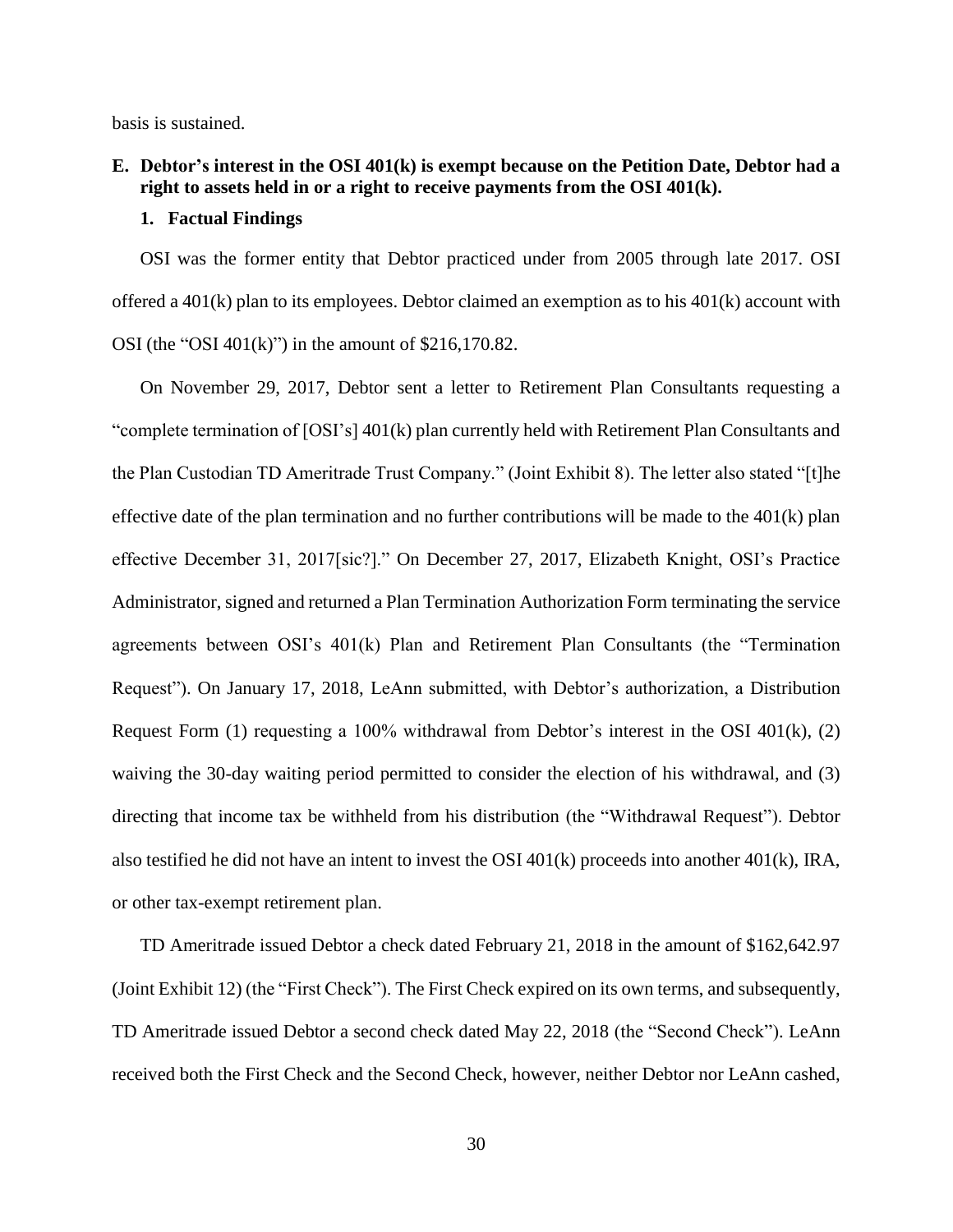deposited, or reinvested either check.

#### **2. Parties' Contentions**

The Objectors argue that Debtor's claimed exemption in the OSI 401(k) is not exempt because Debtor took all necessary steps to obtain a distribution from the OSI  $401(k)$ , including terminating the OSI 401(k) and requesting a withdrawal, prior to the Petition Date and did not subsequently reinvest the distribution in a qualifying retirement account. The Objectors also argue that the fact Debtor did not receive the First Check until after the Petition Date and that Debtor failed to cash or deposit either the First Check or Second Check has no bearing on the exemption analysis because as of the Petition Date, Debtor was owed and entitled to the OSI 401(k) proceeds.

Debtor argues that the Objectors do not meet their burden to show that the OSI  $401(k)$  is not a properly claimed exemption because under application of the snap-shot rule, there is no evidence that as of the Petition Date, Debtor did anything other than request the termination of his 401(k) plan. As a result, because the OSI 401(k) funds were undistributed on the Petition Date, Debtor was not required to reinvest the 401(k) Proceeds within the sixty-days required under the Texas Property Code for the exemption to remain available.

## **3. Discussion**

The issue before the Court is whether a debtor who requests a withdrawal of funds from a retirement account prior to filing bankruptcy, receives the funds post-petition, and neither intends to reinvest nor actually reinvests those funds into another retirement account within sixty days loses the exemption under Texas law. For the reasons stated below, the Court concludes that Debtor did not lose his claimed exemption in the OSI 401(k) under Texas law and as such, the Objectors' Objection is overruled as to the OSI 401(k).

In Texas, "a person's right to the assets held in or to receive payments [under a  $401(k)$ ] is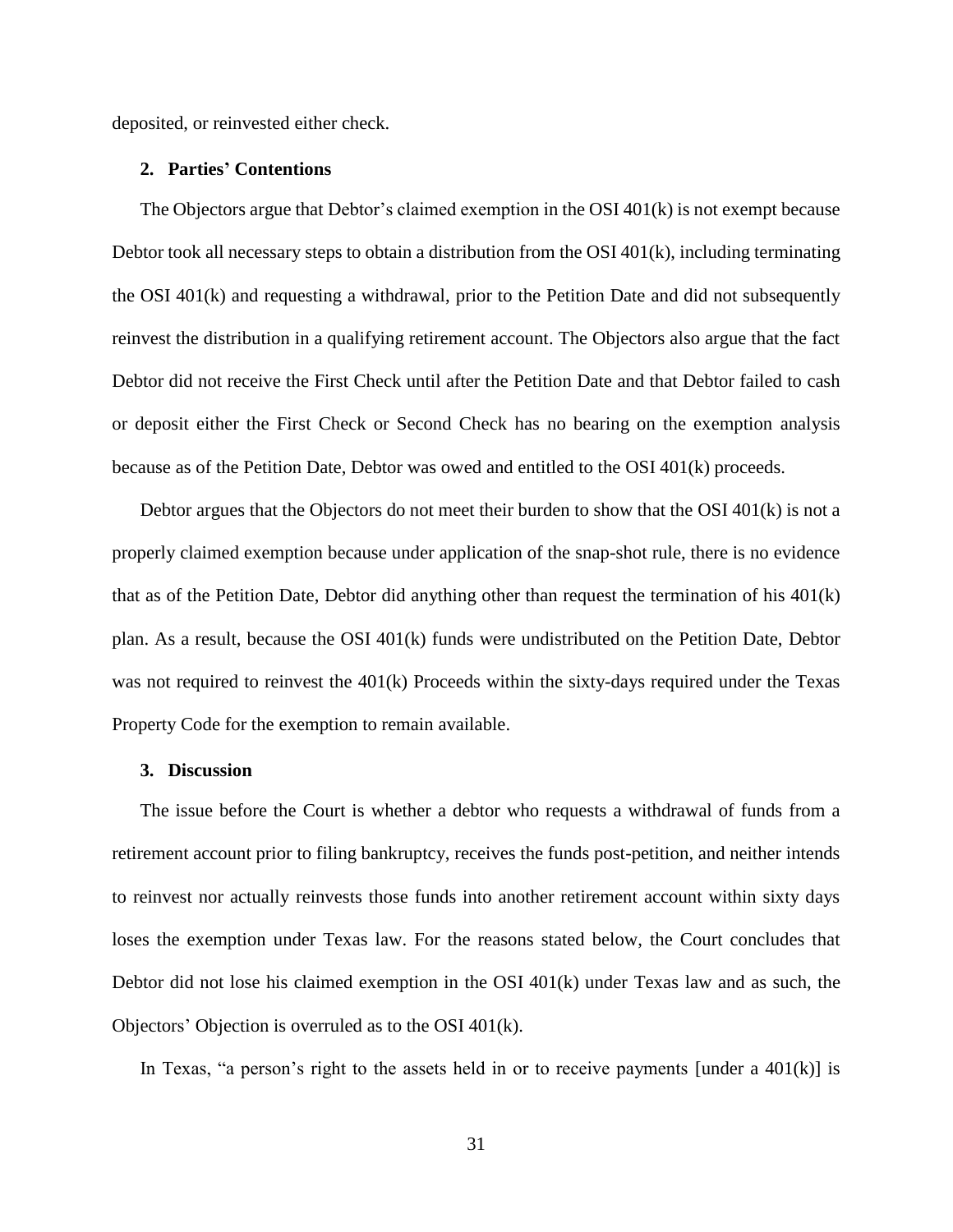exempt from attachment, execution and seizure for the satisfaction of debts . . . ." Tex. Prop. Code § 42.0021(a). "Amounts distributed from a  $[401(k)]$ ... entitled to an exemption ... are not subject to seizure for a creditor's claim for 60 days after the date of distribution . . . ." *Id.* at .0021(c). "[T]he essential element of an exemption must continue in effect even during the pendency of a bankruptcy case." *In re Zibman*, 268 F.3d 298, 301 (5th Cir. 2001). Accordingly, "a change in the character of the property that eliminates an element required for the exemption voids the exemption, even if the bankruptcy proceedings have already begun." *In re Frost*, 744 F.3d 384, 388 (5th Cir. 2014). *Cf. In re Zibman*, 268 F.3d at 301 n.8 (concluding that "barring tolling, [where a homestead is sold pre-petition,] the exemption for the proceeds expires after six months, regardless of the intervening petition filing").

Here, LeAnn, on Debtor's behalf, exercised Debtor's right to the assets held in or to receive payments under the OSI 401(k) account by submitting the Withdrawal Request on January 17, 2018—three days before the Petition Date. The Withdrawal Request, however, did not eliminate Debtor's right to assets held in or to receive payments in Debtor's interest in the OSI 401(k) and therefore, Debtor's claimed exemption in the OSI 401(k) plan was unconditionally exempt on the Petition Date and not subject to the sixty-day reinvestment requirement. In other words, even though Debtor terminated the OSI 401(k) plan and submitted the Withdrawal Request pre-petition, on the Petition Date, Debtor's claimed exemption in the OSI  $401(k)$  plan was unconditionally exempt because Debtor still maintained a right to assets held in or to receive payments from his  $401(k)$ .

The Objectors argue that because Debtor took all necessary steps to obtain a distribution from the OSI 401(k) prior to the Petition Date and did not subsequently reinvest the distribution in a qualifying retirement account within the 60-day statutory period, Debtor's claimed exemption in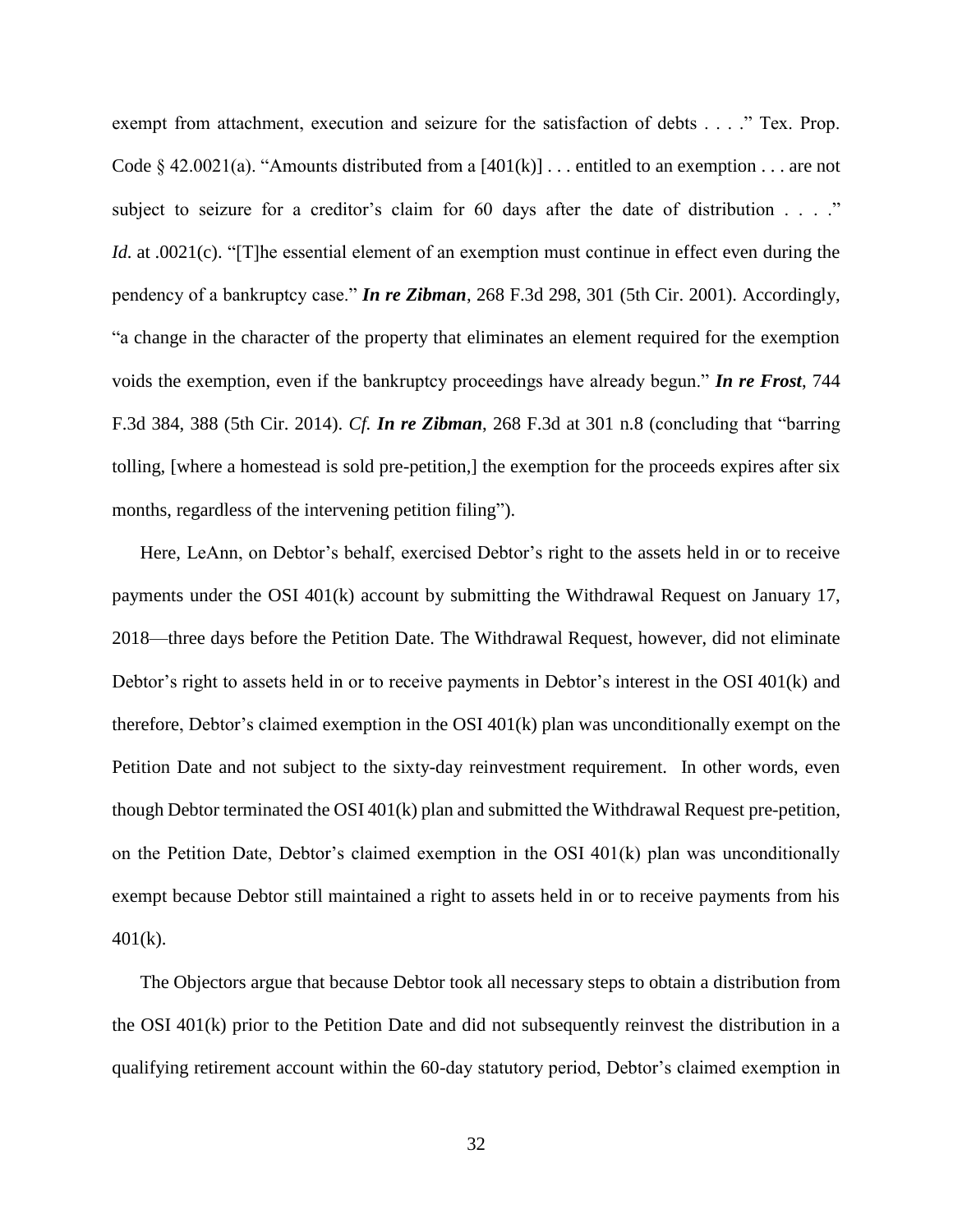the OSI 401(k) is not valid. Stated differently, but for the delay of the party distributing the First Check, Debtor would have been in possession of and entitled to the First Check prior to the Petition Date, and therefore, Debtor's interest in the claimed exemption would be conditionally exempt.

Whether Debtor took all necessary steps to obtain a distribution cannot be determined prospectively. In other words, whether Debtor took all necessary steps to receive the First Check was unknown on the Petition Date and could not be definitively determined until Debtor received the First Check or upon notice from TD Ameritrade of any deficiencies in the Withdrawal Request. This underscores the logic (whether intended or not) on conditioning the sixty-day reinvestment period on the date of distribution as opposed to the date of withdrawal because if the requested withdrawal was deficient, or additional steps had to be taken for a claimant to receive the actual distribution, a claimant would not otherwise get the benefit of the full sixty-day reinvestment period. Moreover, even given a satisfactory withdrawal request, the amount of time it takes to process a requested withdrawal and issue a distribution from a 401(k) account is not necessarily in the control of the claimant.

More importantly, the plain language of subsection 42.0021(a) of the Property Code exempts Debtor's right to assets held in or right to receive payments under the OSI 401(k). At the time LeAnn submitted the Withdrawal Request, Debtor still maintained these rights. If these rights had been eliminated at the time LeAnn requested the withdrawal, Debtor would not have been entitled to receive the First Check or, subsequently, the Second Check. Indeed, the distribution of the First Check triggered the sixty-day required reinvestment period and altered Debtor's interest in the OSI 401(k) from an unconditionally-exempt interest in the right to assets held or right to receive payment under the OSI 401(k) to a conditionally exempt interest in the distributions from the OSI 401(k). The First Check, however, was received post-petition and therefore, not included in the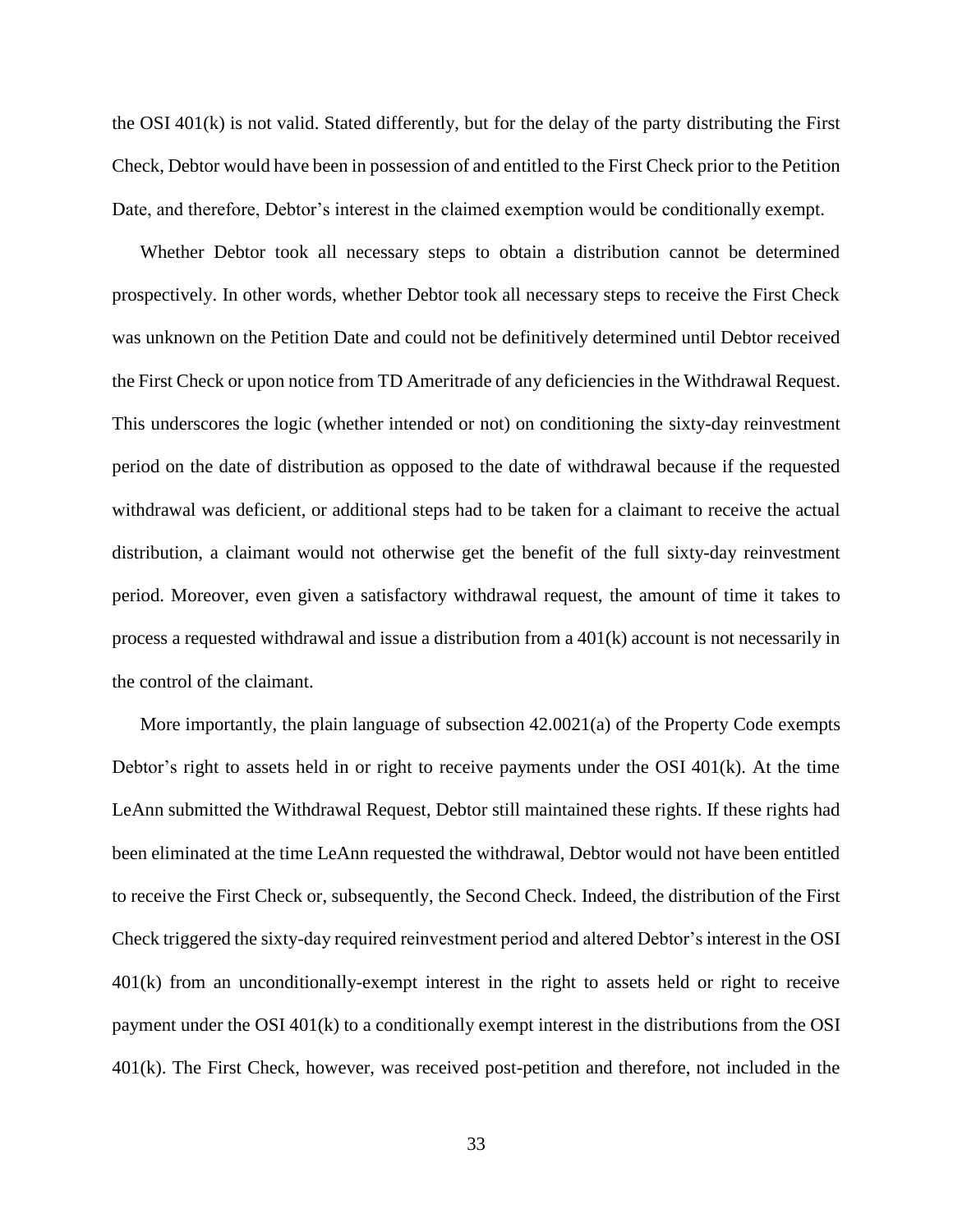petition-date snapshot.

As the Parties are aware, the Fifth Circuit recently held that "funds withdrawn from an exempted retirement account *after* the filing of a Chapter 7 bankruptcy do not lose their exempt status even if the money is not redeposited in a similar account within 60 days pursuant to Texas's proceeds rule." *In re DeBerry*, 884 F.3d 526, 528 (5th Cir. 2018) (emphasis added) (citing *In re Hawk*, 871 F.3d at 296)). *In re Hawk* involves debtors who filed a chapter 7 voluntary bankruptcy petition on December 15, 2013. Between December 11, 2013 and July 14, 2014, a time period which straddled the Hawk's bankruptcy petition date, the Hawks withdrew all of the funds from their IRA and used most of the funds to pay for living and other expenses. *Id.* In their schedule of assets, the Hawks claimed exempt IRA funds, and no party in interest objected to the IRA exemption. *Id.* None of the withdrawn funds were deposited into another retirement account. *Id.* Subsequent to learning about the liquidated retirement funds, the chapter 7 trustee sought an order compelling the Hawks to turnover the funds. *Id.* The bankruptcy court concluded that the funds "lost their exempt status" under Texas law because the Hawks did not roll the funds over to another IRA within 60 days. *Id.* The debtors appealed, and the district court affirmed the bankruptcy court's decision. On appeal, the issue before the Fifth Circuit was whether a debtor who *withdraws* funds from a retirement account and does not deposit the funds into another retirement account within 60 days loses the exemption under Texas law. *Id.* at 291 (emphasis added).

At first blush, this Court's holding appears to conflict with *In re Hawk*. *In re Hawk*, however, is distinguishable. The petition-date snap shot in *In re Hawk* appears to include pre-petition IRA withdrawals, but it is not clear what constituted a "withdrawal" for purposes of the Fifth Circuit's decision*.* Nonetheless, whether or not the pre-petition withdrawals were properly exempt, regardless of how "withdrawal" is defined, was not before the court in *Hawk*; rather, before the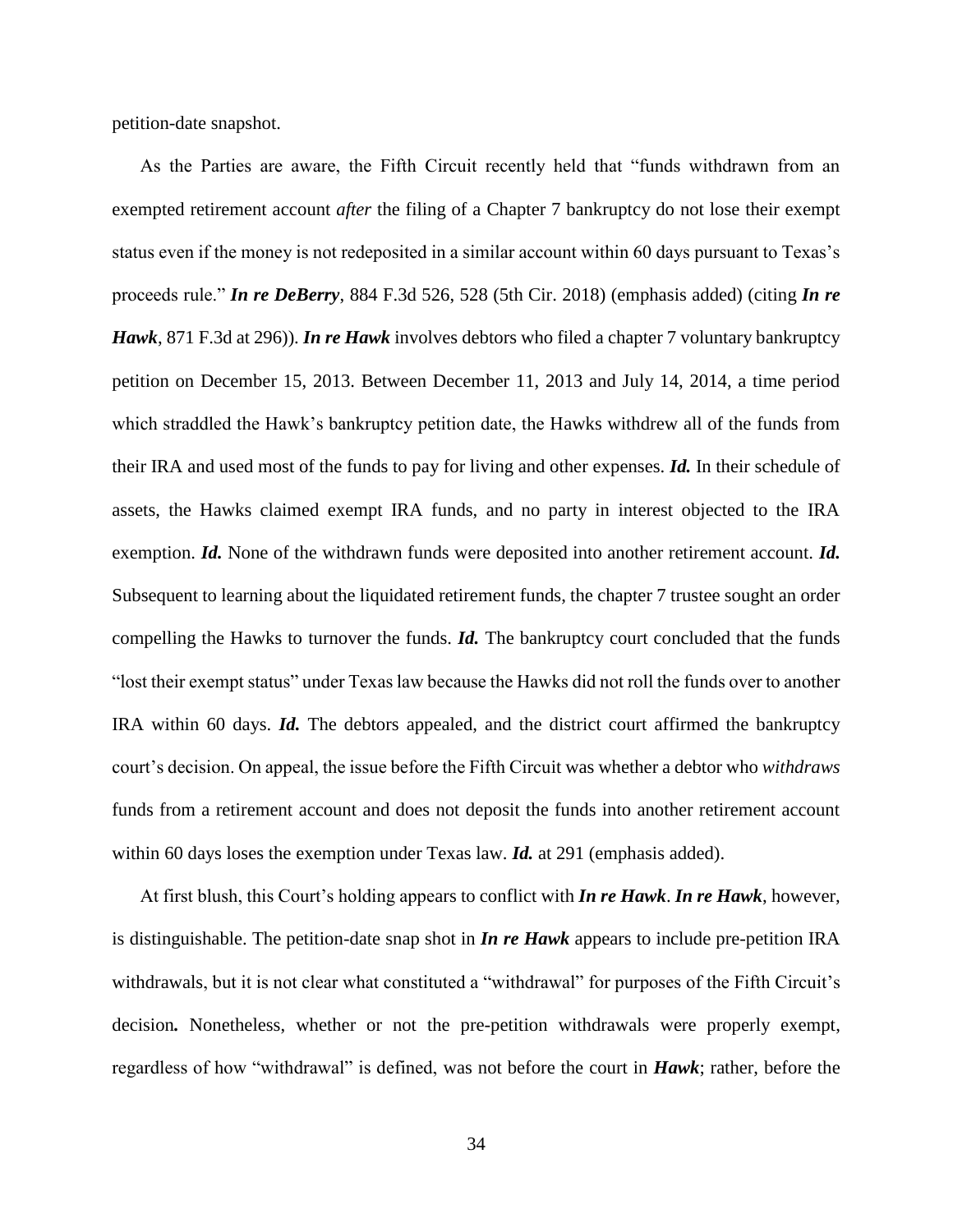court was a motion to turnover withdrawn IRA proceeds. When the motion to turnover was filed, the IRA proceeds had already been deemed exempt and not property of the estate because, as the Objectors point out, the chapter 7 trustee in *Hawk* failed to timely object to the Hawks' claimed exemptions. Furthermore, the Fifth Circuit stated that the pre-petition withdrawals were potentially subject to the sixty-day reinvestment requirement if the funds were *held* by the Hawks on the petition-date snapshot:

> [I]f the Hawks *held* amounts recently distributed from their retirement account when they filed for bankruptcy, those funds would be subject to the applicable sixty-day limitation on the exemption. The Trustee could have objected to the exemption if the liquidated funds were not rolled over into another retirement account within sixty days.<sup>[15</sup>] But the Trustee did not timely object to the claimed exemption, and under *Taylor*, the Trustee could not contest the exemption's validity after the time for objecting passed. The property interest was "withdrawn from the estate" when the exemptions were allowed, and there was no provision under which the Hawks subsequently acquired interests in amounts distributed from the IRA could become part of the estate. Accordingly, we hold that the bankruptcy court erred in ordering the Hawks to turn over the liquidated funds to the Trustee.

Id. at 296 (emphasis added).

 $\overline{a}$ 

Objectors liken the facts before the Court to the result under  $\S 541(a)(6)$  which includes in the bankruptcy estate "proceeds, product, offspring, rents, or profits of or from property of the estate[.]" The Court understands the analogy in principle, but finds the reference misplaced. Section 541 identifies which property becomes property of the estate. Whether the funds distributed from Debtor's OSI 401(k) are exempt and therefore property of the estate is a function Texas-state law, regardless of the principles enunciated in the Bankruptcy Code.

<sup>&</sup>lt;sup>15</sup> "In fact, it seems that at least some of the funds were withdrawn from the IRA before the Hawks filed for bankruptcy (as early as December 11, 2013)." *In re Hawk*, 871 F.3d at 295 n.1.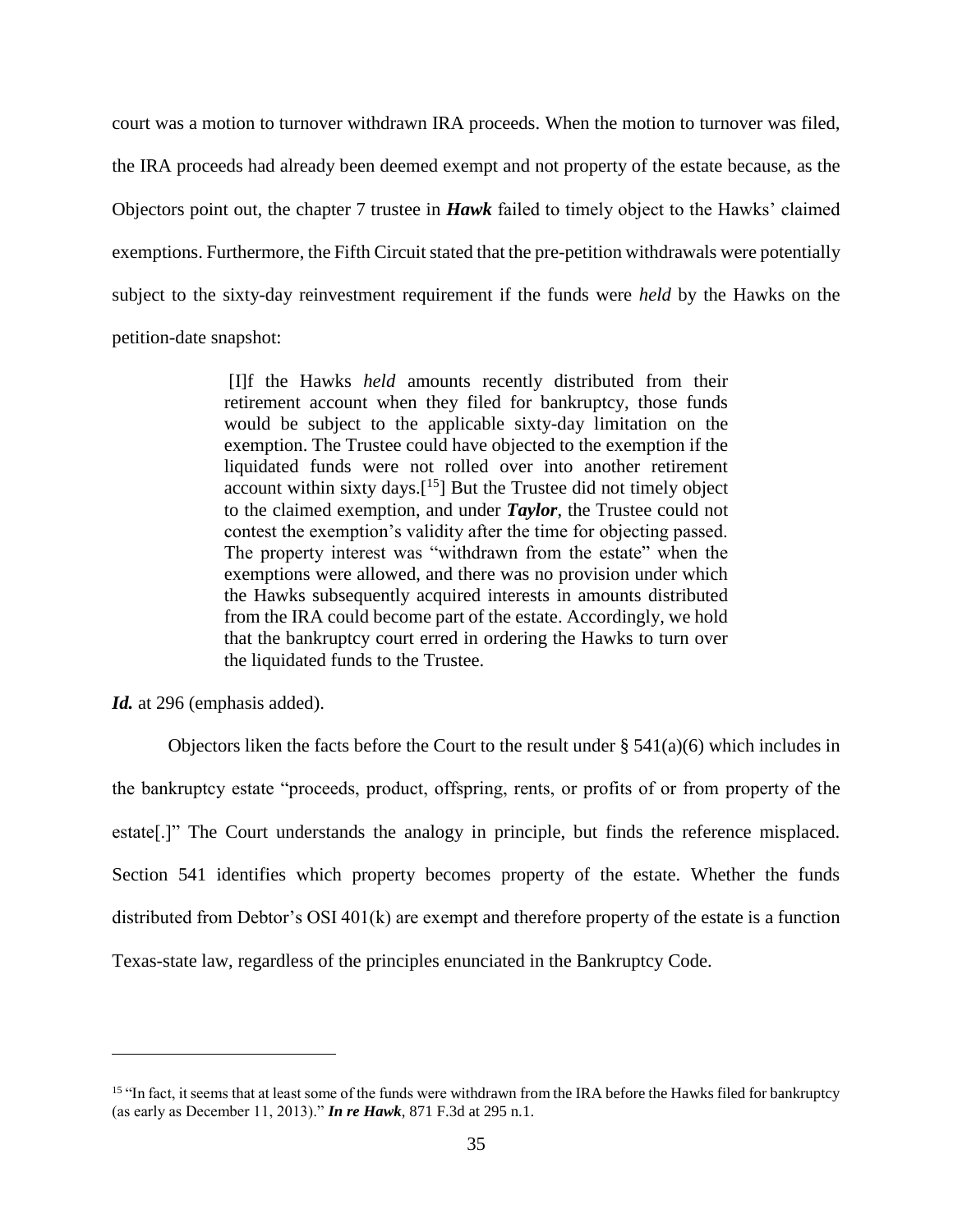## **F. Debtor's Personal Property**<sup>16</sup>

# **1. Debtor should be afforded a personal property exemption in the amount of \$100,000 under subsection 42.001(a)(1) of the Texas Property Code.**

#### **a. Factual Findings**

Debtor and LeAnn were married in 1999 and continue to be married as of present. Together, they have four children—a 16-year-old daughter, 13-year-old son, 8-year-old son, and a 3-year old daughter. Debtor's Schedule I represents that he receives \$0.00 in income but receives monthly contributions from LeAnn<sup>17</sup> in the amount of \$37,150 to pay his monthly living expenses. (ECF No. 1). Debtor has not personally received a salary since April 2017. Presently, Debtor does not pay any of the household expenses and has not done so since April of 2017.

# **b. Parties' Contentions**

Key and the Trustee argue that Debtor's personal property exemption should be limited to \$50,000 under subsection  $42.001(a)(2)$  rather than \$100,000 under subsection  $42.001(a)(1)$  of the Texas Property Code because Debtor is not head of household. Neither Debtor's Response nor Debtor's Closing Arguments address the merits of this argument.

## **c. Discussion**

 $\overline{a}$ 

Article XVI, section 49 of the Texas Constitution granted the Legislature the power to create statutory exemptions from forced sale for certain portions of personal property for all heads of families and also for unmarried adults. Pursuant to that authority, the Legislature enacted the personal property exemptions enumerated under chapter 42 of the Property Code. Subsection 42.001(a) exempts certain personal property from garnishment, attachment, execution, or other

<sup>&</sup>lt;sup>16</sup> Key's Closing Arguments ask the court to deny claimed exemptions in "Replica figurines, Dallas Cowboys" memorabilia and Spurs memorabilia." (ECF No. 223 at 11). No Party objected to these claimed exemptions in the Amended Objections (ECF Nos. 182, 183, and 184). As such, the Court will not address the merits of whether these are properly claimed exemptions.

 $17$  LeAnn testified that the Cyr family household expenses are paid by the BHT.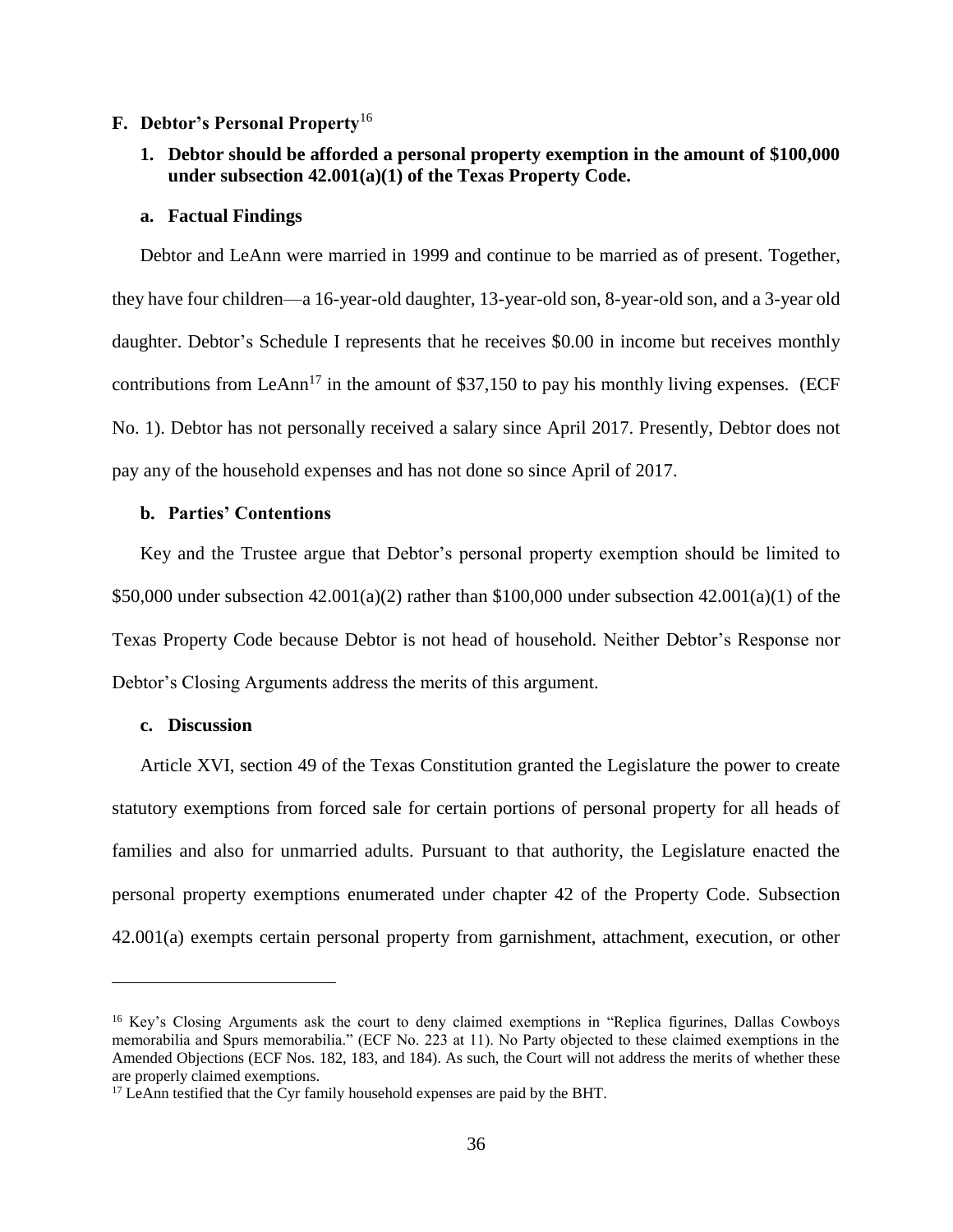### seizure if:

 $\overline{a}$ 

(1) The property is provided for a family and has an aggregate fair market value of not more than \$100,000, exclusive of the amount of any liens, security interests, or other charges encumbering the property; or (2) The property is owned by a single adult, who is not a member of a family, and has an aggregate fair market value of not more than \$50,000, exclusive of the amount of any liens, security interests, or other charges encumbering the property.

Tex. Prop. Code § 42.001(a).

For purposes of a homestead exemption, Texas Courts use a three-part test to determine whether a homestead claimant is a single adult or the head of a family: "(1) the relation is one of social status, not of mere contract, (2) there is a legal or moral obligation on the head to support the other members, and (3) there is a corresponding state of dependence existing on part of the other members for their support." *Roco v. Green*, 50 Tex. 483, 490 (Tex. 1878). A handful of courts, including one Texas Court of Appeals, have applied the *Roco* test to determine whether a claimant should be afforded the "family" status under subsection 42.001(a) (or a former version thereof). *See e.g.*, *United States v. Coffman (In re Coffman)*, 163 B.R. 766, 768 (N.D. Tex. 1994); *In re Evans*, 25 B.R. 105, 107 (Bankr. N.D. Tex. 1982); *Crow v. Burmeister*, 26 S.W.2d 447, 448 (Tex. Civ. App.—El Paso 1930, no writ). Key advocates that the Court should adopt the *Roco* test under the circumstances, and that application of this test indicates that Debtor is entitled to a personal property exemption of \$50,000, not \$100,000.

Even if the *Roco* test was the proper inquiry for these purposes, the Court finds that Key's argument lacks merit.<sup>18</sup> Key contends that because Debtor acknowledges and has testified that he

<sup>&</sup>lt;sup>18</sup> The Court takes no position as to whether the *Roco* test is the proper test for purposes of determining whether a claimant is entitled to a personal property exemption of \$100,000 afforded to property provide for a family or \$50,000 afforded to property owned by a single adult, who is not a member of a family. Tex. Prop. Code § 42.001(a).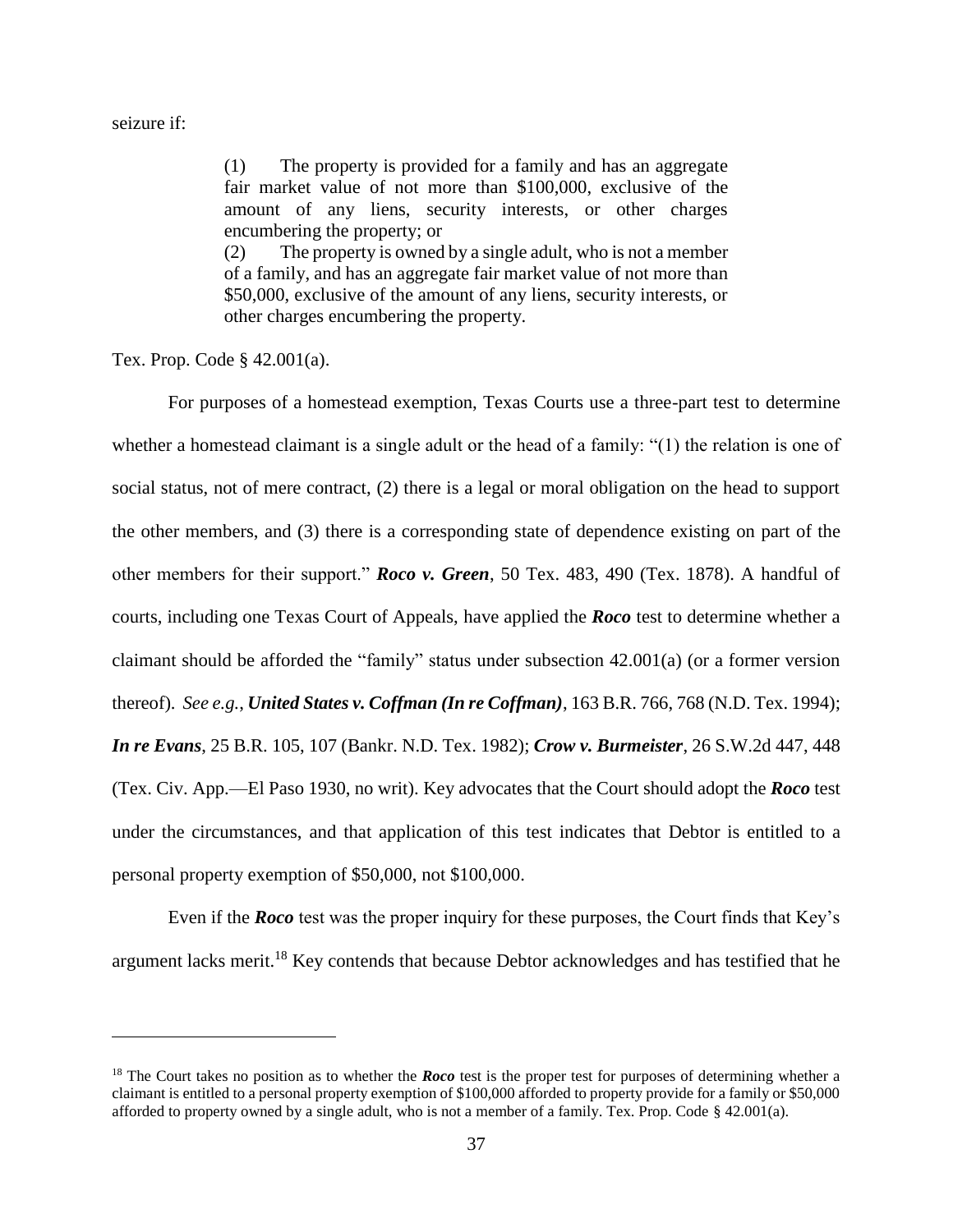receives no income and that all financial support of Debtor, LeAnn, and their children are provided by the BHT, Debtor does not provide the requisite support to satisfy the second prong of the *Roco*  test.

The *Roco* test requires that there be a legal or moral obligation on the head to support the other members. Under the Texas Family Code, spouses have a legal duty to support each other and a parent has a legal duty to support his or her children under eighteen years of age. Tex. Fam. Code § 2.501 ("Each spouse has a duty to support the other spouse" and [a] spouse who fails to discharge the duty of support is liable to any person who provides necessaries to the spouse to whom support is owed[.]"); § 151.001(a)(3) ("A parent of a child  $\ldots$  has the duty to support the child, including providing the child with clothing, food, shelter, medical and dental care, and education."). The second prong of the *Roco* test does not require that the conduct of the parties reflect that legal or moral obligation; rather, the test merely requires the existence of such a duty. Here, on the Petition Date, Debtor was married with four children all of whom were under the age of eighteen. Under the Texas Family Code, on the Petition Date Debtor had, a legal obligation to support both LeAnn as his wife and his four children. As such, the Court finds that the second prong of the *Roco* test is satisfied. Key as the objecting party has the burden of establishing that the exemption is not valid, and because the Court concludes that Key's argument lacks merit, the objection on this basis is overruled.

## **2. The value of Debtor's personal property exemptions are deemed valid as Key and Trustee did not meet their burden.**

## **a. Factual Findings**

Debtor claimed the full value of exempt property afforded by section 42.001 and 42.002 of the Texas Property Code. Specifically, Debtor claimed as exempt household goods and furnishings, clothing, piano, bicycles, a stroller, wedding rings, watches, two firearms, an outdoor swing and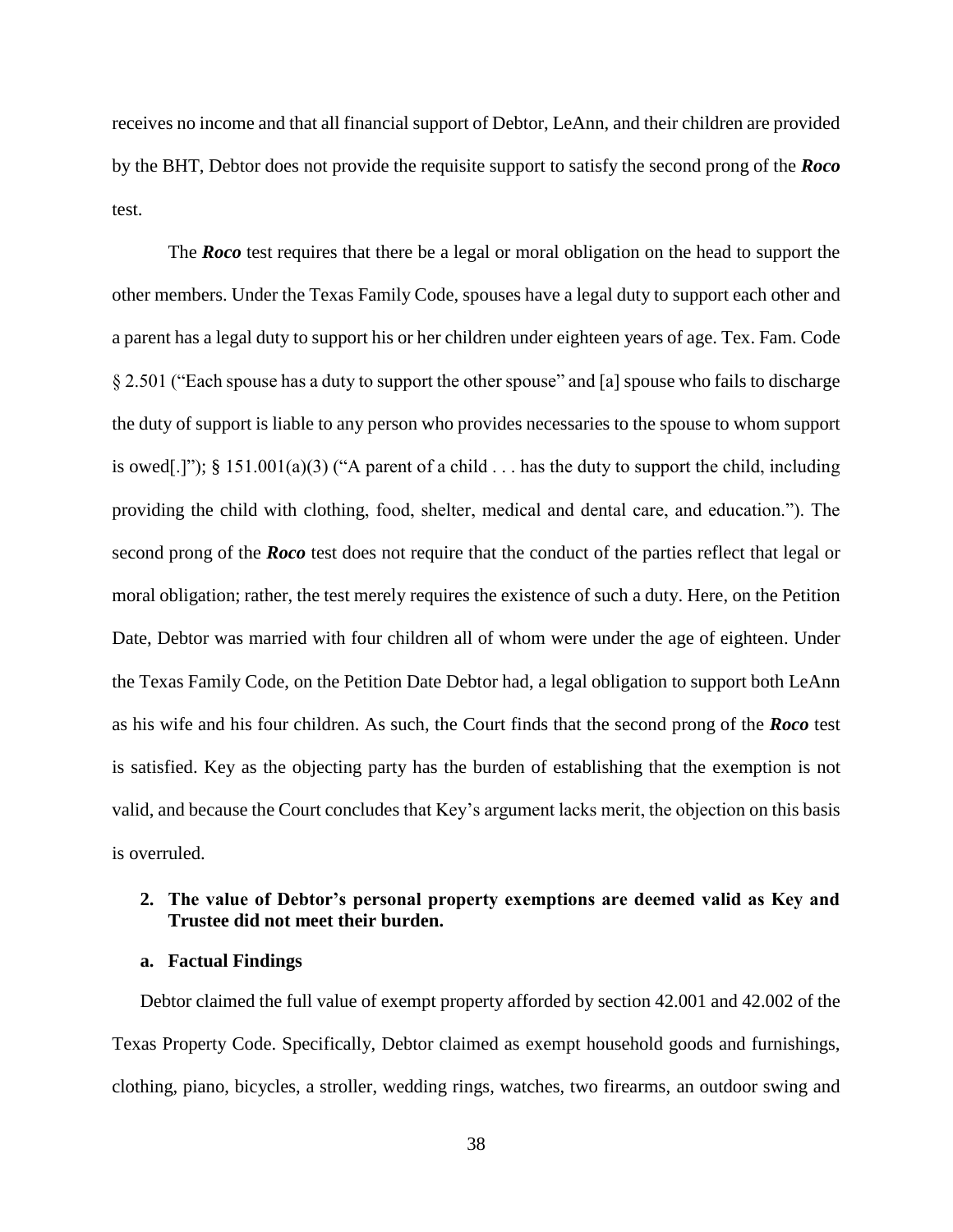play set, and a basketball hoop. Debtor did not have any involvement in ascribing the values of any property identified on his Schedule C, other than to adopt and use the values assigned to such property by Putman.

Putman valued the personal property at what she termed "liquidation value" and testified that she based the values on her knowledge and experience. Putman explained that she was attempting to get the cash equivalency of the values of the furniture and items in the Cyrs' home. She testified that in determining the appropriate values, she used variables or comparable values from local consignment stores, the internet, and various upscale second-hand stores. Putman testified that there could be differences of opinion between appraisers on the value ascribed to the items in her report. She also stated that as of the date of the hearing should could not give a fair market valuation of the property.

Putman testified that she included appraised all items in 15 Esquire other than items owned by LeAnn and items belonging to the Cyrs' children. Putman testified that at the request of Debtor's counsel, she valued a collection of Spurs' jerseys, basketballs, and action figurines that were in the minor son's bedroom and the daughter's bedroom, along with a student piano used by a minor child. Putman testified that the household furnishings are approximately ten years old and Indonesian made to look elegant but not a collectible. In ascribing those values, she used the values that she sees in a consignment store knowing what an approximate price in her opinion would be at an estate sale. Putman testified that the electronic equipment in the media room (a projector, television, and sound system) was approximately ten years old and obsolete.

## **b. Parties' Contentions**

Key asserts that the stated method of the valuation offered by Debtor is a liquidation value intended to artificially diminish the claimed value of the property sought to be exempted and therefore Debtor's claimed exemptions should be denied. In other words, Debtor has undervalued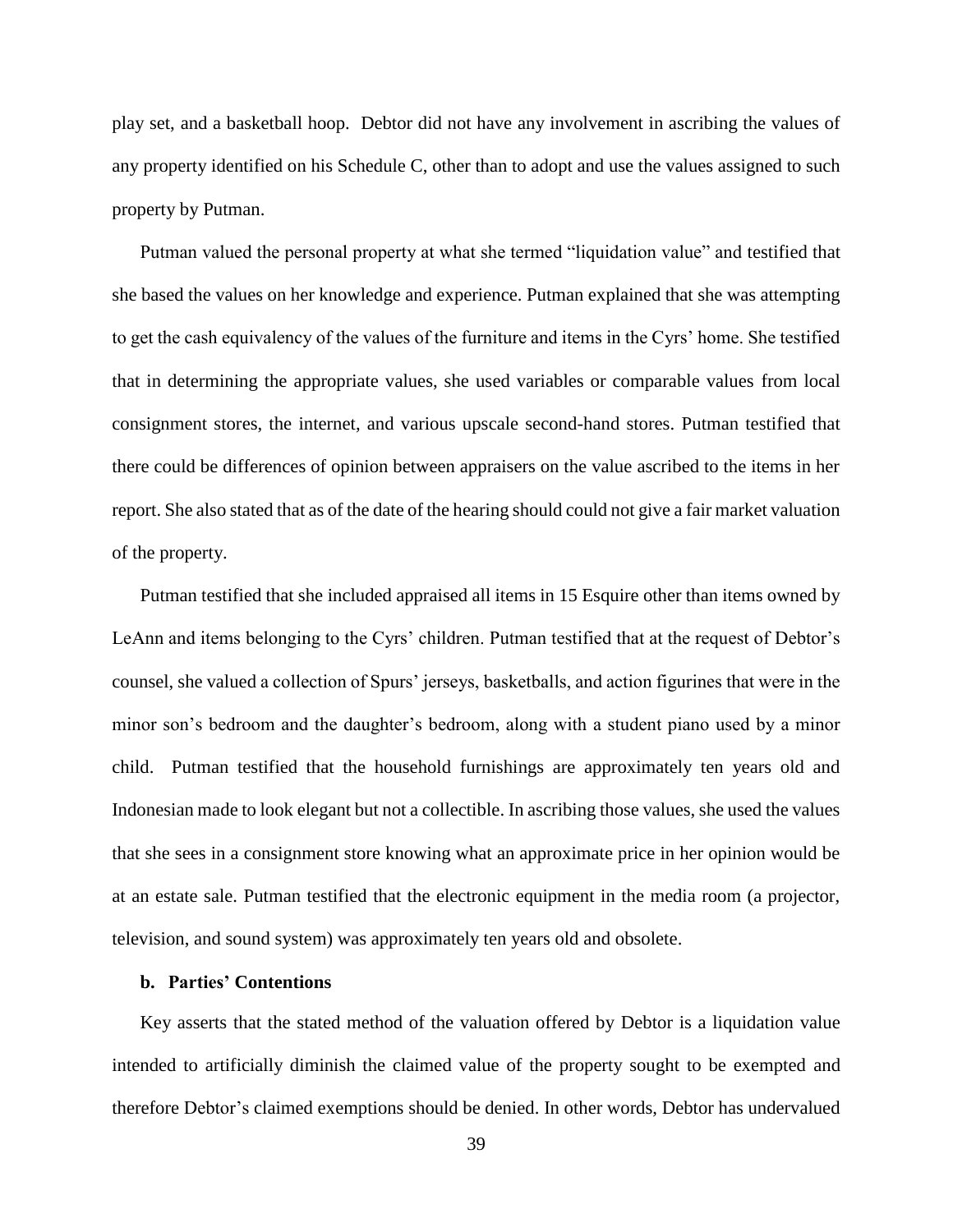his exempt property. Alternatively, and additionally, Key argues that the exemptions should be denied to the extent that the amount actually listed for each such item in each such category by Debtor is less than fair market value of the subject asset and the Trustee should be permitted to take into the assets of the estate the difference between the listed value and the fair market value. Stated differently, the exemption should be denied in the amount that reflects the difference between the fair market value and listed value and upon reappraisal of the property by the Trustee, all of the value in excess of that set forth in the Putman Appraisal should be property of the estate.

## **c. Discussion**

For purposes of exemptions, the Bankruptcy Code defines "value" to mean "fair market value as of the date of the filing of the petition [.]" 11 U.S.C.  $\S$  522(a)(2). "Fair market value" means "the price which a willing seller under no compulsion to sell, and a willing buyer under no compulsion to buy, would agree upon after the property has been exposed to the market for a reasonable amount of time." *In re Johnson*, No. 11-12778-CAG, 2012 WL 3704835 at \*4 (Bankr. W.D. Tex., Aug. 27, 2012 (citing *In re Shurley*, 163 B.R. at 291). To determine fair market value, "the Court must consider the evidence of value produced by the parties and determine the appropriate value." *In re Shurley*, 163 B.R. at 291 (citations omitted). "In making such a determination, 'the Court is not bound by any figure in particular, but merely guided by them all." Id. (citation omitted).

Here, Debtor valued his personal property exemptions based on the values ascribed in Putman's Appraisal. Key and the Trustee contend that such values are liquidation values and not fair market values and therefore, the exemption should be denied. Key and the Trustee, however, provide no competent evidence that affirmatively demonstrates that a fair market value for Debtor's personal property exemptions is higher than the value claimed by Debtor. "To deny a debtor an exemption which is based upon a dollar limitation, the objecting party cannot carry its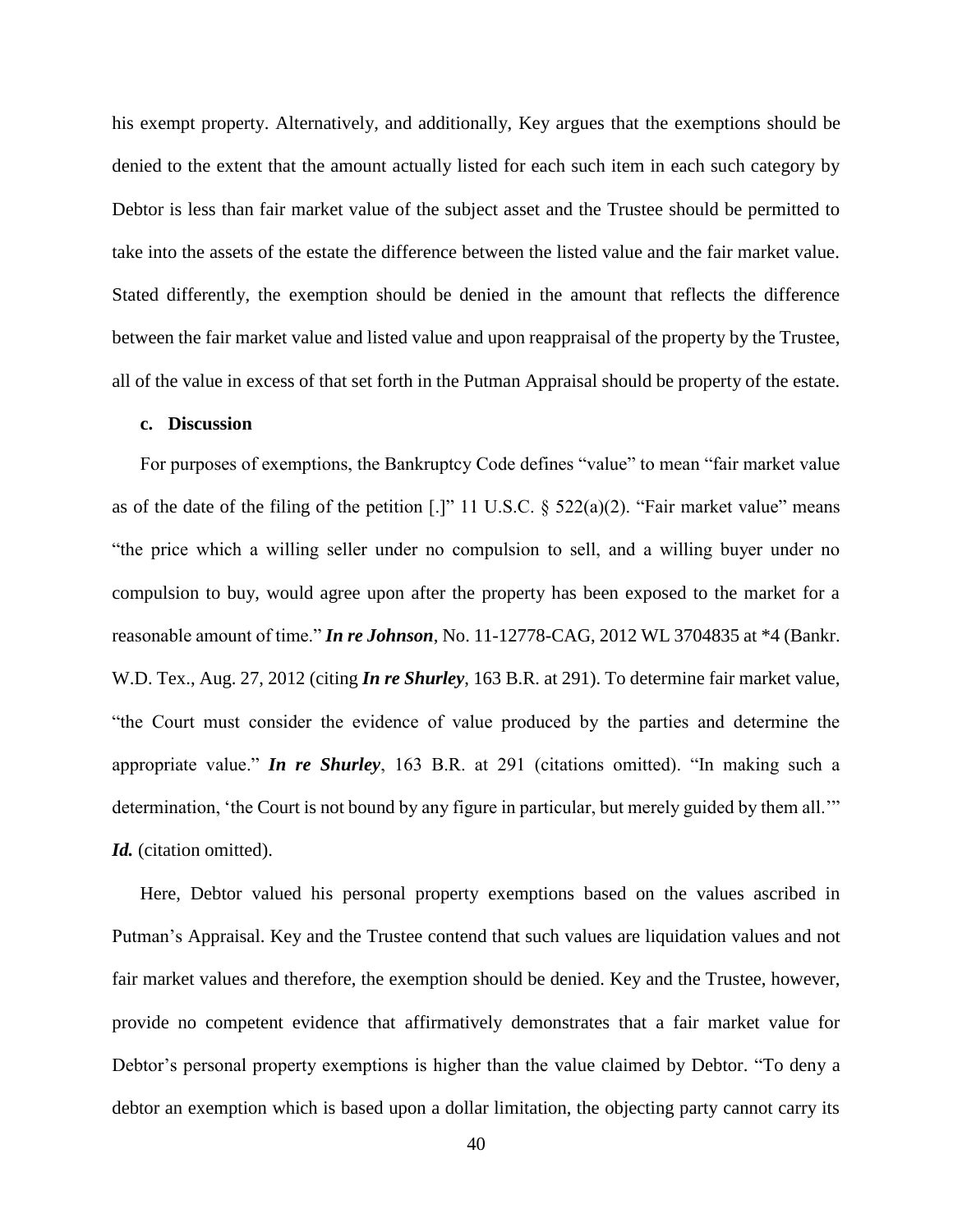burden of proof by merely impeaching the Debtor's valuation." *In re Johnson*, 2012 WL 3704835 at \*4 (citing *In re Shurley*, 163 B.R. at 291). It is not the debtor's burden to prove that the valuations are correct; rather, the burden is on the objecting party to prove by a preponderance of the evidence that such a valuation is inaccurate and, under these circumstances, to conclude otherwise "would be tantamount to shifting the burden of proof to the Debtor[] to prove value." *In re Shurley*, 163 B.R. at 291. Because Key and the Trustee have not met their burden of proof, the objection on this basis is overruled.

Key asks, "additionally and alternatively," to deny Debtor's claimed exemptions to the extent that the amount actually listed for each item in each category by the Debtor is less than fair market value of the subject asset and the Trustee should be permitted to take into the assets of the estate the difference between the listed value and the fair market value. While Key is not clear how this will be accomplished, such a request at this stage in Debtor's bankruptcy case is inappropriate. All of Debtor's creditors had opportunity to object to Debtor's exemptions, which the Objectors did. None of the Objectors, however, have provided competent evidence ascribing a higher value to Debtor's claim of exemptions. Allowing such relief permits the Trustee a second opportunity to evaluate the value of Debtor's personal property and object to Debtor's exemptions.

# **G. The Lincoln Policies are not property of the estate and therefore cannot be exempted in Debtor's bankruptcy.**

## **1. Factual Findings**

On September 12, 2014, Debtor created the Steven Jeffrey Cyr Life Insurance Trust (the "ILIT"), naming LeAnn as the trustee. Also on September 12, 2014, two Lincoln Benefit Life Insurance Policies (the "Lincoln Policies") which were transferred and assigned to the ILIT.

## **2. Parties' Contentions**

Key, the Trustee, and Debtor all agree that the Lincoln Policies are owned by the ILIT, not

41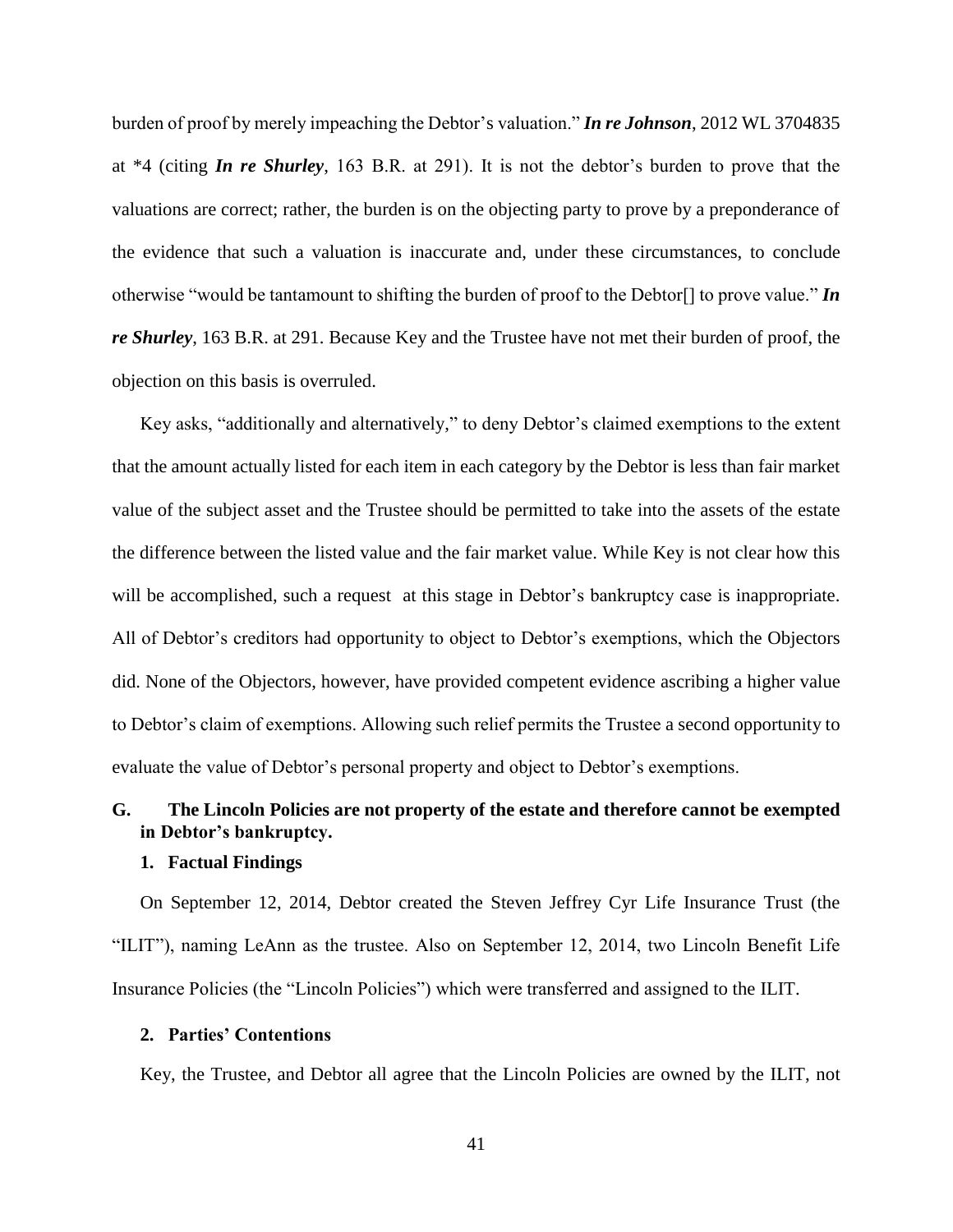Debtor, and therefore the Lincoln Policies are not property of the estate and cannot be claimed as exempt in Debtor's bankruptcy. Debtor also contends that the Lincoln Policies are not subject to the claims of creditors.

### **3. Discussion**

"Property that is properly exempted under  $\S 522$  is (with some exceptions) immunized against liability for prebankruptcy debts." *Owen*, 500 U.S. at 308 (citing 11 U.S.C. § 522(c)). "No property can be exempted (and thereby immunized), however, unless it first falls *within* the bankruptcy estate." *Id.* (emphasis in original). "Section 522(b) provides that the debtor may exempt certain property "from property of the estate"; obviously, then, an interest that is not possessed by the estate cannot be exempted." *Id.*

Here, Key, the Trustee, and Debtor all agree that the Lincoln Policies are owned by the ILIT, not Debtor, and therefore the Lincoln Policies are not property of the estate. Because the Lincoln Policies are not property of the estate, they cannot be exempted under § 522. As such, the Court concludes that the Lincoln Policies are not exempt under § 522.

Debtor also contends that the Lincoln Policies are not subject to the claims of creditors. Whether the Lincoln Policies are subject to the claims of creditors is not before the Court and therefore the Court takes no position on this argument.

# **H. Trustee and Key have not met their burden in proving that the VGLI is owned by a third party; therefore, the VGLI is a proper claim of exemption.**

## **1. Factual Findings**

Debtor obtained the Veterans Government Life Insurance Policy (the "VGLI") while he served active duty in the United States Military.

## **2. Parties' Contentions**

Key contends that the VGLI is an asset owned by a third party and therefore not a valid claim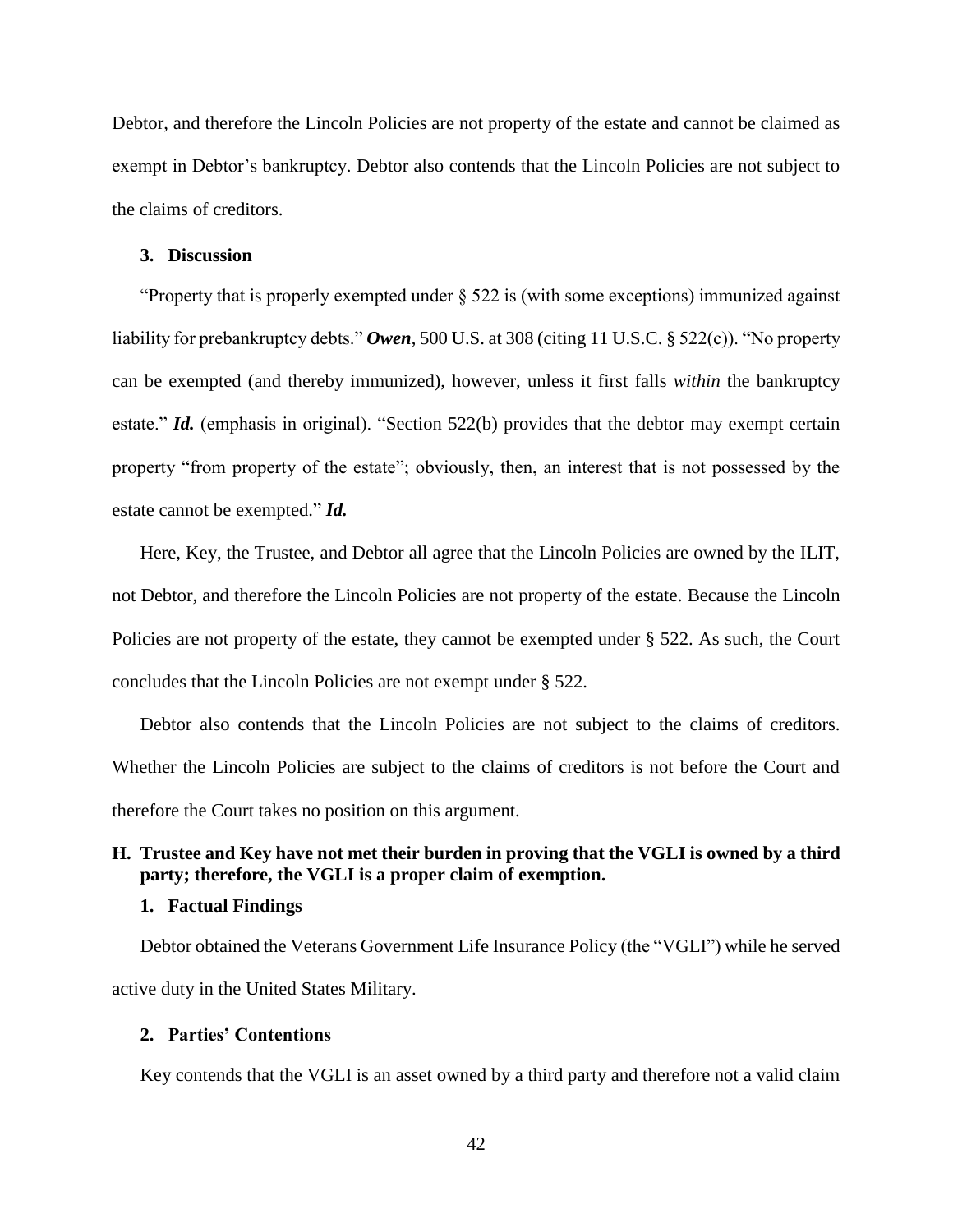of exemption. Debtor contends that Debtor owns the VGLI and therefore the VGLI is a proper claim of exemption.

## **3. Discussion**

Key, as the objecting party, has "the burden of proving that the exemptions are not properly claimed." Fed. R. Bankr. P. 4003(c). "Such burden is by a preponderance of the evidence." *In re Shurley*, 163 B.R. at 291 (citing *Grogan v. Garner,* 498 U.S. 279 (1991)). "If the evidence is such that a decision on point cannot be made one way or the other, the party with the burden of proof loses." *Id.* (citation omitted).

Here, Key has not met their burden. Admitted into evidence is Joint Exhibit 34 which is documentation regarding the VGLI, none of which identifies an owner of the VGLI. The documentation evidencing an election to to participate in the VGLI was completed by Debtor and identifies Debtor as service-member obtaining coverage. There is no evidence identifying anyone other than Debtor as the owner of the VGLI. As such, the Court concludes that Key has not met its burden and therefore, the VGLI is a properly claimed exemption.

# **I. The USAA Policy is not property of the estate and therefore cannot be exempted in Debtor's bankruptcy.**

### **1. Factual Findings**

The USAA Universal Life Policy (the "USAA Policy") identifies LeAnn as the owner of the policy and Debtor as the insured. (Joint Exhibit 34).

## **2. Parties' Contentions**

Key asserts that the USAA Policy is owned by a third party and therefore not a proper claim of exemption.

## **3. Discussion**

For the reasons above, because the USAA Policy is owned by LeAnn, and not Debtor, the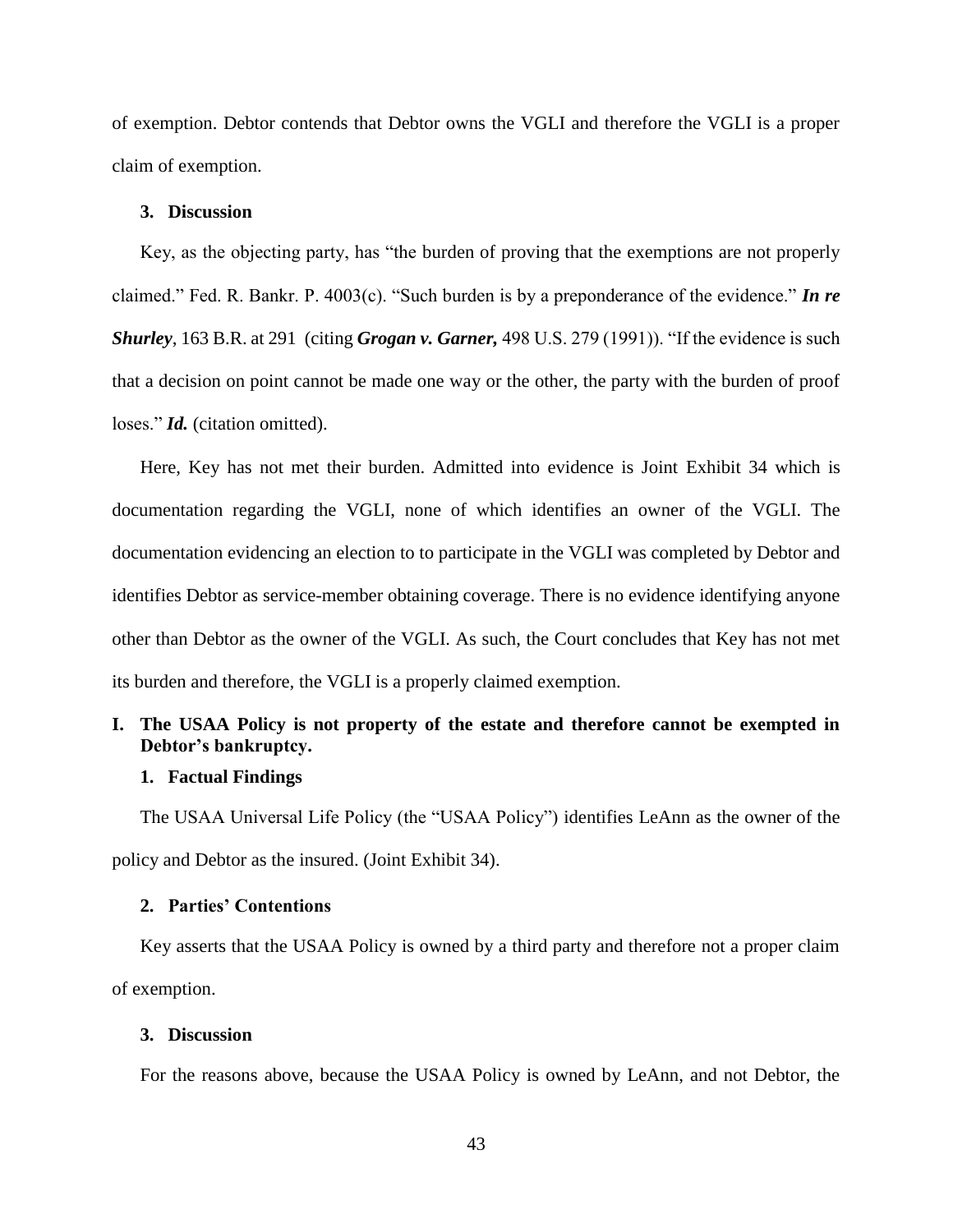USAA Policy would not otherwise constitute property of the estate and therefore is not a valid exemption.

# **J. Whether the OSI office equipment and furnishings are properly claimed exemptions is moot.**

Key and the Trustee objected to Debtor's claimed exemption in OSI office equipment and furnishings on the basis that the property was not owned by Debtor. Subsequent to the filing of the Objections, Debtor amended his schedules to remove any claimed exemption in these assets. As such, Key and the Trustee's objections to the OSI office equipment and furnishings are moot.

# **K. Whether the OSI exercise and fitness equipment are properly claimed exemptions is moot.**

Key and the Trustee objected to Debtor's claimed exemption in OSI exercise and fitness equipment on the basis that the property was not owned by Debtor. Subsequent to the filing of the Objections, Debtor amended his schedules to remove any claimed exemption in these assets. As such, Key and the Trustee's objections to the OSI exercise and fitness equipment are moot.

# **L. Bad faith is not a proper basis for precluding subsequent amendments to exemptions.**

Key and the Trustee ask the Court to deny Debtor any further opportunity to schedule and exempt any community property, whether under the joint control of sole control of the Debtor on the bases that Debtor engaged in bad faith by (1) intentionally concealing assets and (2) undervaluing assets.

A debtor may amend his schedules, including his schedule of exemptions, "as a matter of course at any time before the case is closed." Fed. R. Bankr. P. 1009(a). Prior to *Law v. Siegel*, 571 U.S. 415 (2014), courts permitted liberal amendment of exemption claims unless there was a showing of bad faith, including concealment of property, or prejudice. *Stinson v. Williamson (In re Williamson)*, 804 F.2d 1355, 1358 (5th Cir. 1986) (citing *Doan v. Hudgins (In re Doan)*, 672 F.2d 831, 833 (11th Cir.1982)). In *Siegel*, however, the Supreme Court obliquely overruled prior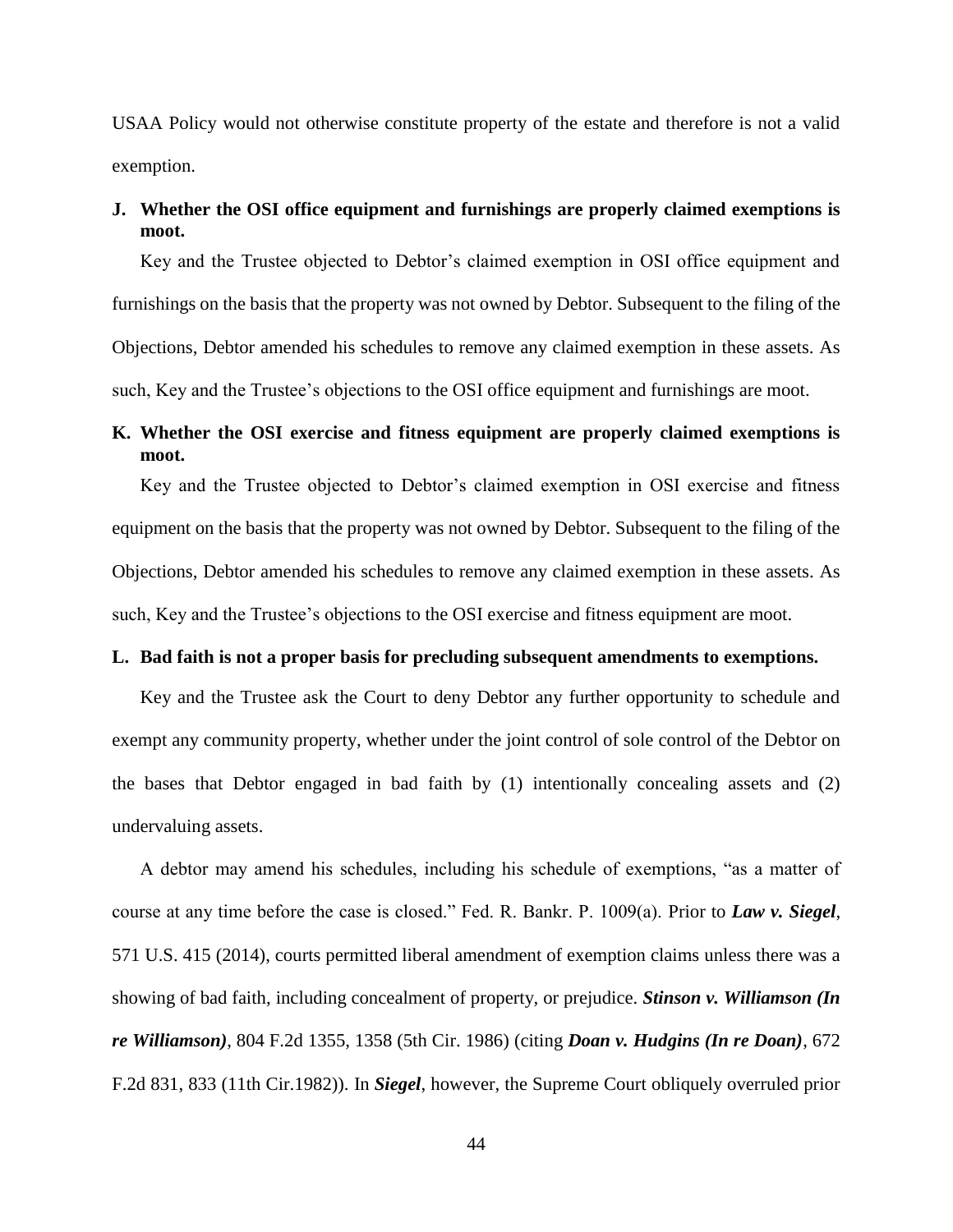case law, including the Fifth Circuit case *In re Williamson,* which permitted a bankruptcy court

to deny an amendment to a debtor's exemption based on bad faith or prejudice to creditors:

[A] handful of courts have claimed authority to disallow an exemption (or to bar a debtor from amending his schedules to claim an exemption, which is much the same thing) based on the debtor's fraudulent concealment of the asset alleged to be exempt. *See, e.g., In re Yonikus,* 996 F.2d 866, 872–873 (C.A.7 1993); *[In re Doan,](https://1.next.westlaw.com/Link/Document/FullText?findType=Y&serNum=1982112245&pubNum=0000350&originatingDoc=I93aa0d5003d911e5a24bb4584ab92c96&refType=RP&fi=co_pp_sp_350_833&originationContext=document&transitionType=DocumentItem&contextData=(sc.UserEnteredCitation)#co_pp_sp_350_833)* [672 F.2d 831, 833 \(C.A.11 1982\)](https://1.next.westlaw.com/Link/Document/FullText?findType=Y&serNum=1982112245&pubNum=0000350&originatingDoc=I93aa0d5003d911e5a24bb4584ab92c96&refType=RP&fi=co_pp_sp_350_833&originationContext=document&transitionType=DocumentItem&contextData=(sc.UserEnteredCitation)#co_pp_sp_350_833) (per curiam); *Stewart v. Ganey,* 116 F.2d 1010, 1011 (C.A.5 1940). He [the trustee] suggests that those decisions reflect a general, equitable power in bankruptcy courts to deny exemptions based on a debtor's bad-faith conduct. For the reasons we have given, the Bankruptcy Code admits no such power. It is of course true that when a debtor claims a statecreated exemption, the exemption's scope is determined by state law, which may provide that certain types of debtor misconduct warrant denial of the exemption. *E.g.,* [In re Sholdan,](https://1.next.westlaw.com/Link/Document/FullText?findType=Y&serNum=2000388146&pubNum=0000506&originatingDoc=I67ac4deba3aa11e3b58f910794d4f75e&refType=RP&fi=co_pp_sp_506_1008&originationContext=document&transitionType=DocumentItem&contextData=(sc.UserEnteredCitation)#co_pp_sp_506_1008) *217 F.3d [1006, 1008 \(C.A.8 2000\)](https://1.next.westlaw.com/Link/Document/FullText?findType=Y&serNum=2000388146&pubNum=0000506&originatingDoc=I67ac4deba3aa11e3b58f910794d4f75e&refType=RP&fi=co_pp_sp_506_1008&originationContext=document&transitionType=DocumentItem&contextData=(sc.UserEnteredCitation)#co_pp_sp_506_1008)*. . . . [F]ederal law provides no authority for bankruptcy courts to deny an exemption on a ground not specified in the Code.

*Siegel*, 571 U.S. at 425. While the issue in *Siegel* dealt with whether a trustee could surcharge a debtor's exempt property based on a debtor's conduct during a bankruptcy case, this Court joins at least one other court in this Circuit in construing *Siegel* to preclude courts from disallowing an amendment to debtor's exemptions based on bad faith or prejudice to creditors. *See In re Saldana*, 531 B.R. 141, 162 (Bankr. N.D. Tex. 2015) ("[T]he court concludes that *Law v. Seigel*, nonetheless, implicitly overruled prior case law (including the Fifth Circuit's holding in *In re Williamson* which relied on the Eleventh Circuit's holding in *In re Doan)* that enabled a bankruptcy court to deny an amendment to the debtor's homestead exemption based on bad faith or prejudice to creditors.") (citations omitted)). Therefore, because the Court concludes that bad faith is not a proper basis for disallowing an amendment of schedules, this Key's request to deny Debtor a future opportunity to amend his schedules is denied without prejudice.

# **M. Key does not provide a basis for ordering an inspection of Debtor's property.**

Key asks the Court to direct Debtor and LeAnn to permit the Trustee to conduct a thorough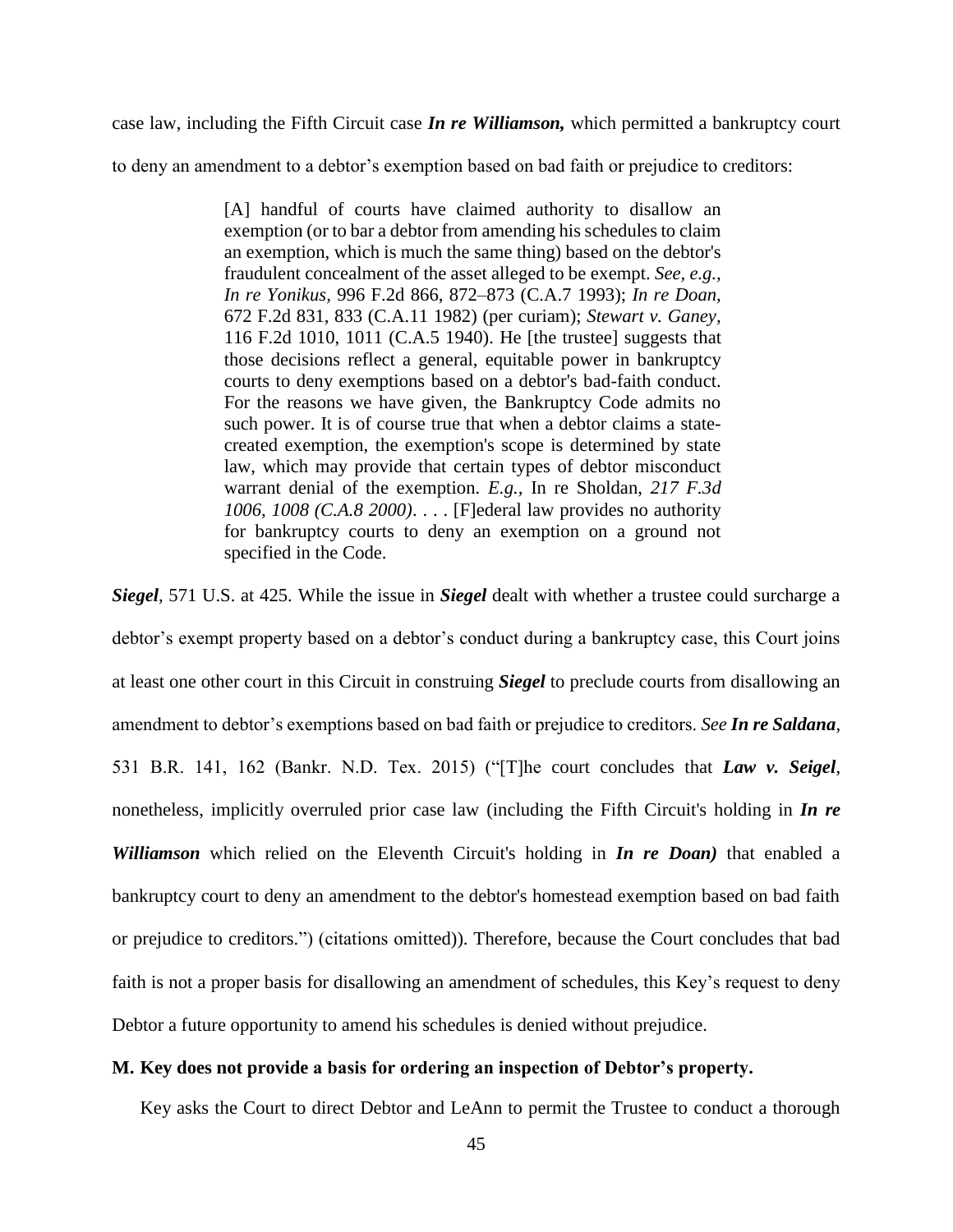inspection of 15 Esquire and 30 Post Shadow, inclusive of all safes, closets, drawers and adjacent buildings and inventory all of the personal property located therein. Key also requests that the Court direct Debtor and his non-filing spouse to permit the Trustee to conduct a thorough inspection of each storage unit under the control of the Debtor and/or the Debtor's non-filing spouse wherever located. Key does not explain a reason for such inspection and without more information, the Court cannot properly grant such relief. As such, Key's request for an inspection is denied without prejudice.

#### **CONCLUSION**

For the aforementioned reasons, the Court concludes the following:

- 1. Debtor did not abandon 15 Esquire because as of the Petition Date, Debtor and his family still occupied 15 Esquire. Likewise, the purchase of 30 Post Shadow did not constitute abandonment of 15 Esquire because while 30 Post Shadow had been acquired, it had not yet been occupied.
- 2. The Living Trust is not a "qualified trust" under the Property Code and therefore, when 15 Esquire was transferred to the Living Trust, 15 Esquire lost its homestead exemption protections.
- 3. Debtor's interest in the OSI 401(k) plan is exempt because Debtor had an unconditionally exempted interest in the  $401(k)$  on the petition date.
- 4. Debtor should be afforded a \$100,000 personal property exemption because Trustee's argument that Debtor does not satisfy the *Roco* test is without merit.
- 5. The values ascribed to Debtor's personal property exemptions are valid because Key and Trustee did not provide competent evidence evidencing that the values should be higher.
- 6. The Lincoln Policies are not property of the estate and therefore not exempt property for purposes of Debtor's bankruptcy.
- 7. The VGLI Policy is exempt as Key and the Trustee did not identify anyone other than Debtor as the owner of the VGLI Policy.
- 8. Whether the OSI office equipment and furnishings are properly exempt is moot because Debtor removed those assets from his Schedule C prior to the hearing.